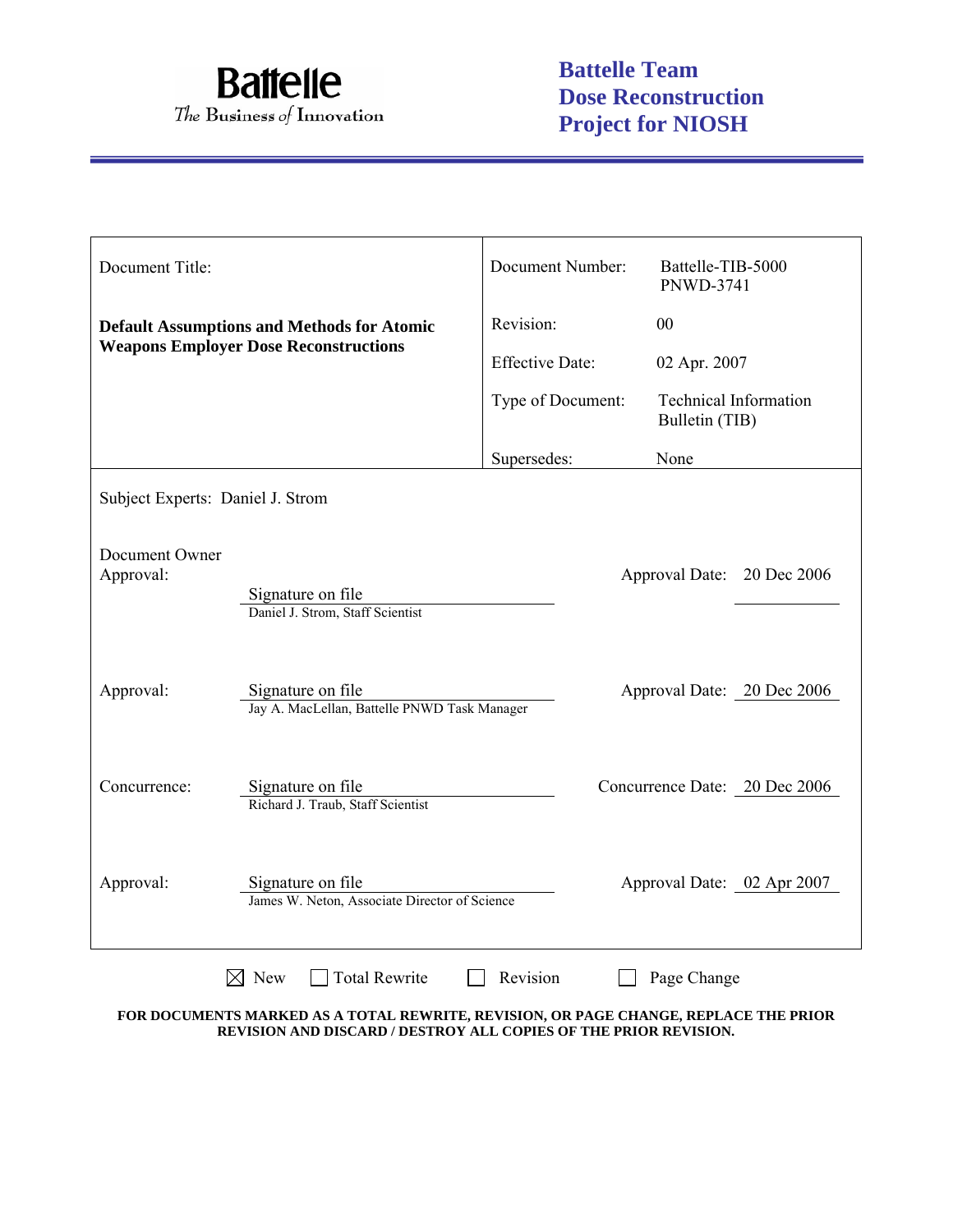| Document No. Battelle-TIB-5000 | Revision No. 00 | Effective Date: $04/02/2007$ | $\cdots$<br>Page iii |
|--------------------------------|-----------------|------------------------------|----------------------|
| <b>PNWD-3741</b>               |                 |                              |                      |

# **Publication Record**

| <b>EFFECTIVE</b>            | <b>REVISION</b>        |                                                                  |
|-----------------------------|------------------------|------------------------------------------------------------------|
| <b>DATE</b>                 | <b>NUMBER</b>          | <b>DESCRIPTION</b>                                               |
| 27 March 2006               | $00 - A$               | Document initiated by Daniel J. Strom                            |
| 4 April 2006                | $00 - A.01$            | Corrections to Eisenbud 1950 data, other errors; revision of 3.0 |
| 24-28 April $\overline{06}$ | $\overline{00 - A.02}$ | <b>Additions</b>                                                 |
| May 2006                    | $00 - A.03$            | Additions                                                        |
| May 2006                    | $00 - A.04$            | Additions                                                        |
| May 2006                    | $00 - A.06$            | <b>Additions</b>                                                 |
| <b>July 2006</b>            | $00 - A.07$            | Added 3.17                                                       |
| 31 July 2006                | $00 - A.10$            | Review draft sent to NIOSH                                       |
| 11 Sept 2006                | $00 - A.11$            | Response to NIOSH Comments                                       |
|                             |                        | Radon and Thoron section completed                               |
|                             |                        | Added Section 3.23, Use of time-dependent data                   |
| 21 Sept 2006                | $00 - A.12$            | <b>Fixed List of Tables</b>                                      |
| 13 Oct 2006                 | $00 - A.13$            | Responding to comments from OCAS                                 |
| 7 Nov 2006                  | $00 - E.01$            | Completed comment responses to OCAS                              |
| 20 Dec 2006                 | $00-F$                 | Completed comment responses to OGC                               |
|                             |                        |                                                                  |
|                             |                        |                                                                  |
|                             |                        |                                                                  |
|                             |                        |                                                                  |
|                             |                        |                                                                  |
|                             |                        |                                                                  |
|                             |                        |                                                                  |
|                             |                        |                                                                  |
|                             |                        |                                                                  |
|                             |                        |                                                                  |
|                             |                        |                                                                  |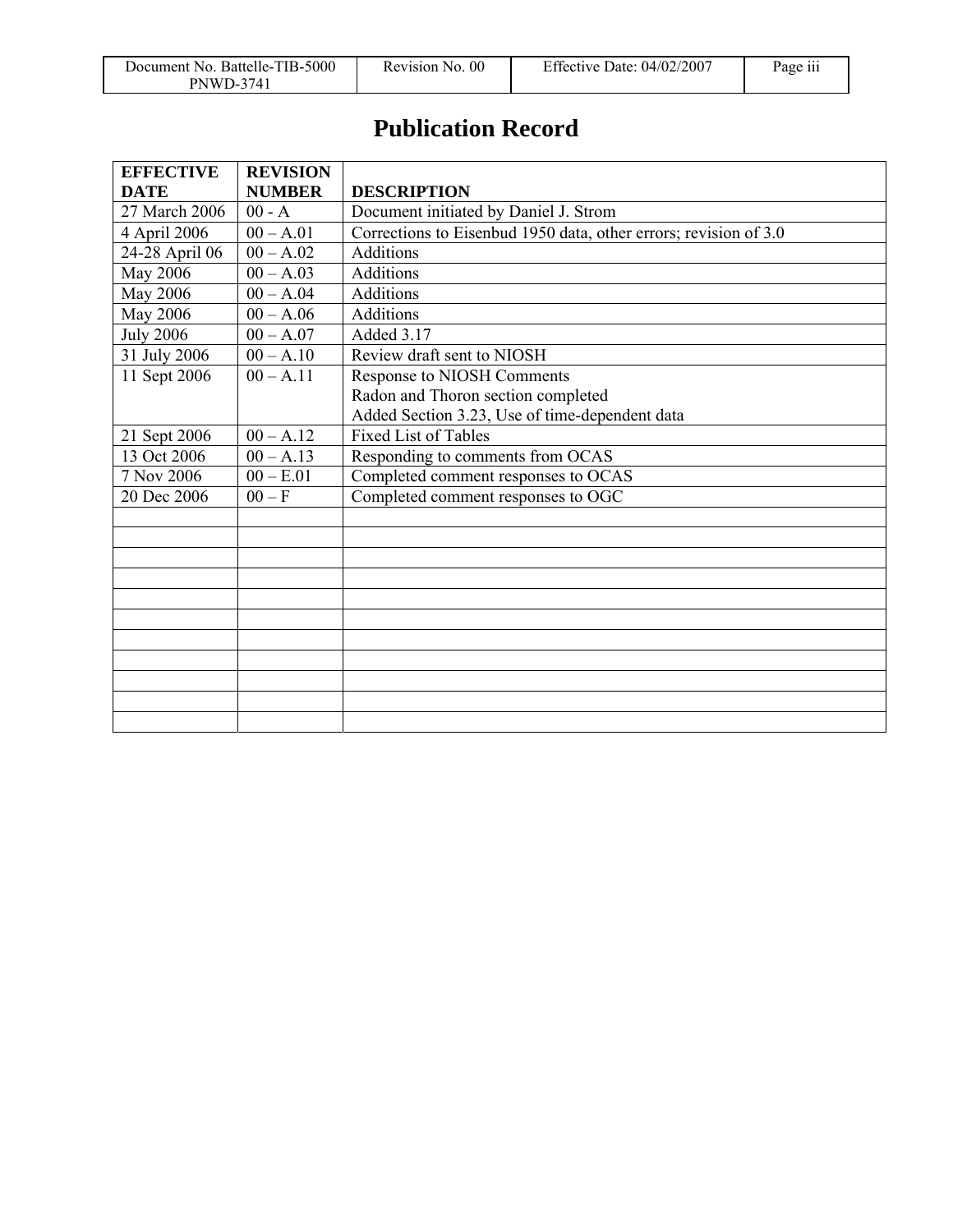# **Contents**

| 1.0 |     |       |                    |                                                                                                                                         |  |
|-----|-----|-------|--------------------|-----------------------------------------------------------------------------------------------------------------------------------------|--|
| 2.0 |     |       |                    |                                                                                                                                         |  |
|     | 2.1 |       |                    |                                                                                                                                         |  |
|     |     | 2.1.1 |                    |                                                                                                                                         |  |
|     |     | 2.1.2 |                    |                                                                                                                                         |  |
|     |     |       | 2.1.2.1            |                                                                                                                                         |  |
|     |     |       | 2.1.2.2            | Using Minimum, Mean, and Maximum Values with Number of                                                                                  |  |
|     |     |       | 2.1.2.3            | Observations to Determine the Parameters of a Lognormal Distribution 15<br>Using Range and Mean Value without Number of Observations to |  |
|     |     |       |                    |                                                                                                                                         |  |
|     |     |       | 2.1.2.4            | Use of Range and Average Value Data that Are Inconsistent with a                                                                        |  |
|     |     |       |                    |                                                                                                                                         |  |
|     |     |       | 2.1.2.5            |                                                                                                                                         |  |
|     |     | 2.1.3 |                    |                                                                                                                                         |  |
|     |     |       | 2.1.3.1<br>2.1.3.2 |                                                                                                                                         |  |
|     |     |       | 2.1.3.3            |                                                                                                                                         |  |
|     |     | 2.1.4 |                    |                                                                                                                                         |  |
|     |     |       | 2.1.4.1            |                                                                                                                                         |  |
|     |     | 2.1.5 |                    |                                                                                                                                         |  |
|     |     | 2.1.6 |                    | Summary of Default Assumptions for Fitting Lognormal Distributions  23                                                                  |  |
|     | 2.2 |       |                    |                                                                                                                                         |  |
|     | 2.3 |       |                    |                                                                                                                                         |  |
|     |     | 2.3.1 |                    | Normally-distributed Measurement Uncertainty and an Underlying Lognormally-                                                             |  |
|     |     |       |                    |                                                                                                                                         |  |
|     |     | 2.3.2 |                    | Normally-distributed Measurement Uncertainty and an Underlying Lognormally-                                                             |  |
|     |     |       |                    |                                                                                                                                         |  |
|     |     |       | 2.3.2.1            |                                                                                                                                         |  |
|     | 2.4 |       |                    |                                                                                                                                         |  |
|     | 2.5 |       |                    |                                                                                                                                         |  |
| 3.0 |     |       |                    |                                                                                                                                         |  |
|     | 3.1 |       |                    |                                                                                                                                         |  |
|     | 3.2 |       |                    |                                                                                                                                         |  |
|     | 3.3 |       |                    | The 95%ile and "Constant" Uncertainty Distribution for Limited Data Sets  34                                                            |  |
|     | 3.4 |       |                    |                                                                                                                                         |  |
|     | 3.5 |       |                    |                                                                                                                                         |  |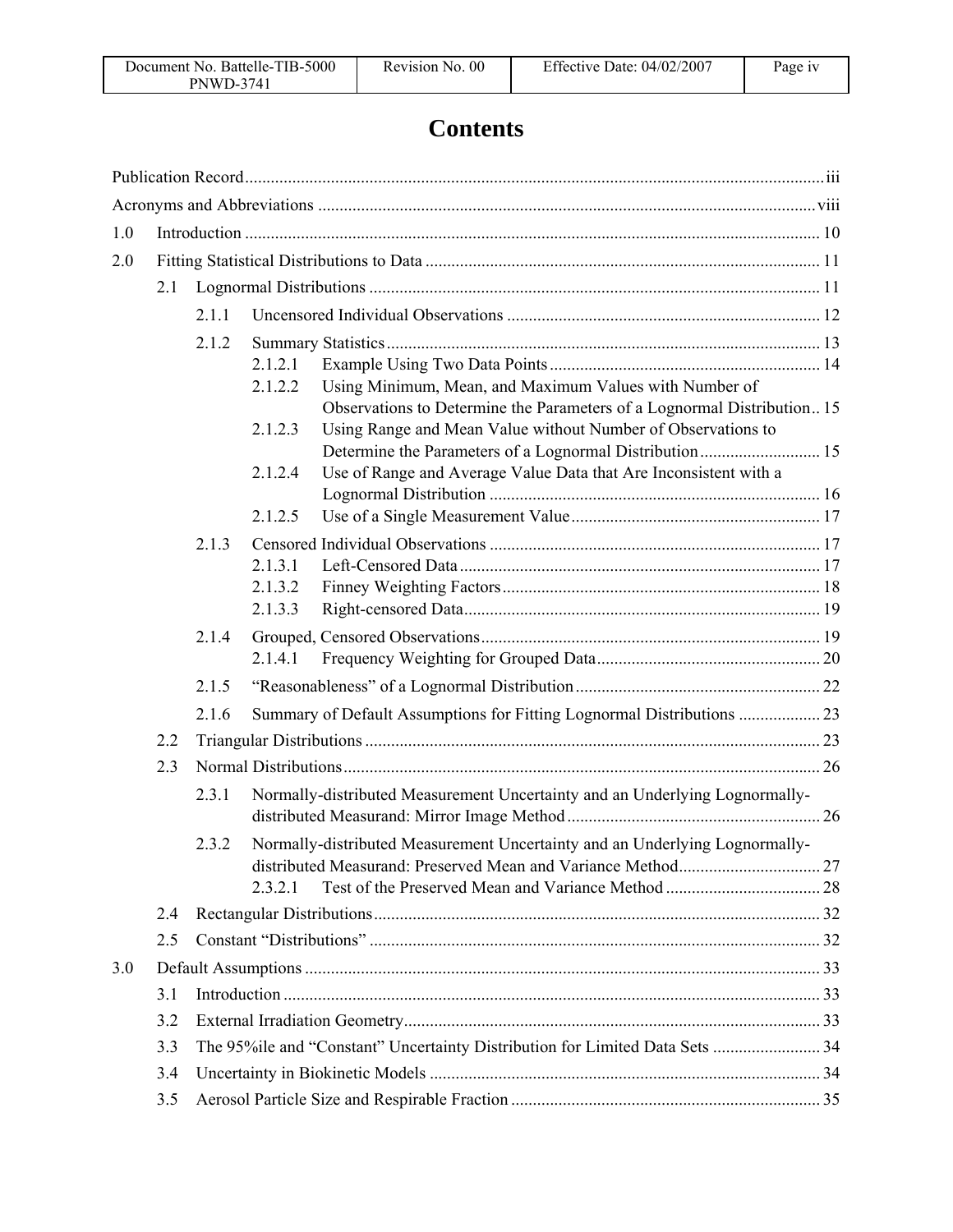| Document No. Battelle-TIB-5000<br><b>PNWD-3741</b> | Revision No. 00 | Effective Date: $04/02/2007$ | Page v |
|----------------------------------------------------|-----------------|------------------------------|--------|
|                                                    |                 |                              |        |

Γ

|     | 3.6 | Use of Time-period-specific, Process-based GSDs for Published Mean Aerosol                                                                                              |  |
|-----|-----|-------------------------------------------------------------------------------------------------------------------------------------------------------------------------|--|
|     | 3.7 |                                                                                                                                                                         |  |
|     | 3.8 | Use of Time-Weighted Averages, Breathing Zone (BZ) Air Samples, and General Area<br>(GA) Air Samples, Process (P) Air Samples, and Considerations of Sample Duration 38 |  |
|     | 3.9 | Particle Solubility (ICRP 66 Transportability Classes F, M, S) and $f_1$ (Gastrointestinal                                                                              |  |
|     |     |                                                                                                                                                                         |  |
|     |     |                                                                                                                                                                         |  |
|     |     |                                                                                                                                                                         |  |
|     |     |                                                                                                                                                                         |  |
|     |     |                                                                                                                                                                         |  |
|     |     |                                                                                                                                                                         |  |
|     |     |                                                                                                                                                                         |  |
|     |     |                                                                                                                                                                         |  |
|     |     |                                                                                                                                                                         |  |
|     |     |                                                                                                                                                                         |  |
|     |     |                                                                                                                                                                         |  |
|     |     | 3.17.4 Summary of radon and thoron quantities and conversion factors  47                                                                                                |  |
|     |     |                                                                                                                                                                         |  |
|     |     | 3.19 Determination of the Uncertainty Distribution for Annual Organ Doses Summed Over                                                                                   |  |
|     |     |                                                                                                                                                                         |  |
|     |     |                                                                                                                                                                         |  |
|     |     | Inferring Representativeness by Comparing Excretion Rates Predicted from Air<br>3.20.2                                                                                  |  |
|     |     |                                                                                                                                                                         |  |
|     |     | Propagation of Medians (not Means) for Products of Lognormal Distributions 56<br>3.21.1                                                                                 |  |
|     |     |                                                                                                                                                                         |  |
|     |     |                                                                                                                                                                         |  |
|     |     | 3.23 Adjusting Process-Specific Dose Rates or Air Concentrations for Time Trends over                                                                                   |  |
| 4.0 |     |                                                                                                                                                                         |  |
| 5.0 |     |                                                                                                                                                                         |  |
|     |     |                                                                                                                                                                         |  |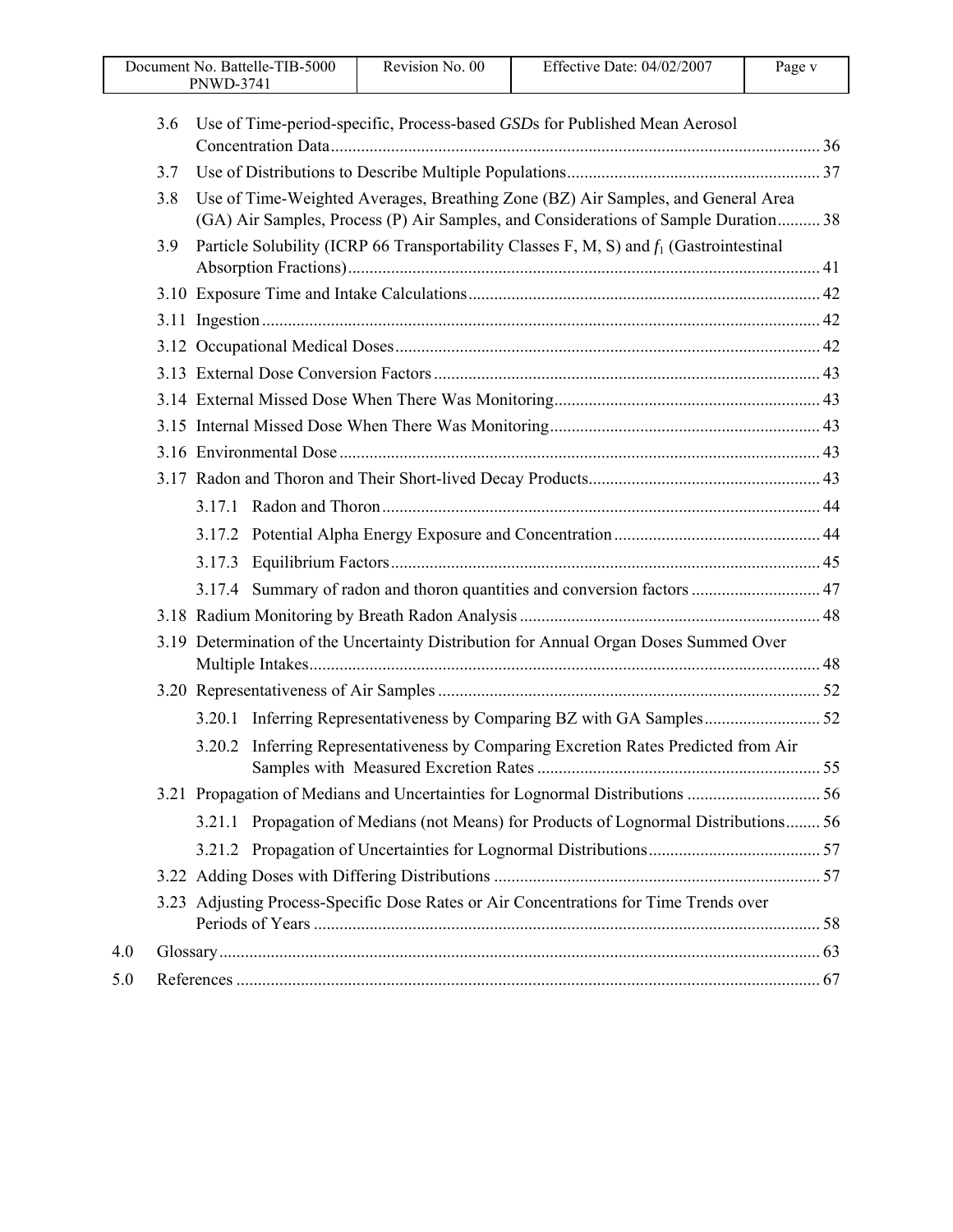# **Figures**

| Figure 1. Finney weights $(y)$ , standard normal distribution, and ratio.                                                                                                                                        | 18       |
|------------------------------------------------------------------------------------------------------------------------------------------------------------------------------------------------------------------|----------|
| Figure 2. Lognormal fits to 194 air monitoring results from one site, with the first 39 results being 0 or<br>"less-thans".                                                                                      | 19       |
| Figure 3. Examples of fitting a lognormal distribution to grouped, left- and right-censored data (from<br>Table 7, 1949, Eisenbud and Quigley 1956)                                                              | 20       |
| Figure 4. Mean, median, and upper 95th %ile for the airborne uranium data from Table 7 of Eisenbud and<br>Quigley (1956)                                                                                         | 21       |
| Figure 5. Lognormal fits to grouped annual deep dose equivalent measurements for 458 persons. Note the<br>significantly different slopes for different weighting.                                                | 22       |
| Figure 6. The probability density function (pdf), cumulative density function (cdf), and parameters of a<br>triangular distribution                                                                              | 24       |
| Figure 7. Analysis of Y-12 uranium in urine measurements (Strom 1984, Figure 16). a. the product of a<br>lognormal and a normal distribution producing a negative tail. b. histogram of uranium excretion values |          |
| from Y-12 in 1971.<br>Figure 8. Normalized probability density functions (pdfs) for Hanford in vivo $137Cs$ measurements on                                                                                      | 27       |
| unexposed workers<br>Figure 9. Cumulative probability density functions (cdfs), observed (rough red line) and predicted                                                                                          | 29       |
| (smooth line) using $GSD = 1.4$<br>Figure 10. PDFs with uncertainty model (smooth thin line), lognormal "true state of nature" model                                                                             | 29       |
| (dashed line), and predicted value (heavy black line)<br>Figure 11. Residuals for predicted cdf.                                                                                                                 | 31<br>31 |
| Figure 12. Lognormal plot of mean airborne U concentrations for 136 different processes in uranium<br>refining (Christofano and Harris 1960).                                                                    | 37       |
| Figure 13. Time-Weighted Average (TWA) Radon Concentration in Air, WL (if 100% equilibrium)<br>Figure 14. Distribution of results from Monte Carlo simulation of TWA radon data.                                 | 40<br>41 |
| Figure 15. Graph of 10,000 Monte Carlo trials adding 10 samples from lognormal distributions with $x_{50}$ =<br>1 and $GSD = 4$ .                                                                                | 51       |
| Figure 16. Graph from Caldwell (1972) digitized in Table 3.10. The straight line refers to predictions of<br>the ICRP Publication 2 lung model                                                                   | 53       |
| Figure 17. Comparision of lapel (BZ) air samples to general area air samples (Fig. 4 from Caldwell et al.<br>1967)                                                                                               | 54       |
| Figure 18. Lognormal fit to the ratio of daily uranium excretion divided by the average airborne uranium<br>concentration for maintenance workers, from Yu and Sherwood (1996).                                  | 55       |
| Figure 19. Original Figure 1 from Christofano and Harris (1960) showing time-weighted average<br>exposure trends over the years 1948-1956.                                                                       | 58       |
| Figure 20. Analysis of time-weighted average air concentrations from Christofano and Harris (1960; Fig.<br>1). Variability bars are the geometric mean times or divided by one GSD.                              | 60       |
| Figure 21. Use of year-specific correction factors to adjust air concentrations for processes over time.                                                                                                         | 61       |
|                                                                                                                                                                                                                  |          |

# **Tables**

| Table 2.1. Uncertainty distributions and their parameters for input to IREP                       |    |
|---------------------------------------------------------------------------------------------------|----|
| Table 2.2. Symbols, parameters, and relationships for the lognormal distribution                  | 12 |
| Table 2.3. Fifteen distinct ways of determining a lognormal distribution from minimal information | 13 |
| Table 2.4. "Exposure to Soluble Uranium Compounds," reproduced from Eisenbud and Quigley (1956).  |    |
|                                                                                                   | 14 |
| Table 2.5. Deriving a lognormal distribution from two data points.                                | 14 |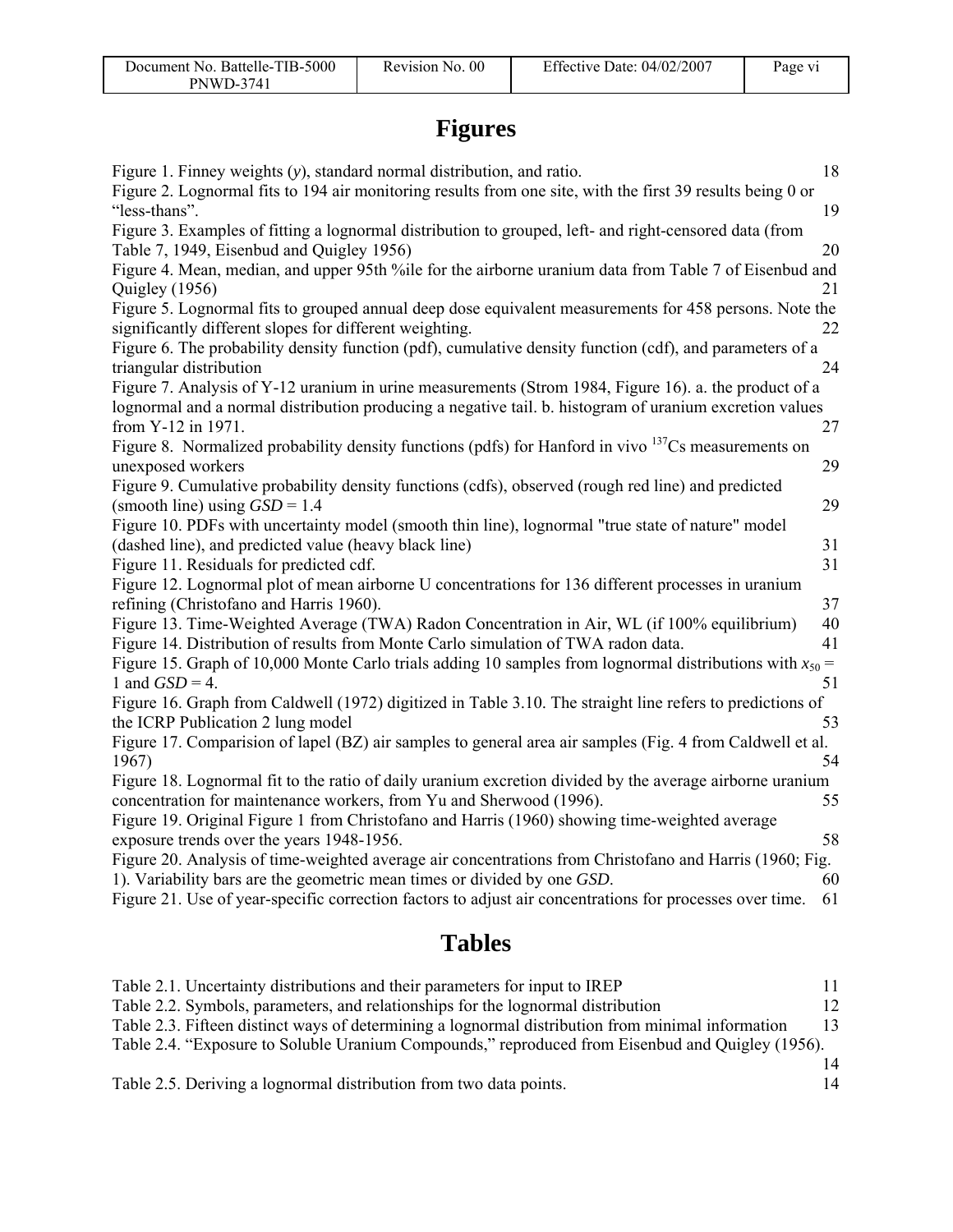| Document No. Battelle-TIB-5000 | Revision No. 00 | Effective Date: $04/02/2007$ | Page vii |
|--------------------------------|-----------------|------------------------------|----------|
| <b>PNWD-3741</b>               |                 |                              |          |

| Table 2.6. Regression values and statistics for the 1949 example. $\bar{x}$ , $x_{50}$ , Std. Dev., and Upper 95 <sup>th</sup> %ile<br>are all in mg/m <sup>3</sup> . |    |
|-----------------------------------------------------------------------------------------------------------------------------------------------------------------------|----|
|                                                                                                                                                                       | 21 |
| Table 2.7. Comparison of attempts to fit lognormal and triangular distributions to mean and range data                                                                |    |
| from Christofano (1960)                                                                                                                                               | 25 |
| Table 2.8. 90, 95, and 99 % iles of lognormal "true state of nature" distributions with GSDs of 1.2, 1.4,<br>and $1.6$ .                                              | 32 |
| Table 3.1. Reliability categories for selected results of ICRP Publication 30 biokinetic and dosimetric                                                               |    |
| models                                                                                                                                                                | 34 |
| Table 3.2. Estimated reliability, for selected radionuclides, of the effective dose coefficient values                                                                |    |
| recommended in ICRP Publication 30 (from NCRP 1998 Table 8.2)                                                                                                         | 35 |
| Table 3.3. Daily Weighted Rn. Exposure to Tower Workers (Table I from NIOSH Ref ID 8921 p.13, May                                                                     |    |
| 1951, Lake Ontario Ordinance Works)                                                                                                                                   | 39 |
| Table 3.4. Summary statistics from TWA analysis.                                                                                                                      | 40 |
| Table 3.5. Default exposure time assumptions as a function of date                                                                                                    | 42 |
| Table 3.6. Uncertainty distributions for equilibrium factors for converting radon and thoron gas                                                                      |    |
| measurements to working levels (WL)                                                                                                                                   | 47 |
| Table 3.7. Summary of numerical conversions for radon and thoron quantities, regardless of the precision                                                              |    |
| of measurements                                                                                                                                                       | 48 |
| Table 3.8. Results of adding random samples from 10 lognormal distributions with the same GSD.                                                                        | 50 |
| Table 3.9. Parameters of the lognormal uncertainty distribution due to lack of representativeness of an air                                                           |    |
| sample distribution.                                                                                                                                                  | 52 |
| Table 3.10. Breathing zone (BZ or Lapel) air sampling and general area (GA) air sampling (data digitized                                                              |    |
| from Caldwell 1972; adapted from (Strom, Watson, and Stansbury 2002)).                                                                                                | 53 |
| Table 3.11. Summary statistics for the lognormal fit to the Pu distribution shown in Figure 17.                                                                       | 54 |
| Table 3.12. Results of digitizing data from Figure 19. All concentrations (columns 3-7 and 9) are in                                                                  |    |
| $dpm/m^3$                                                                                                                                                             | 59 |
| Table 3.13. Year-specific correction factors for tabulated process-specific air concentrations, derived from                                                          |    |
| analysis of Christofano and Harris (1960) Fig. 1.                                                                                                                     | 62 |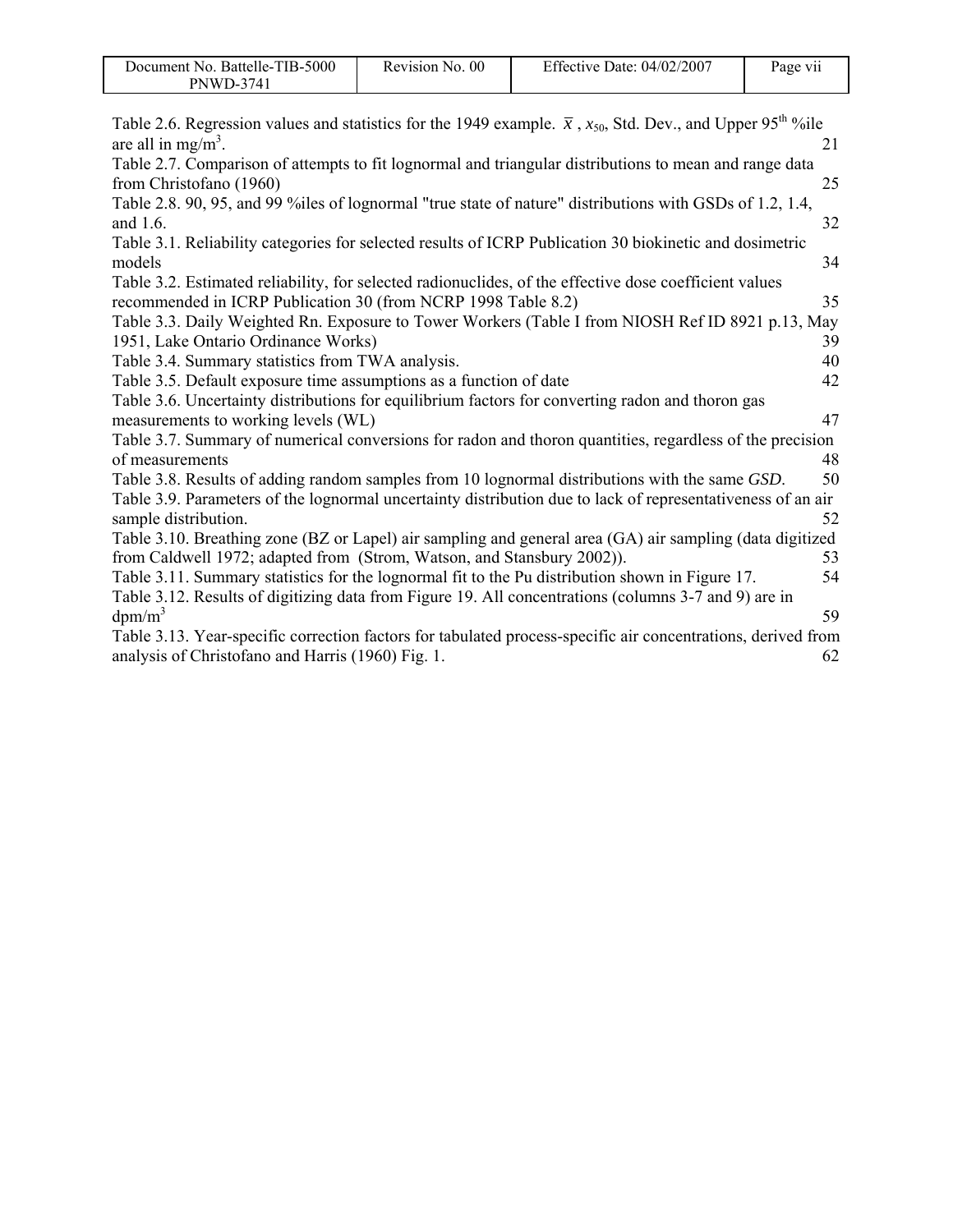# **Acronyms and Abbreviations**

| $\mu$ R            | microroentgen                                                    |
|--------------------|------------------------------------------------------------------|
| <b>ABRWH</b>       | Advisory Board on Radiation and Worker Health                    |
| AP                 | anterior-posterior                                               |
| <b>AWE</b>         | Atomic Weapons Employer                                          |
| Bq                 | becquerel                                                        |
| BZ                 | breathing zone                                                   |
| <b>CATI</b>        | Computer-Assisted Telephone Interview                            |
| CV                 | coefficient of variation                                         |
| d/m/m <sup>3</sup> | disintegrations per minute per cubic meter                       |
| <b>DCF</b>         | dose conversion factor                                           |
| <b>DOL</b>         | Department of Labor                                              |
| dpm                | disintegrations per minute                                       |
| DR                 | dose reconstruction                                              |
| Dx                 | diagnosis                                                        |
| <b>EEOICPA</b>     | Energy Employees Occupational Illness Compensation Program Act   |
| F                  | <b>ICRP Respiratory Tract Transportability Type Fast</b>         |
| <b>FGR-12</b>      | Federal Guidance Report 12                                       |
| <b>FUSRAP</b>      | Formerly Utilized Sites Remedial Action Program                  |
| <b>GA</b>          | general area                                                     |
| <b>GSD</b>         | geometric standard deviation                                     |
| HP                 | health physicist                                                 |
| $ICD-9$            | International Classification of Diseases Revision 9              |
| <b>ICRP</b>        | International Commission on Radiological Protection              |
| <b>IH</b>          | industrial hygienist                                             |
| <b>IMBA</b>        | <b>Integrated Modules for Bioassay Analysis</b>                  |
| <b>IREP</b>        | Interactive Radioepidemiological Program                         |
| <b>ISO</b>         | isotropic                                                        |
| keV                | kiloelectronvolt                                                 |
| <b>LAT</b>         | lateral                                                          |
| <b>LOD</b>         | limit of detection                                               |
| LOGNORM4           | computer program                                                 |
| mR                 | milliroentgen                                                    |
| M                  | ICRP Respiratory Tract Transportability Type Moderate            |
| Max                | maximum                                                          |
| MeV                | megaelectronvolt                                                 |
| Min                | minimum                                                          |
| N/A                | not applicable                                                   |
| <b>NIOSH</b>       | National Institute for Occupational Safety and Health            |
| <b>NOCTS</b>       | NIOSH Occupational Claims Tracking System                        |
| NORMSDIST()        | standard Normal distribution function in Microsoft Excel         |
| NORMSINV()         | inverse standard Normal distribution function in Microsoft Excel |
| <b>OCAS</b>        | Office of Compensation Analysis and Support                      |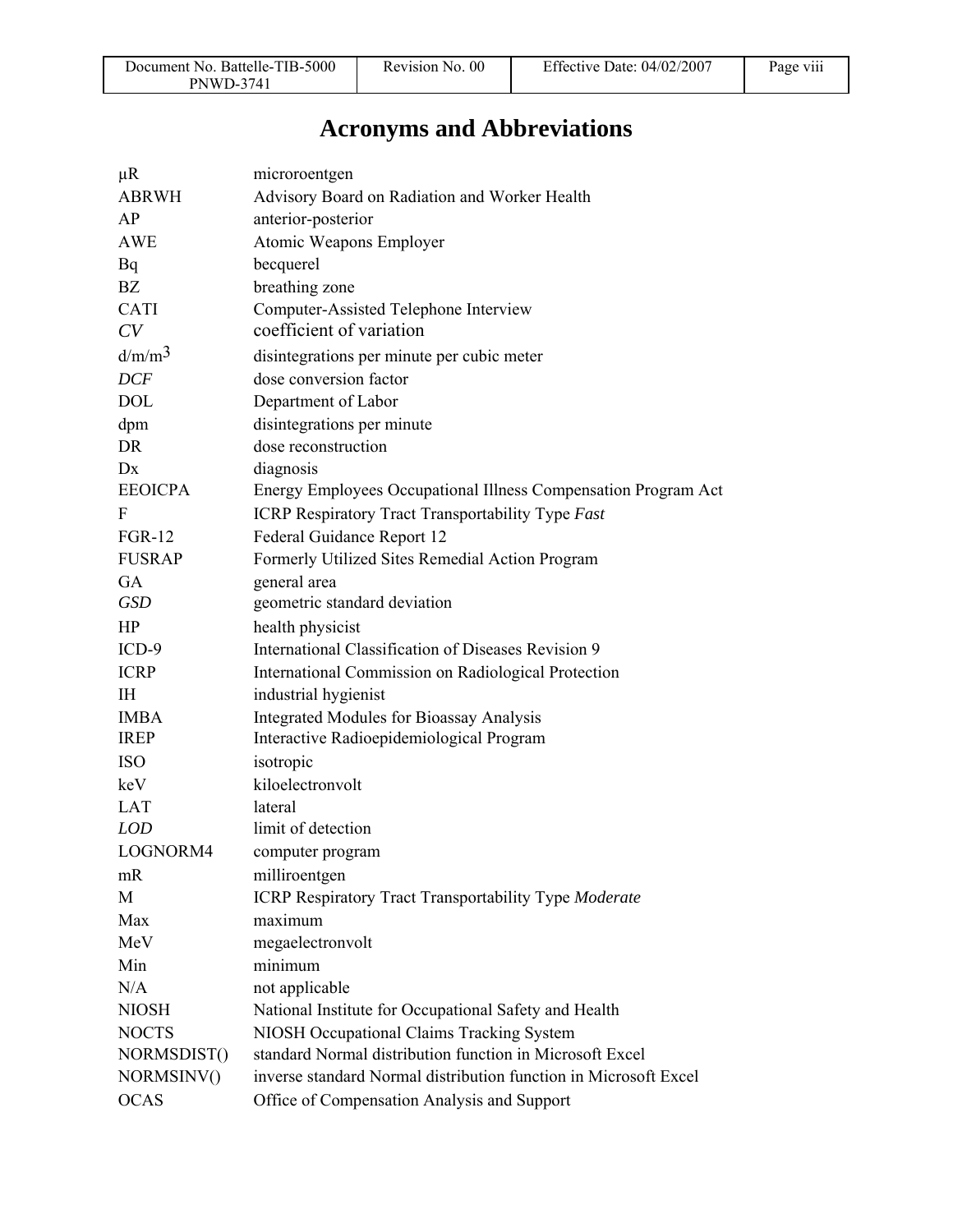| Document No. Battelle-TIB-5000<br>PNWD-3741 |                                                                                        | Revision No. 00                                       | Effective Date: 04/02/2007 | Page ix |
|---------------------------------------------|----------------------------------------------------------------------------------------|-------------------------------------------------------|----------------------------|---------|
|                                             |                                                                                        |                                                       |                            |         |
| <b>PA</b>                                   | posterior-anterior                                                                     |                                                       |                            |         |
| PC                                          | probability of causation                                                               |                                                       |                            |         |
| $\varrho$                                   | quality factor                                                                         |                                                       |                            |         |
| R                                           | roentgen                                                                               |                                                       |                            |         |
| <b>ROT</b>                                  | rotational                                                                             |                                                       |                            |         |
| S                                           |                                                                                        | <b>ICRP Respiratory Tract Transportability Type S</b> |                            |         |
| <b>SD</b>                                   |                                                                                        | standard deviation (arithmetic)                       |                            |         |
| <b>SEC</b>                                  | Special Exposure Cohort                                                                |                                                       |                            |         |
| <b>SQRI</b>                                 | Site Query Research Interface                                                          |                                                       |                            |         |
| <b>TBD</b>                                  | <b>Technical Basis Document</b>                                                        |                                                       |                            |         |
| <b>TIB</b>                                  |                                                                                        | <b>Technical Information Bulletin</b>                 |                            |         |
| <b>TLD</b>                                  | thermoluminescent dosimeter                                                            |                                                       |                            |         |
| <b>TLV®</b>                                 | Threshold Limit Value (® American Conference of Governmental Industrial<br>Hygienists) |                                                       |                            |         |
| Tn                                          | thoron $(^{220}$ Rn)                                                                   |                                                       |                            |         |
| <b>TWA</b>                                  | time-weighted average                                                                  |                                                       |                            |         |
| <b>UMTRCA</b>                               |                                                                                        | Uranium Mill Tailings Radiation Control Act           |                            |         |
| <b>WLM</b>                                  | working level month (a unit of potential alpha energy concentration)                   |                                                       |                            |         |
| $W_R$                                       |                                                                                        | ICRP radiation weighting factor                       |                            |         |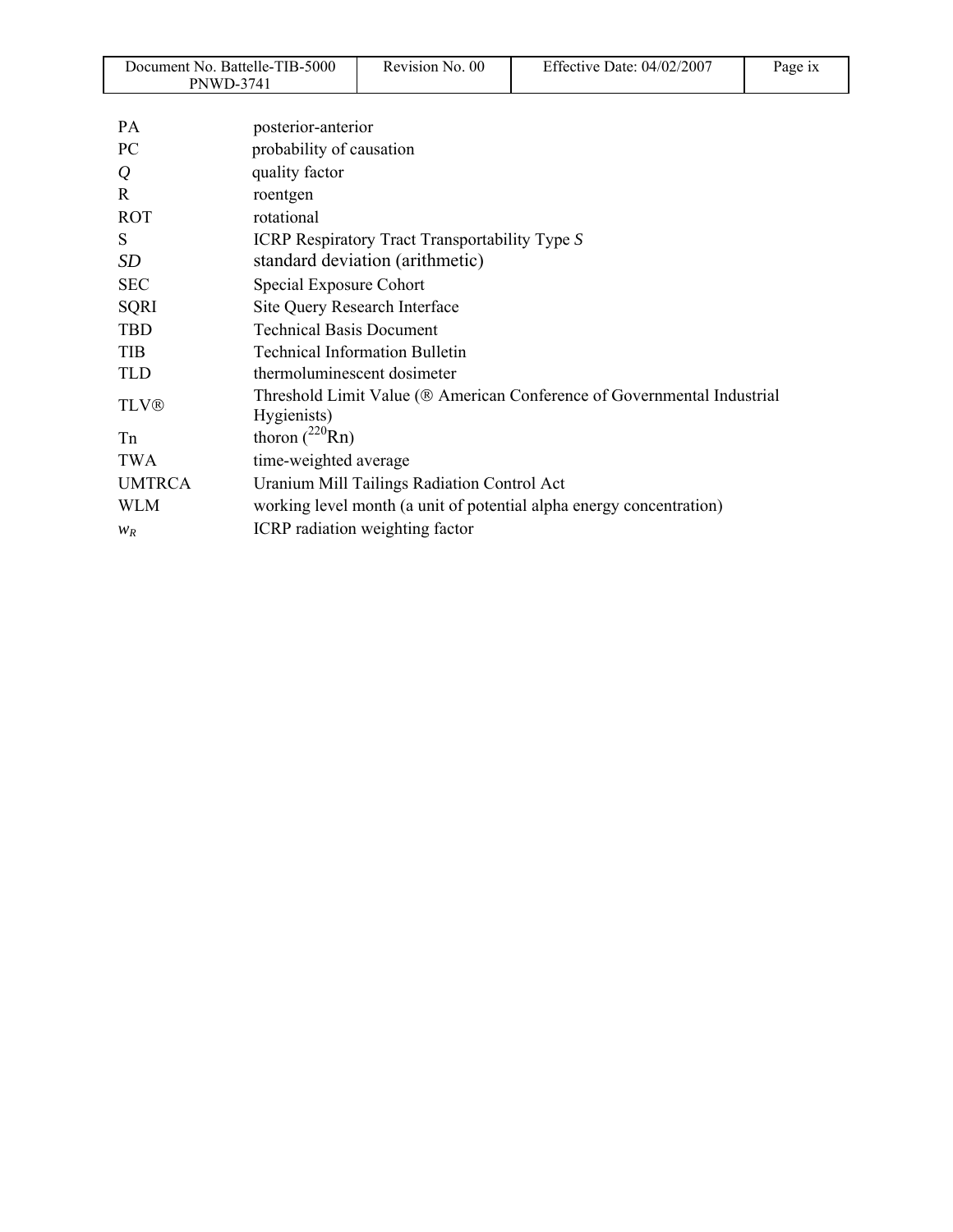# **1.0 Introduction**

Technical Information Bulletins (TIBs) are general working documents that provide guidance concerning the preparation of dose reconstructions at particular sites or categories of sites. They will be revised if additional relevant information is obtained. TIBs may be used to assist the National Institute for Occupational Safety and Health (NIOSH) in the completion of individual dose reconstructions.

In this document the word "facility" is used as a general term for an area, building, or group of buildings that served a specific purpose at a site. It does not necessarily connote an "atomic weapons employer facility" or a "Department of Energy [DOE] facility" as defined in the Energy Employees Occupational Illness Compensation Program Act of 2000 [42 U.S.C. § 7384l(5) and (12)].

There are several areas in which default assumptions are useful in conducting dose reconstructions under the Energy Employees Occupational Illness Compensation Program Act (EEOICPA; 42 U.S.C. § 7384 *et seq*. This TIB provides a technical justification and basis for assumptions in several areas needed for dose reconstruction for claimants from Atomic Weapons Employers (AWEs).

Section 2 treats fitting statistical distributions to data, often when the data are sparse or summarized. Lognormal, normal, triangular, and rectangular distributions are covered.

Section 3 addresses a variety of problems in dose reconstruction for which science policy choices need to be elucidated. Some are mathematical or statistical, while others are simply default assumptions based on limited data.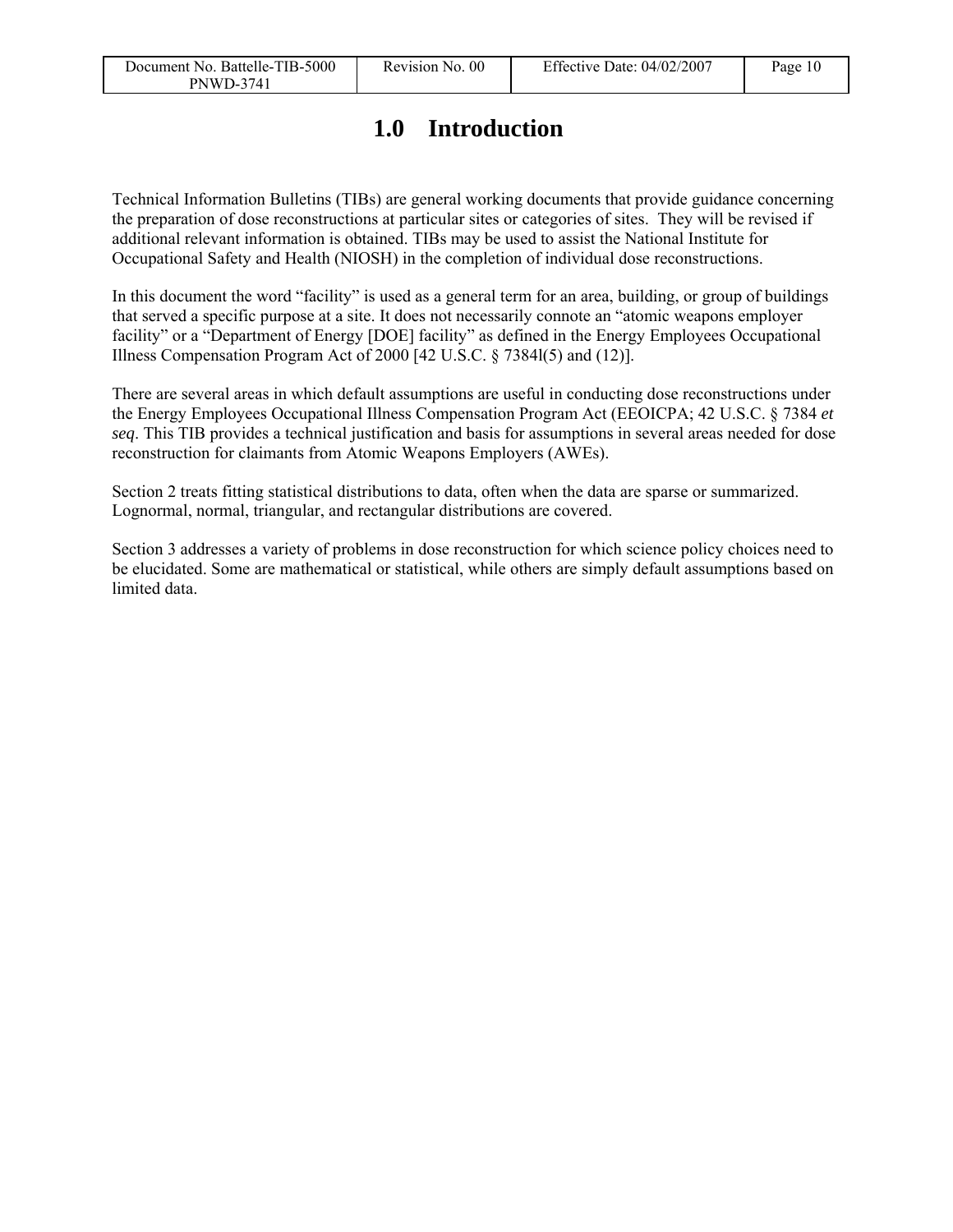# **2.0 Fitting Statistical Distributions to Data**

Data that are entered into the Interactive Radioepidemiological Program (IREP) are characterized by one of 7 kinds of uncertainty distribution, as shown in Table 2.1. Each kind of uncertainty is characterized by 1, 2, or 3 parameters.

| <b>Uncertainty Distribution</b> | Parameter 1 | Parameter 2                  | Parameter 3 |
|---------------------------------|-------------|------------------------------|-------------|
| Lognormal                       | median      | geometric standard deviation | N/A         |
| Normal                          | mean        | standard deviation           | N/A         |
| Triangular or LogTriangular     | minimum     | mode                         | maximum     |
| Uniform or LogUniform           | minimum     | maximum                      | N/A         |
| Constant                        | value       | N/A                          | N/A         |

**Table 2.1. Uncertainty distributions and their parameters for input to IREP** 

It must be emphasized that merely fitting a statistical distribution to data does not eliminate some critical science policy decisions and expert judgments. When data are inconsistent with a statistical distribution, additional science policy questions and the need for expert judgment arise. Discussions and examples of science policy questions and expert judgments are given in Section 3.0.

### **2.1 Lognormal Distributions**

Many kinds of occupational and environmental measurements are found to be lognormally-distributed. In particular, "[a] lognormal process is one in which the random variable of interest results from the product of many independent random variables multiplied together" (Ott 1995). Ott further states, "In processes observed in the environment, the number of independent random variables multiplied together usually does not have to be very great before characteristic lognormal properties emerge. Because environmental concentrations usually depend on the number of molecules of a pollutant present per unit volume, they ordinarily are positive random variables (Ott 1995).

The lognormal distribution is characterized by two parameters (Aitchison and Brown 1981), the geometric mean (which is the median and here denoted by  $x_{50}$ ) and the geometric standard deviation, *GSD*. Many other properties of interest are expressed in terms of these. Unlike the normal distribution, the mean, median, and mode are not equal for a lognormal distribution. If only one value from a lognormal distribution is to be used in a risk calculation, it is the arithmetic mean (also known as the expectation value), not the geometric mean. This is true of *any* distribution, not just the lognormal. The arithmetic mean is always larger than the geometric mean.

Table 2.2 lists the key parameters of a lognormal distribution.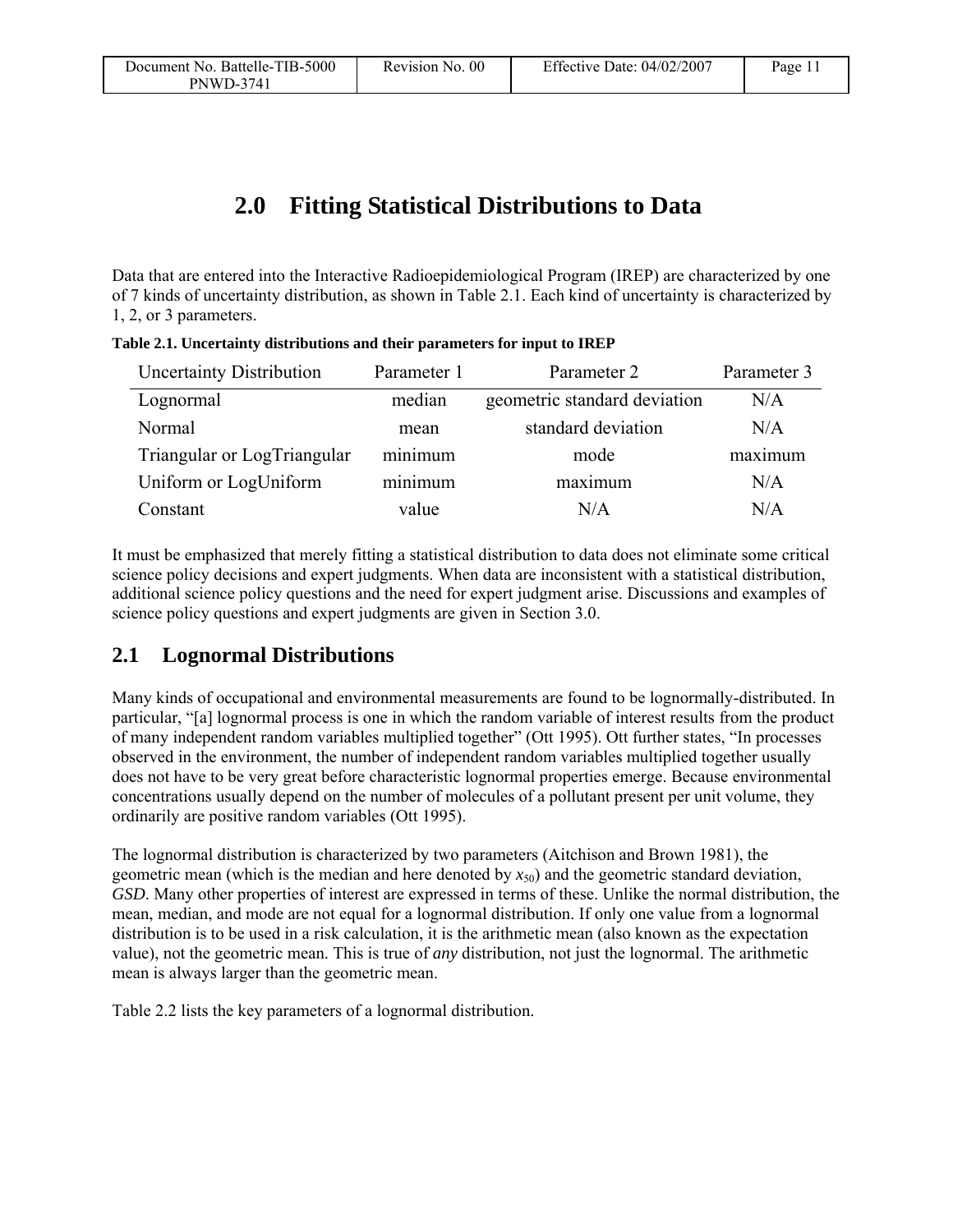| Document No. Battelle-TIB-5000 | Revision No. 00 | Effective Date: $04/02/2007$ | Page $12$ |
|--------------------------------|-----------------|------------------------------|-----------|
| PNWD-3741                      |                 |                              |           |

| Symbol            | Parameter                                     |                                          |
|-------------------|-----------------------------------------------|------------------------------------------|
| $\mu$             | logarithm of the geometric mean               | $\mu = \ln x_{50}$                       |
| $\sigma$          | logarithm of the geometric standard deviation | $\sigma$ = ln GSD                        |
| $X_{50}$          | geometric mean (median)                       | $x_{50} = \exp(\mu)$                     |
| <b>GSD</b>        | geometric standard deviation                  | $GSD = \exp(\sigma)$                     |
| $\overline{x}$    | arithmetic mean                               | $\bar{x} = \exp(\mu + \sigma^2/2)$       |
| $x_{\text{mode}}$ | mode                                          | $x_{\text{mode}} = \exp(\mu - \sigma^2)$ |
| CV                | coefficient of variation                      | $CV^2 = \exp(\sigma^2) - 1$              |
| var(x)            | variance                                      | $var(x) = (\overline{x}CV)^2$            |
| SD                | arithmetic standard deviation                 | $SD(x) = \overline{x}CV$                 |
| $x_{95}$          | $95th$ %ile                                   | $x_{95} = \exp(\mu + 1.645\sigma)$       |
| $x_1, x_2$        | values 1 and 2                                |                                          |
| $z_1, z_2$        | standard normal deviates 1 and 2              |                                          |
| $p_1, p_2$        | percentiles for $x_1, x_2$                    |                                          |
| $f_1, f_2$        | fractiles for $x_1, x_2$                      |                                          |

**Table 2.2. Symbols, parameters, and relationships for the lognormal distribution** 

#### **2.1.1 Uncensored Individual Observations**

For lognormally-distributed data in which all data points are positive values, the maximum likelihood estimator of the geometric mean (median),  $x_{50}$ , of the data is

$$
x_{50} = \exp(\mu) = \exp\left(\frac{1}{n}\sum_{i=1}^{n} \ln x_i\right),
$$
 1

where  $\mu$  is the natural logarithm of the geometric mean. The maximum likelihood estimator of the variance of the logarithms of the data,  $\sigma^2$ , is

$$
\sigma^2 = \frac{1}{n-1} \sum_{i=1}^n (\ln x_i - \mu)^2, \qquad (2)
$$

and the geometric standard deviation, *GSD*, is

$$
GSD = \exp(\sigma) = \exp\left(\sqrt{\frac{1}{n-1}\sum_{i=1}^{n} (\ln x_i - \mu)^2}\right).
$$

Any given percentile or fractile  $x_f$  of the lognormal distribution is given by

$$
x_f = \exp(\mu + z_f \sigma). \tag{4}
$$

For the 95<sup>th</sup> percentile,  $z_{0.95} = 1.645$ , so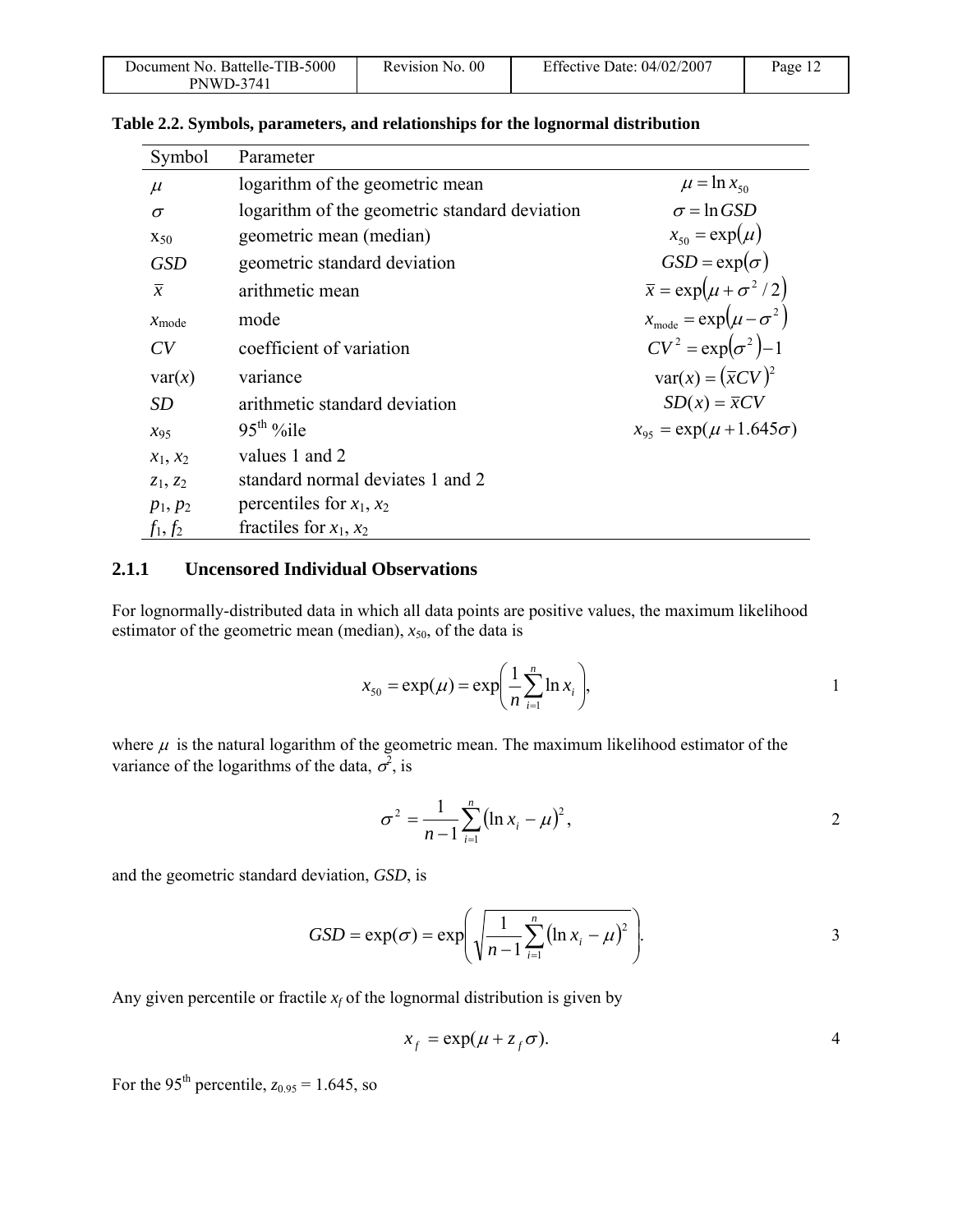| Document No. Battelle-TIB-5000 | Revision No. 00 | Effective Date: $04/02/2007$ | $P$ age 1. |
|--------------------------------|-----------------|------------------------------|------------|
| PNWD-3741                      |                 |                              |            |

$$
x_{95} = \exp(\mu + 1.645\sigma).
$$

### **2.1.2 Summary Statistics**

There are many combinations of summary statistics from which a lognormal distribution can be uniquely defined. Strom and Stansbury (2000) described 15 methods, and a freeware program called LOGNORM4 can be downloaded<sup>1</sup> to perform the calculations. The first 15 methods in Table 2.3 can be found using LOGNORM4, while method 16 is described in Section 2.1.2.3.

**Table 2.3. Fifteen distinct ways of determining a lognormal distribution from minimal information** 

| Method         | Determining Parameters                                                               |
|----------------|--------------------------------------------------------------------------------------|
|                | the mean and median (or their natural logs)                                          |
| $\overline{2}$ | the mean and mode (or their natural logs)                                            |
| 3              | the median and mode (or their natural logs)                                          |
| $\overline{4}$ | the median (or its natural log) and the <i>GSD</i> or sigma = $ln(GSD)$              |
| 5              | the mean (or its natural log) and the <i>GSD</i> or sigma = $ln(GSD)$                |
| 6              | the mode (or its natural log) and the $GSD$ or sigma = $ln(GSD)$                     |
| 7              | a value and its percentile OR fractile OR std norm deviate and GSD or sigma=ln(GSD)  |
| 8              | the median and a value with its percentile OR fractile OR std normal deviate         |
| 9              | the mean and a value with its percentile OR fractile OR std normal deviate           |
| 10             | the mode and a value with its percentile OR fractile OR std normal deviate           |
| 11             | the median and [arithmetic] standard deviation OR coefficient of variation           |
| 12             | the mean and [arithmetic] standard deviation OR coefficient of variation             |
| 13             | the mode and [arithmetic] standard deviation OR coefficient of variation             |
| 14             | a value and its percentile OR fractile OR std norm deviate and [arithmetic] SD or CV |
| 15             | a pair of values and their percentiles OR fractiles OR std normal deviates           |
| 16             | minimum, maximum, and mean values (see 2.1.2.3)                                      |

Sometimes data are reported in groups, e.g., airborne uranium concentration measurements from Eisenbud and Quigley (1956) shown in Table 2.4.

1

<sup>1</sup> http://qecc.pnl.gov/LOGNORM4.htm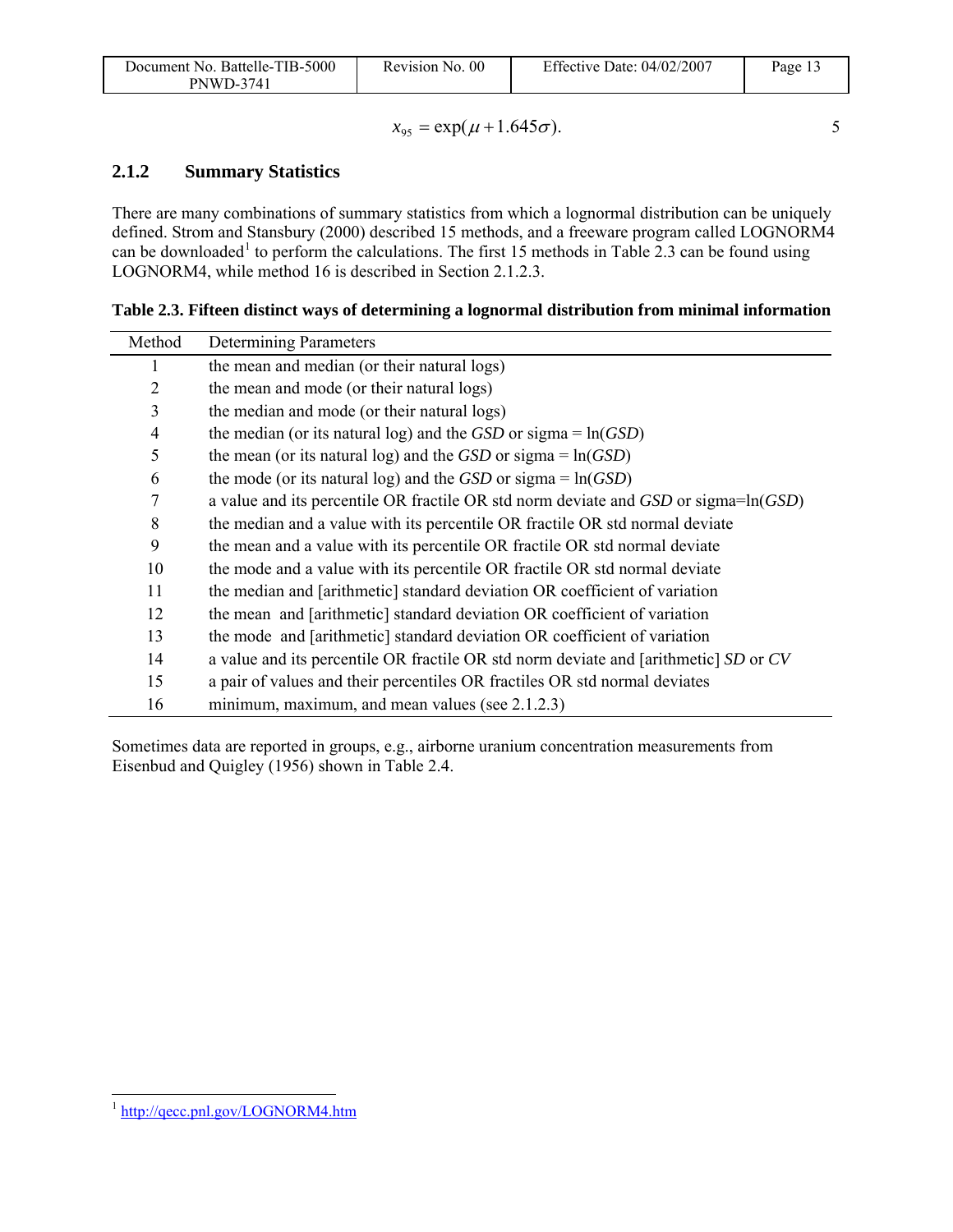| Document No. Battelle-TIB-5000 | Revision No. 00 | Effective Date: 04/02/2007 | Page 14 |
|--------------------------------|-----------------|----------------------------|---------|
| <b>PNWD-3741</b>               |                 |                            |         |

| Table 2.4. "Exposure to Soluble Uranium Compounds," reproduced from Eisenbud and Quigley |  |  |  |
|------------------------------------------------------------------------------------------|--|--|--|
| (1956).                                                                                  |  |  |  |

| Exposure,   |      |      |      |      |      |
|-------------|------|------|------|------|------|
| $mg/m^3$    | 1948 | 1949 | 1950 | 1951 | 1952 |
| $0 - 0.1$   | 9    | 13   | 38   | 33   | 55   |
| $0.1 - 0.5$ | 13   | 14   | 62   | 55   | 48   |
| $0.5 - 2.5$ | 44   | 31   | --   | 30   | 22   |
| >2.5        | 34   | h I  | 32   | 8    | --   |

#### **2.1.2.1 Example Using Two Data Points**

In one of these cases, the year 1950, there are effectively only 2 usable data points for fitting a lognormal distribution: 38 observations at or below 0.1, and 62 observations between 0.1 and 0.5. Using the LOGNORM4 program gives the results in Table 2.5, as does the use of the following equations:

$$
\ln x_1 = \mu + z_1 \sigma \text{ and}
$$
  

$$
\ln x_2 = \mu + z_2 \sigma,
$$

which can be solved for  $\mu$  and  $\sigma$ :

$$
\sigma = \frac{\ln x_2 - \ln x_1}{z_2 - z_1} \text{ and}
$$
  
\n
$$
\mu = \frac{\ln x_2 + \ln x_1 - \sigma(z_2 + z_1)}{2}.
$$

To use Equation (7), the fractiles  $f_i = (i - 0.5)/n$  must be transformed into standard normal deviates  $z_i$ , which is done automatically by LOGNORM4 and can be done in Microsoft Excel using  $z =$ NORMSINV(*f*).

|  |  | Table 2.5. Deriving a lognormal distribution from two data points. |  |  |
|--|--|--------------------------------------------------------------------|--|--|
|  |  |                                                                    |  |  |

| Ő<br>Concentration,<br>$\left(\text{mg/m}^3\right)$ | Frequency | Cumulative<br>Frequency |         | Z.        | ln C      | $\Delta z$<br>$\overline{\phantom{0}}$<br>[ln(C)]<br>◁<br>Ш<br>$\ddot{\sigma}$ | $\mu$    | <b>GSD</b> | $x_{50}$ | $x_{95}$ | $\overline{x}$ |
|-----------------------------------------------------|-----------|-------------------------|---------|-----------|-----------|--------------------------------------------------------------------------------|----------|------------|----------|----------|----------------|
| 0.1                                                 | 38        | 38                      | 0.28409 | $-0.5707$ | $-2.3026$ |                                                                                |          |            |          |          |                |
| 0.5                                                 | 62        | 100                     | 0.75379 | 0.68646   | $-0.6932$ | 1.280                                                                          | $-1.572$ | 3.597      | 0.208    | 1.705    | 0.438          |
| 2.5                                                 | $\theta$  | 100                     | 0.75379 | 0.68646   | 0.9163    | 2.560                                                                          | $-0.841$ | 12.94      | 0.431    | 29.08    | 11.43          |
| > 2.5                                               | 32        | 132                     | 0.99621 | 2.67041   |           |                                                                                |          |            |          |          |                |

The row labeled 2.5 mg/m<sup>3</sup> provides a plausible fit, with plausible values for  $x_{50}$ ,  $x_{95}$ , and  $\bar{x}$ .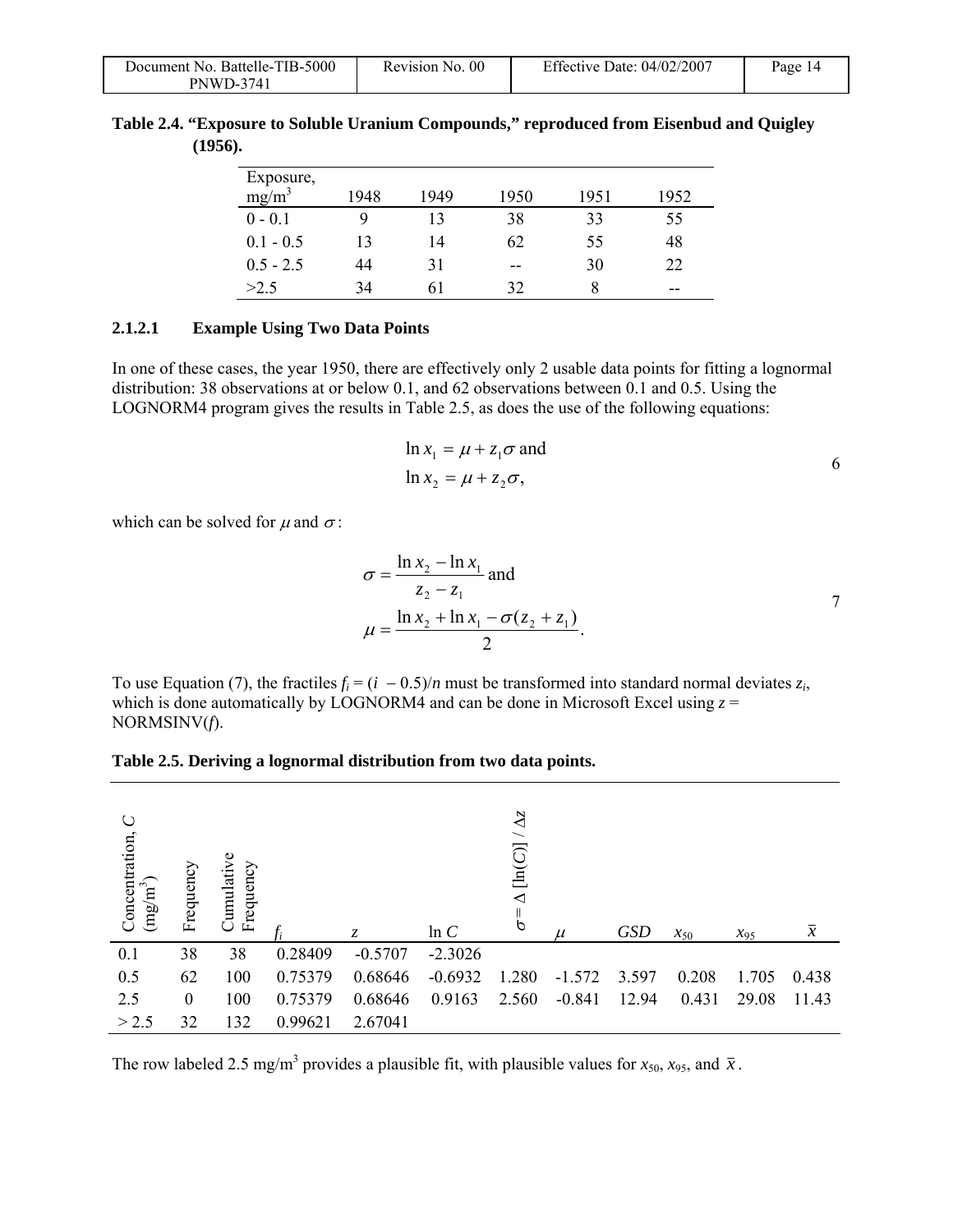| Document No. Battelle-TIB-5000 | Revision No. 00 | Effective Date: $04/02/2007$ | Page 1. |
|--------------------------------|-----------------|------------------------------|---------|
| PNWD-3741                      |                 |                              |         |

When only 2 data points are used to determine a lognormal distribution, there is no way to compute the uncertainty in the parameters.

#### **2.1.2.2 Using Minimum, Mean, and Maximum Values with Number of Observations to Determine the Parameters of a Lognormal Distribution**

When only minimum, mean, and maximum values are quoted but the number of observations is given, there are four possibilities.

- The minimum, maximum, and number of observations can be used with Equation (7) or LOGNORM4 to determine a lognormal distribution. However, in this case, one must examine the mean value predicted by the distribution and compare it to the observed mean. Note that this method even works with as few as *two* data points, which become the  $25<sup>th</sup>$  and  $75<sup>th</sup>$  percentiles of the resultant lognormal distribution.
- One can perform two additional fits using LOGNORM4 method 9 (Table 2.3), determining the lognormal parameters using the mean and a value with its percentile, fractile, or standard normal deviate. These two fits result in two more sets of lognormal distribution parameters. The analyst should examine these, and if they are reasonably similar, average them. If they are not reasonably similar, then the data were probably not lognormally distributed.
- Ignoring the number of observations, the minimum, maximum, and mean values can be used with the method in Section 2.1.2.3. The estimate of the number of data points produced by this method should be compared with the given number of observations for reasonableness.

If there is left-censoring, that is, if the minimum is quoted as "less than" some value, then only the second method will work and then only with the mean and maximum value.

#### **2.1.2.3 Using Range and Mean Value without Number of Observations to Determine the Parameters of a Lognormal Distribution**

When only a range and mean value are quoted, as in Christofano and Harris (1960), but the number of observations is *not* given, inference may become more difficult.

In principle, if the  $x_{min}$  and  $x_{max}$  values are symmetric about the geometric mean  $x_{50}$ , then the 3 values uniquely determine a lognormal distribution. Under this assumption,  $f_{\min} = 1 - f_{\max}$ , so that  $-z_{\min} = z_{\max}$ , and it is easily shown that

$$
\mu = \frac{\ln x_{\min} + \ln x_{\max}}{2} \text{ or}
$$

$$
x_{50} = \sqrt{x_{\min} x_{\max}}.
$$
8

From the relationship  $\bar{x} = \exp(\mu + \sigma^2/2)$  in Table 2.2, we find

$$
\sigma^2 = 2\ln \overline{x} - \ln x_{\min} - \ln x_{\max}.
$$

If the right hand side of equation 9 is negative or zero, a lognormal relationship is ruled out. If it is positive, then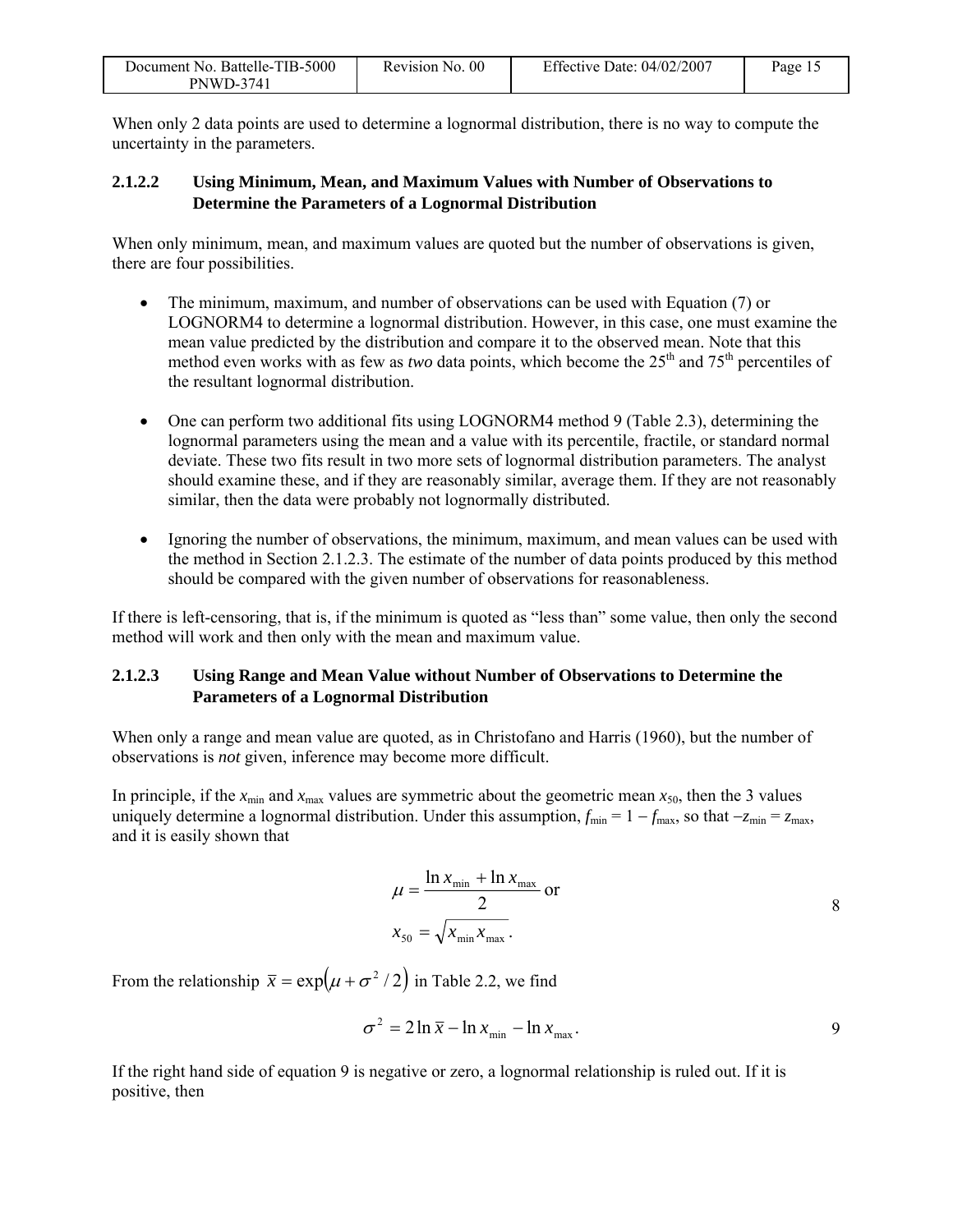| Document No. Battelle-TIB-5000 |
|--------------------------------|
| <b>PNWD-3741</b>               |

Revision No. 00 Effective Date: 04/02/2007 Page 16

$$
\sigma = \sqrt{2\ln\overline{x} - \ln x_{\min} - \ln x_{\max}}.
$$

A quality check can be done by computing

$$
z_{\min} = \frac{\ln x_{\min} - \mu}{\sigma} \tag{11}
$$

and transforming it back into  $f_{\text{min}}$ , which can be done in Microsoft Excel using  $f_{\text{min}} = \text{NORMSDIST}(z_{\text{min}})$ . If there were only 2 data points,  $f_{\text{min}} = 0.25$  and  $f_{\text{max}} = 0.75$ . Thus,  $f_{\text{min}}$  must be  $\leq 0.25$  and  $f_{\text{max}}$  must be  $\geq$ 0.75 for this fit to make any sense. A rough estimate of the number of data points that were used to derive the mean is

$$
n = \frac{1}{2f_{\min}}.\t\t\t\t12
$$

In this method, there is no way to compute uncertainty in parameters.

In Christofano and Harris (1960), 126 lines in tables had ranges and means that contained no zeroes. In 103 cases (81.7%), the method above gave a plausible lognormal fit with 1.3 ≤ *n* < 200 and *GSD* < 15. Of the attempts, none failed because  $f_{\text{min}}$  was 0 or too small; 18 (13.5%) failed because the mean was too close to the bottom of the range (that is,  $x_{\text{max}}$  was an outlier inconsistent with  $x_{\text{min}}$  and the mean); none failed because the *GSD* was > 15 (not plausible); and none failed because the *GSD* = 1.000000. In addition, there were 10 lines with zeroes at the bottom of the range, which is inconsistent with a lognormal distribution in which values must be strictly positive.

Of the 103 successful lognormal fits, 69 (67.0%) had  $x_{95} > x_{\text{max}}$ , indicating that the assumption of a triangular distribution in these cases is definitely not favorable to the claimant. In addition, using  $x_{\text{max}}$  as the upper limit of a triangular distribution presupposes a value of  $x_{95}$  that is less than  $x_{\text{max}}$ , compounding the lack of favorability to the claimant of the assumption of the triangular distribution. There is more discussion of these data in Section 2.2.

Methods to deal with the remaining 18.3% are presented below.

#### **2.1.2.4 Use of Range and Average Value Data that Are Inconsistent with a Lognormal Distribution**

If the range (minimum and maximum values) and average value data are inconsistent with a lognormal distribution, a possibility is to use a triangular distribution with the minimum and maximum values being parameters 1 and 3 in Table 2.1, but this eliminates the possibility that the underlying population exhibited values outside of the quoted range. The latter possibility is quite significant if the number of measurements was few.

An assumption that is more favorable to the claimant than the triangular distribution might be to assume that the low and high values are the  $5<sup>th</sup>$  and  $95<sup>th</sup>$  %iles, i.e., that there were 10 measurements. Again, however, this eliminates the possibility that the 95<sup>th</sup> %ile was actually greater than the largest observation.

The average value is generally a more robust statistic than minimum or maximum values, which can be outliers. The preferred default assumption is to ignore the minimum and maximum values, use the average (arithmetic mean) value, and assume a lognormal distribution with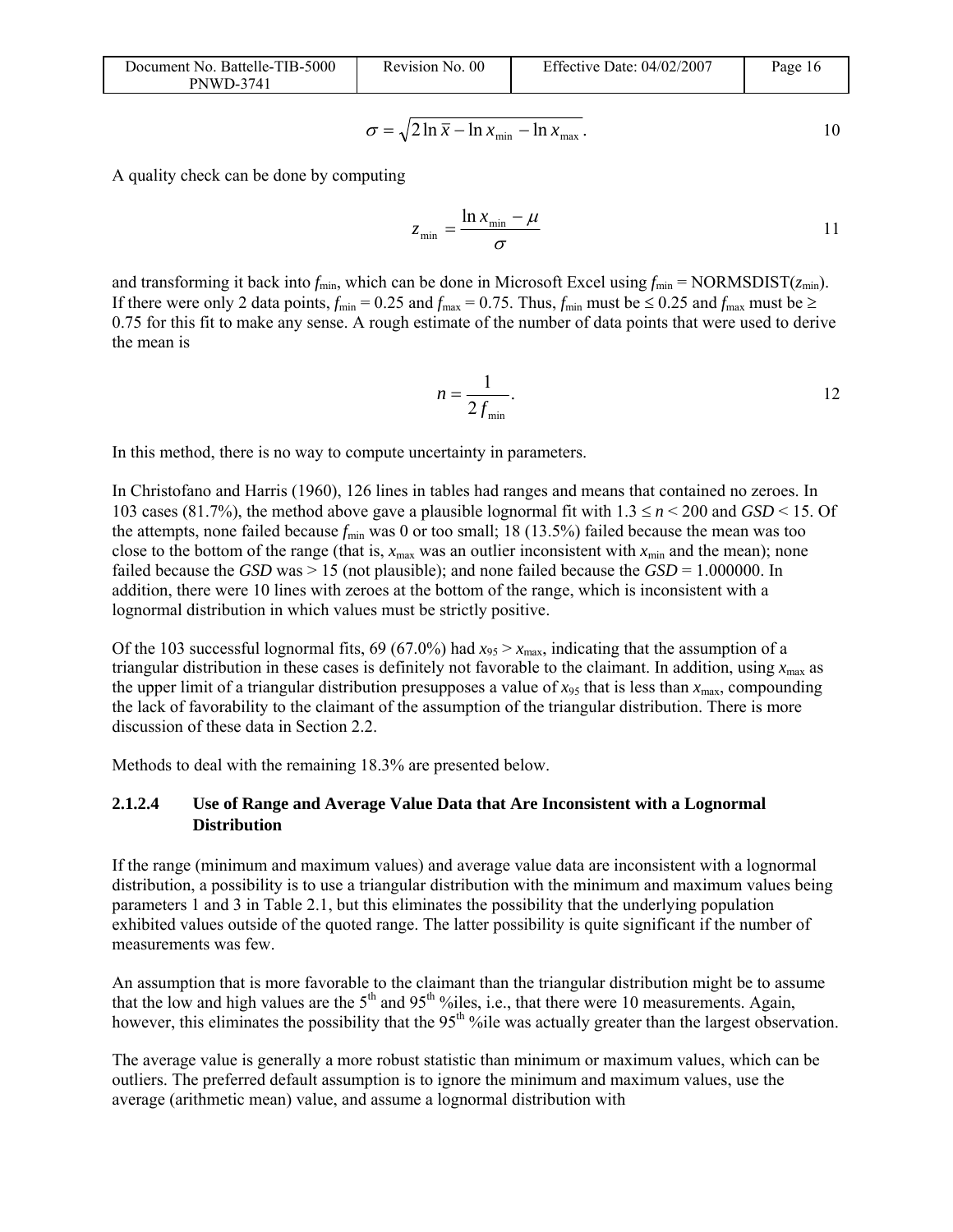| Document No. Battelle-TIB-5000 | Revision No. 00 | Effective Date: 04/02/2007 | Page $_1$ . |
|--------------------------------|-----------------|----------------------------|-------------|
| <b>PNWD-3741</b>               |                 |                            |             |

- a *GSD* of 5 for data describing a single process (e.g., a series of air samples), or
- a *GSD* of 10 for data describing an entire site, plant, or factory.

The basis for assuming these *GSD*s derives from analyzing data from many facilities. The median (geometric mean)  $x_{50}$  is computed from the average (arithmetic mean)  $\bar{x}$  using

$$
x_{50} = \bar{x} \exp(-\sigma^2/2), \tag{13}
$$

where  $\sigma$ = ln(*GSD*).

Methods to deal with the remaining 18.3% are presented below.

#### **2.1.2.5 Use of a Single Measurement Value**

A single measurement is taken by metrologists to be the average or expectation value. Use the single result as the average (arithmetic mean) value, and assume a lognormal distribution with

- a *GSD* of 5 for data describing a single process (e.g., a series of air samples), or
- a *GSD* of 10 for data describing an entire site, plant, or factory.

The median (geometric mean)  $x_{50}$  is computed from the average (arithmetic mean)  $\bar{x}$  using Eq. 13.

#### **2.1.3 Censored Individual Observations**

The simple method in 2.1.1 is not always available, especially in cases of left-censoring, grouping, and right-censoring.

#### **2.1.3.1 Left-Censored Data**

Sometimes values are reported as "less-than" some number or as zero. This is referred to as leftcensoring. Since one cannot take the logarithm of zero or a less-than value, the method in 2.1.1 cannot be used. An alternative method consists of

- sorting the data in ascending order
- assigning fractiles  $f_i = (i 0.5)/n$  to each data point
- transforming the fractiles into standard normal deviates, *zi*
- taking the natural logarithm of the non-zero, non-censored values,  $\ln x_i$
- using only the logs of non-zero, non-censored observations, perform a uniformly-weighted (i.e., unweighted) linear regression of  $\ln x_i$  as a function of  $z_i$

The slope of the linear regression is  $\sigma$ , and the intercept of the linear regression is  $\mu$ . This method is described by Strom (1986) and probably many others.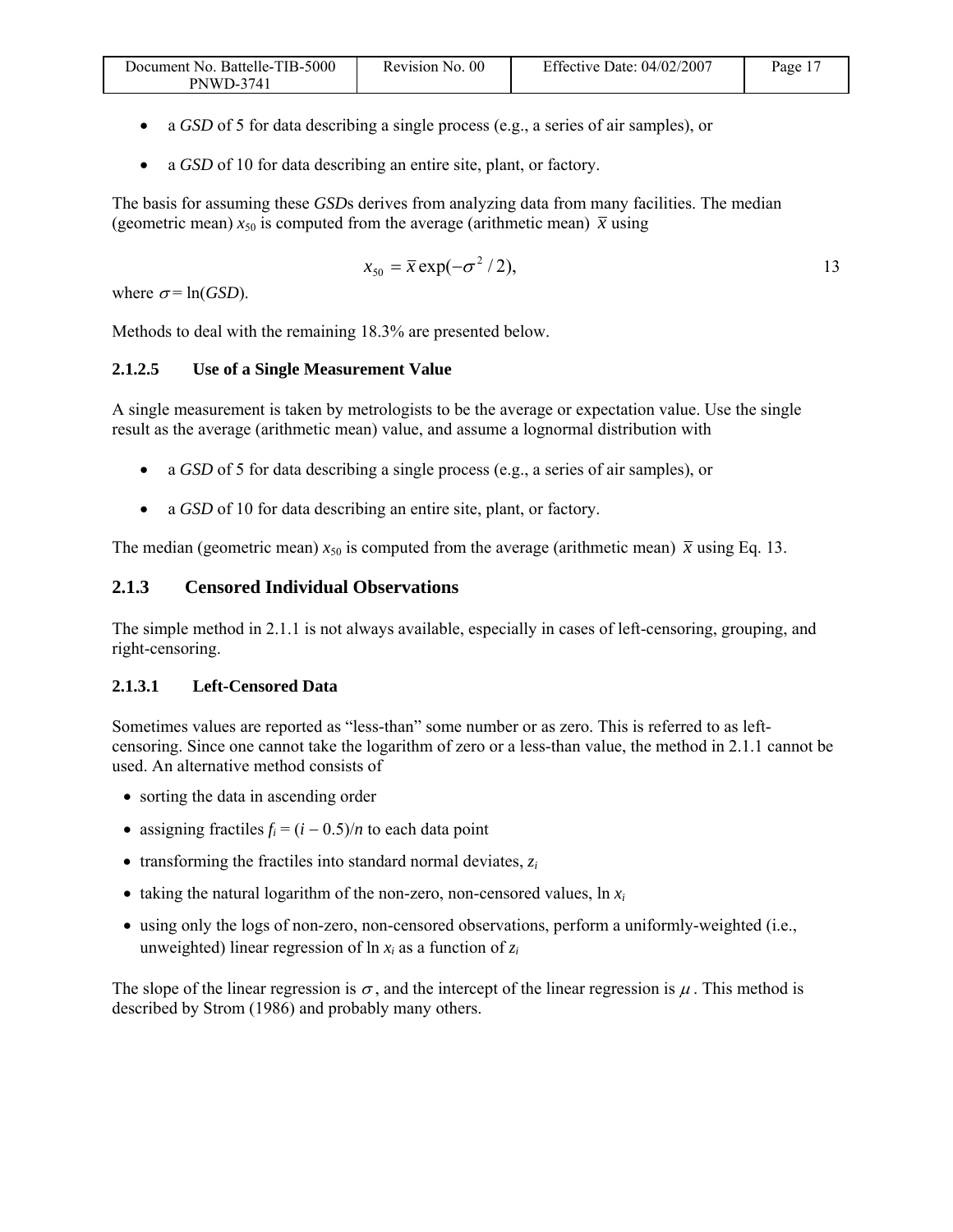| Document No. Battelle-TIB-5000 | Revision No. 00 | Effective Date: 04/02/2007 | Page 18 |
|--------------------------------|-----------------|----------------------------|---------|
| <b>PNWD-3741</b>               |                 |                            |         |

#### **2.1.3.2 Finney Weighting Factors**

Because extreme (i.e., high-*z*) values are broadly spaced at the upper tail, they have an inordinate leverage on the regression line. One approach is to use weights that emphasize data near the center of the distribution. The weighting factors of Finney (Finney 1971) are

$$
w_i = \frac{N^2(f_i)}{f_i(1 - f_i)},
$$
 14

where N(*f<sub>i</sub>*) is the probability density of the normal distribution. These are shown in Figure 1. While Finney's weights are based on the binomial distribution for quantal response data, their use here results in a fit which emphasizes the center, not the tails, of the distribution, and often gives a line which is closer to an "eyeball fit." The user may choose either the Finney-weighted or the uniformly-weighted fit as desired, based on inspection of plots of observed and predicted values of data versus *z*.



**Figure 1. Finney weights (***y***), standard normal distribution, and ratio.** 

An example of this kind of fit is given for 194 air monitoring results from one site in which 39 results were less-thans. These fits are shown in Figure 2. The Frequency and Finney-Frequency weighted fits are explained below. Note that some measurements were actually above  $100 \text{ mg/m}^3$ ; the current Threshold Limit Value (TLV) is  $0.2 \text{ mg/m}^3$ , which is about the median for these fits.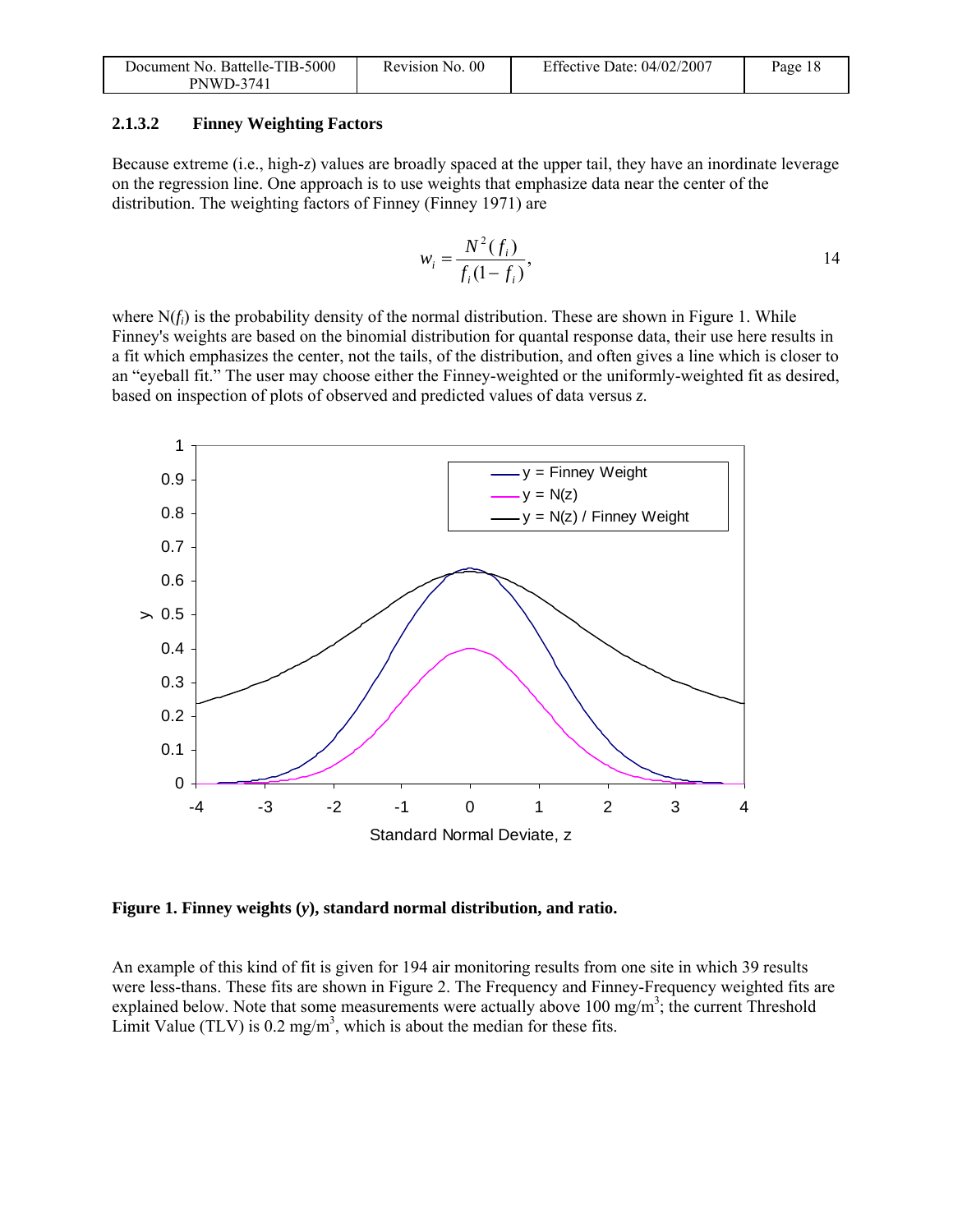

**Figure 2. Lognormal fits to 194 air monitoring results from one site, with the first 39 results being 0 or "less-thans".** 

The various curves have medians around 0.2 mg/m<sup>3</sup>, and *GSD*s of 18 (Finney and Uniform weighting) to 25 (Finney-Frequency and Frequency weighting). In this case, the latter differ from the former by the effect of weighting the lowest point at  $(39 + 1) = 40 \times$  to account for the 39 missing less-than values. Arguably, with individual data points above the left-censoring value, Frequency weighting of the lowest point does not improve the "eyeball fit."

#### **2.1.3.3 Right-censored Data**

Sometimes observations may be reported as "greater than" some value. Such data points must be sorted to the end of the list and assigned fractiles based on their position on the list. They are not used in the linear regression.

#### **2.1.4 Grouped, Censored Observations**

Sometimes data are reported in groups, e.g., airborne uranium concentration measurements from Eisenbud (1956) shown in Table 2.4. In this case, there is grouping as well as left- and right-censoring. While it is true that "two points determine a straight line," at least 3 data points are required by some data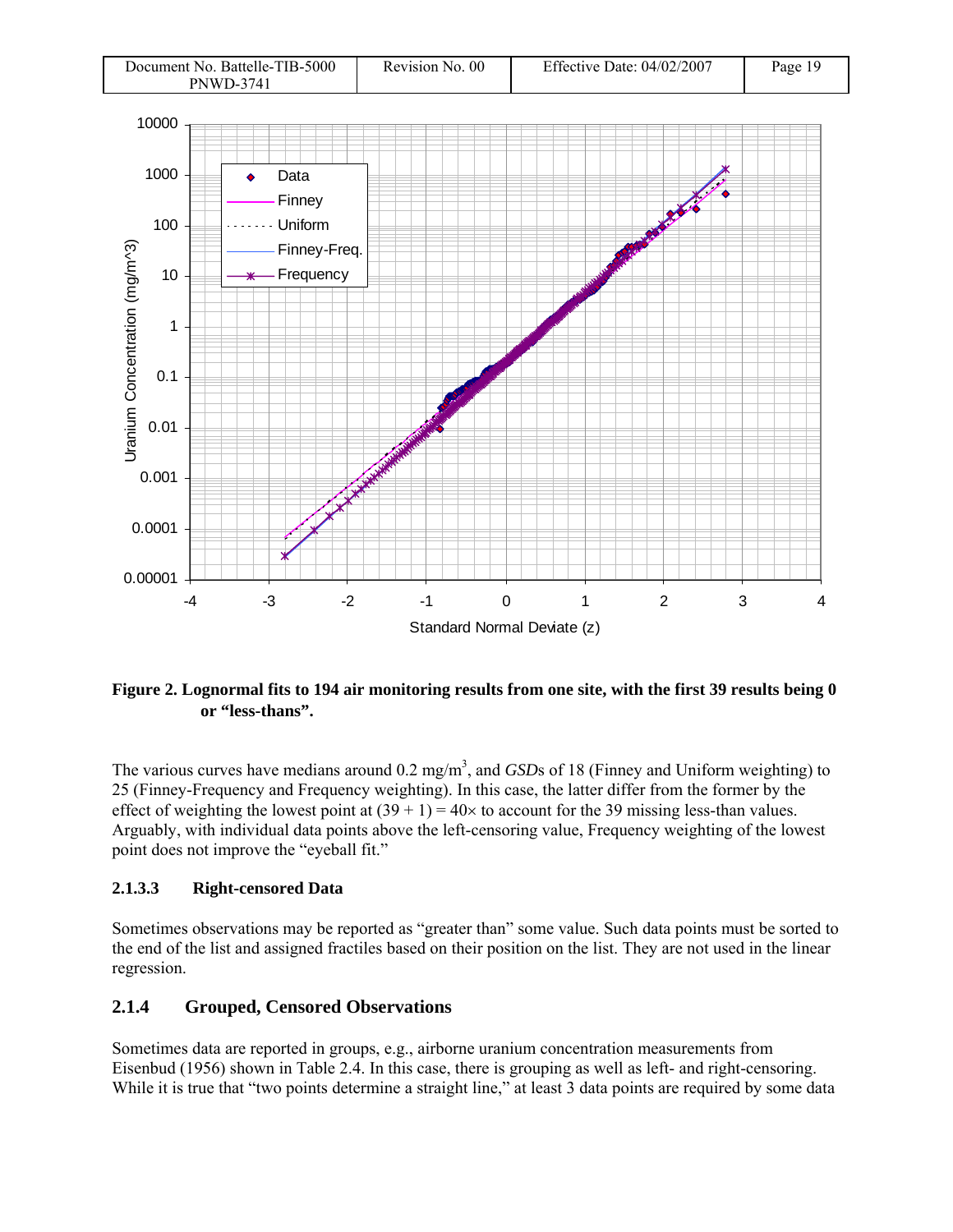| Document No. Battelle-TIB-5000 | Revision No. 00 | Effective Date: $04/02/2007$ | Page 20 |
|--------------------------------|-----------------|------------------------------|---------|
| <b>PNWD-3741</b>               |                 |                              |         |

fitting routines that calculate statistics other than the slope and the intercept. This method is described by Strom (1986) and probably many others.

#### **2.1.4.1 Frequency Weighting for Grouped Data**

Grouped, censored observations will require additional weighting considerations. The first data point in 1949 represents 13 of the 119 total observations; the second, 14; the third, 31, and the final point, 64. The fit will generally be improved if each point is weighed by the number of observations it represents. In addition, a weighting factor that accounts for both frequency and weights data near the median can be created by multiplying the frequency by the Finney weight described in Section 2.1.3.2.

An example of fitting a lognormal distribution to grouped, left- and right-censored data is shown in Figure 3, the 1949 data from Table 2.4. With more than half of the observations greater than the median, the upper  $95<sup>th</sup>$ %ile is very large.



**Figure 3. Examples of fitting a lognormal distribution to grouped, left- and right-censored data (from Table 7, 1949, Eisenbud and Quigley 1956)**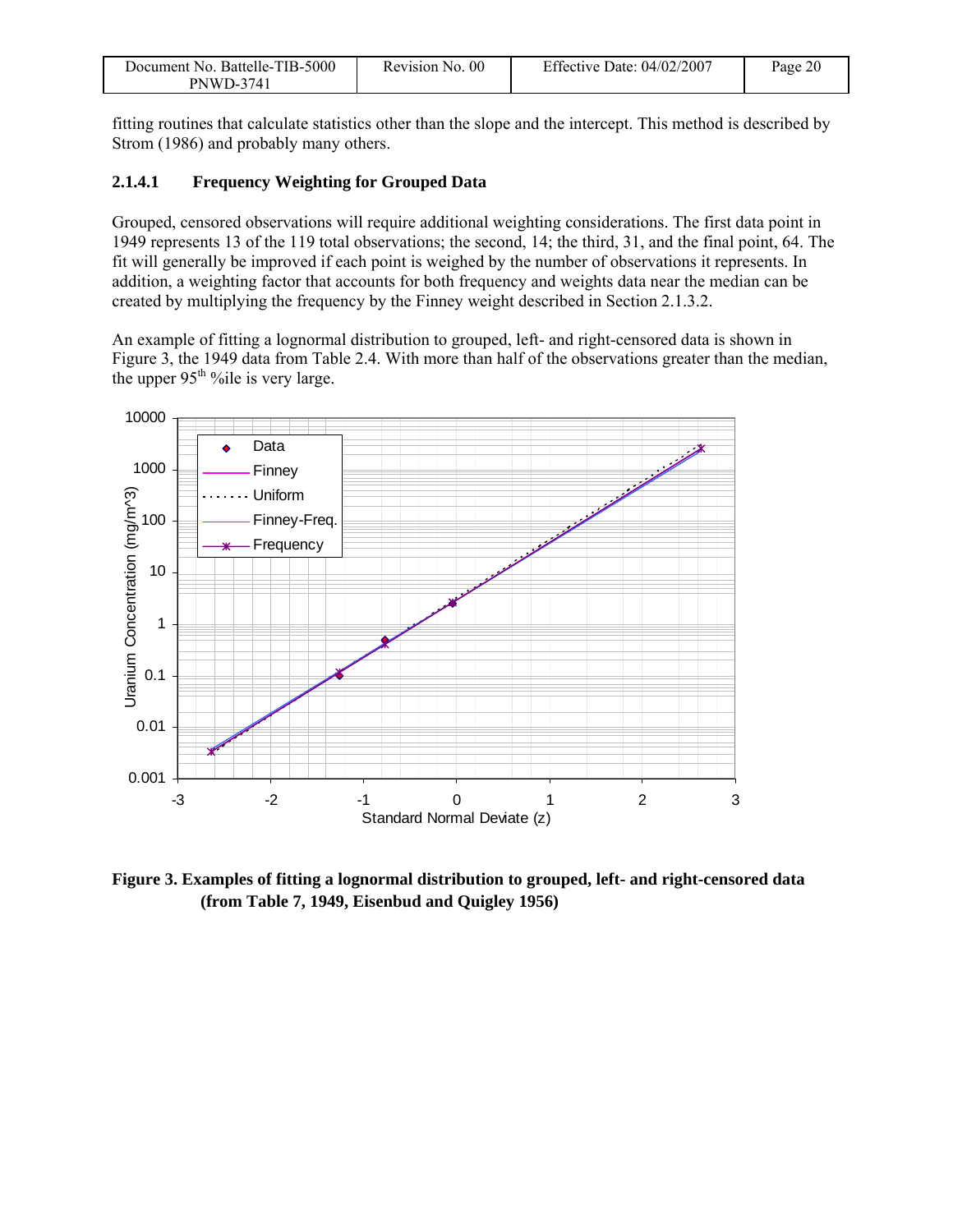| Document No. Battelle-TIB-5000 | Revision No. 00 | Effective Date: $04/02/2007$ | Page $21$ |
|--------------------------------|-----------------|------------------------------|-----------|
| <b>PNWD-3741</b>               |                 |                              |           |

| Table 2.6. Regression values and statistics for the 1949 example. $\bar{x}$ , $x_{50}$ , Std. Dev., and Upper 95 <sup>th</sup> |  |  |
|--------------------------------------------------------------------------------------------------------------------------------|--|--|
| %ile are all in mg/m <sup>3</sup> .                                                                                            |  |  |

|                                        |   |                |           |      |       |          | Std. |      |             |          |
|----------------------------------------|---|----------------|-----------|------|-------|----------|------|------|-------------|----------|
|                                        |   | $n \quad x$    | $x_{50}$  | GSD  | $\mu$ | $\sigma$ | Dev. |      | $CV \t r^2$ | $x_{95}$ |
| Finney Reg                             |   | $3 \quad 81.4$ | 2.96 13.1 |      | 1.09  | 2.57     | 2236 |      | 27.5 0.988  | 204      |
| Uniform Reg 3 95.2 3.03 13.8 1.11 2.63 |   |                |           |      |       |          | 2990 |      | 31.4 0.988  | 228      |
| Finney-Freq $3$ 71.0                   |   |                | 2.86 12.6 |      | 1.05  | 2.53     | 1759 |      | 24.8 0.991  | 185      |
| Frequency                              | 3 | 80.3           | 2.90      | 13.2 | 1.06  | 2.58     | 2227 | 27.7 | 0.991       | 201      |

In the example in Figure 3, there is little difference between the fits, since all fits are excellent, as shown by the  $r^2$  values in Table 2.6. However, the huge *GSD* results in upper 95<sup>th</sup> %ile values that are very large but within observed ranges elsewhere. Results for 1948 had *GSD*s in the range of 4.9-5.8 and upper 95<sup>th</sup> %iles of 19-25 mg/m<sup>3</sup>, while results for 1951 had *GSD*s in the range of 4.35-4.47 and upper 95<sup>th o</sup>%iles of 2.80-2.99. While the fits had  $r^2$  statistics on the order of 0.99, the data analyst needs to critically examine the data. The arithmetic mean, median (geometric mean) derived from frequency-weighted regressions for five years of data are shown in Figure 4. Whether these numbers can be deemed representative of workplace exposures is not implicit in the fits.



#### **Figure 4. Mean, median, and upper 95th %ile for the airborne uranium data from Table 7 of Eisenbud and Quigley (1956)**

Another example of left-censored, grouped data involves annual thermoluminescent dosimeter (TLD) results for deep dose equivalent<sup>2</sup>, shown in Figure 5. The differently-weighted lines have different slopes, although in this case, very similar 95<sup>th</sup> %iles. Here the lowest recorded dose was 100 uSv (10 millirems). There is clearly a down-turn in the data near the high end of the distribution. This effect has been documented in many occupational dose distributions as being caused by more stringent radiation controls

l

 $2$  Data in 1990 from a U.S. university which remains anonymous.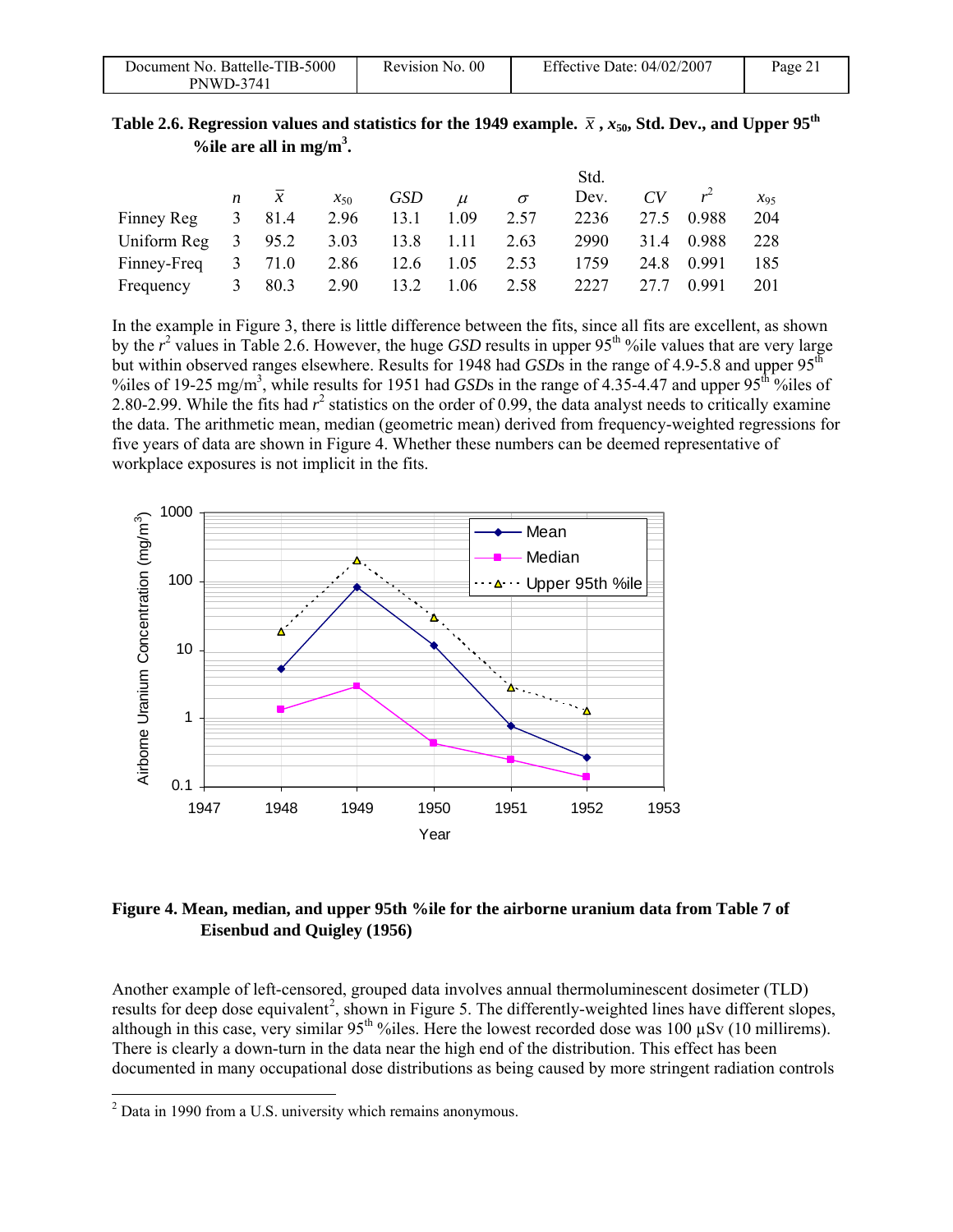| Document No. Battelle-TIB-5000 | Revision No. 00 | Effective Date: $04/02/2007$ | Page 22 |
|--------------------------------|-----------------|------------------------------|---------|
| <b>PNWD-3741</b>               |                 |                              |         |

as doses approach a limit; see, e.g., Kumazawa (1981; 1991). Fitting a lognormal distribution using frequency or Finney-weighting will be favorable to the claimant in this instance by overestimating the  $95<sup>th</sup>$  %ile.



**Figure 5. Lognormal fits to grouped annual deep dose equivalent measurements for 458 persons. Note the significantly different slopes for different weighting.** 

### **2.1.5 "Reasonableness" of a Lognormal Distribution**

Generally, lognormal distributions with *GSD*s above 10 are not plausibly drawn from a single population. In fact, any *GSD* > 5 should probably be investigated if possible. Additional considerations are given in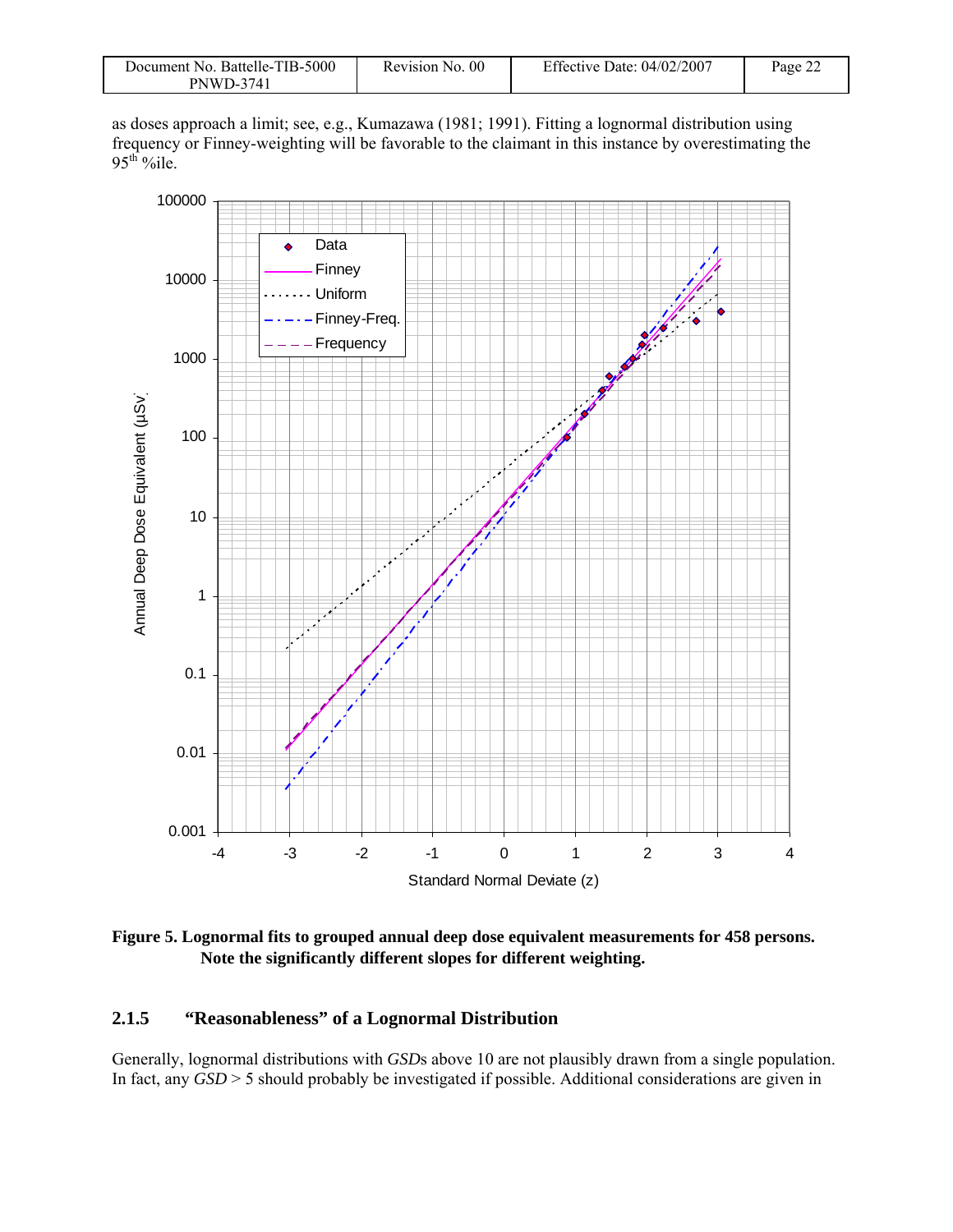| Document No. Battelle-TIB-5000 | Revision No. 00 | Effective Date: 04/02/2007 | $P$ age 2. |
|--------------------------------|-----------------|----------------------------|------------|
| <b>PNWD-3741</b>               |                 |                            |            |

Section 3.7 and 3.8. A lognormal may still be a better choice than other distributions accommodated by IREP.

#### **2.1.6 Summary of Default Assumptions for Fitting Lognormal Distributions**

In summary, different methods of determining the geometric mean, geometric standard deviation, and upper  $95<sup>th</sup>$  % ile are needed for 4 different kinds of data.

If there is no censoring, estimate  $\mu$  and  $\sigma$  from the average and standard deviation of the natural logarithms of the data, and compute any needed statistics from there as shown in Section 2.1.1. It still may be wise to perform weighted linear regressions and examine plots of the data with the predictions.

If only summary statistics are available, such as the mean and standard deviation of observations, use the methods in Strom and Stansbury (2000), which are implemented in freeware LOGNORM4, or the equations in Section 2.1.2. It is sometimes possible to generate a lognormal from a range and a mean value, but the analyst must still look at the reasonableness of the resulting distribution. Fitting a lognormal to a minimum-mean-maximum data triad will almost always produce a higher 95%ile value than fitting a triangular distribution.

If individual observations are available, but there is left-censoring, right censoring, or both, perform weighted linear regressions of the uncensored observations  $x_i$  against their known standard normal deviates *zi*, and examine various weighting schemes, e.g., uniform-, Finney-, and frequency-weighting, as described in Section 2.1.3.

If only grouped data are available, which are inherently left-censored and may or may not be rightcensored, perform a frequency-weighted linear regression of the uncensored group upper limits  $x_i$  against the known standard normal deviates *zi*, using the methods described in Section 2.1.4. The analyst is encouraged to examine various other weighting schemes, e.g., uniform-, Finney-, and frequencyweighting.

In each of the four cases, the data analyst should qualitatively determine whether the fitted lognormal distribution makes reasonable predictions.

### **2.2 Triangular Distributions**

There is little information available on the use of triangular distributions from NIOSH/OCAS, although they are available in IREP. Like the uniform distribution, the triangular distribution has absolute limits below or above which the distribution is zero (Brighton Webs Ltd. 2006; Weisstein 2006; Wikipedia 2006). Such is not the case for the normal and lognormal distributions, although they have effective upper and lower bounds.

IREP accommodates any triangular distribution using minimum  $x_{min}$ , mode  $x_{mode}$ , and maximum values  $x_{\text{max}}$  as input parameters. An example of a triangular distribution is shown in Figure 6.

Most features of the triangular distribution have different functional forms for different ranges of *x*. The pdf for a triangular distribution is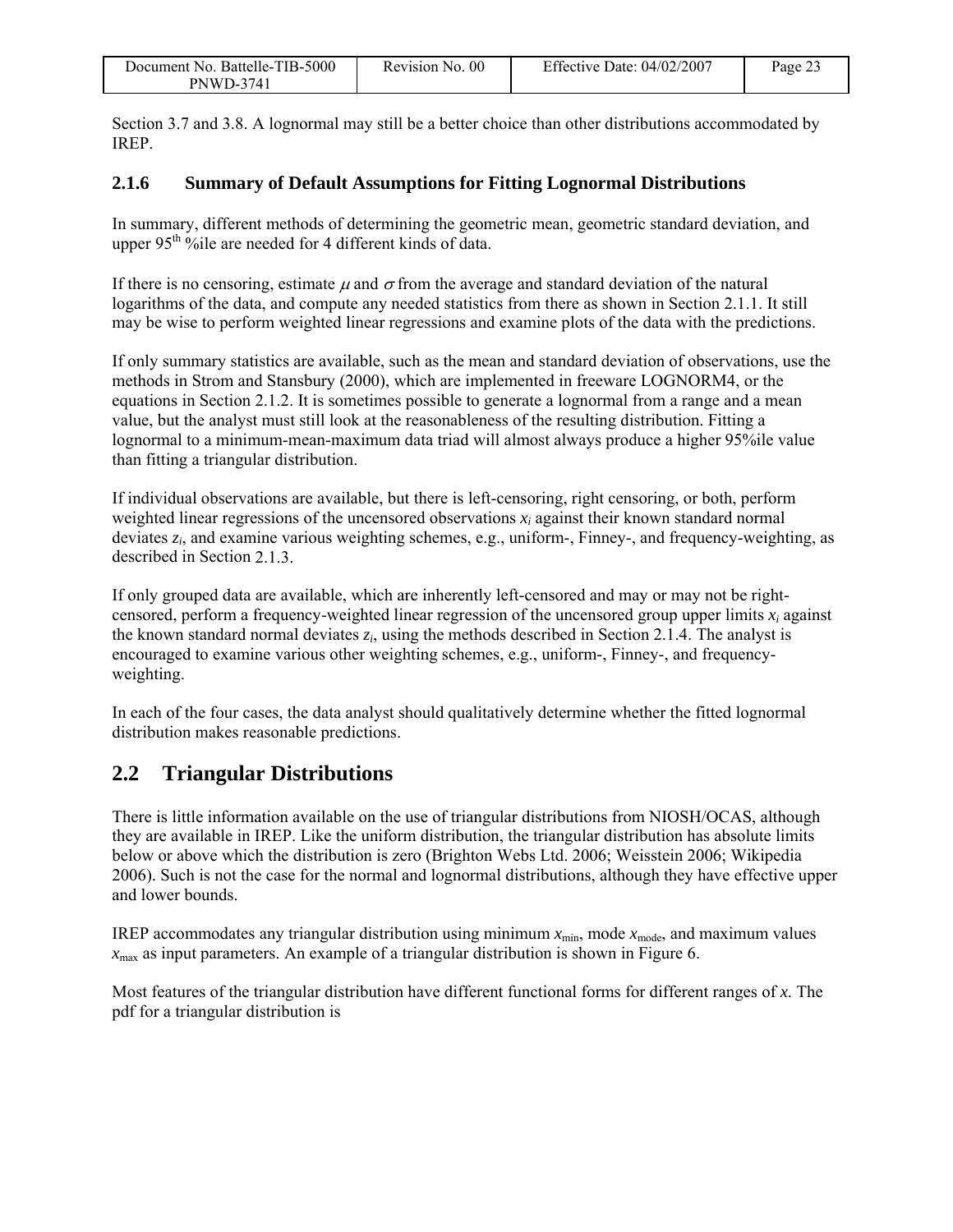| Document No. Battelle-TIB-5000 | Revision No. 00 | Effective Date: 04/02/2007 | Page 24 |
|--------------------------------|-----------------|----------------------------|---------|
| <b>PNWD-3741</b>               |                 |                            |         |

$$
x_{\min} \le x \le x_{\text{mode}} : \text{pdf} = \frac{2(x - x_{\min})}{(x_{\max} - x_{\min})(x_{\text{mode}} - x_{\min})}
$$
  

$$
x_{\text{mode}} \le x \le x_{\max} : \text{pdf} = \frac{2(x_{\max} - x)}{(x_{\max} - x_{\min})(x_{\max} - x_{\text{mode}})}
$$



**Figure 6. The probability density function (pdf), cumulative density function (cdf), and parameters of a triangular distribution** 

The cdf for a triangular distribution is

$$
x_{\min} \le x \le x_{\text{mode}} : \text{cdf} = \frac{(x - x_{\min})^2}{(x_{\max} - x_{\min})(x_{\text{mode}} - x_{\min})};
$$
  

$$
x_{\text{mode}} \le x \le x_{\max} : \text{cdf} = 1 - \frac{(x_{\max} - x)^2}{(x_{\max} - x_{\min})(x_{\max} - x_{\text{mode}})}.
$$

The median for a triangular distribution also has two functional forms:

If 
$$
x_{\text{mode}} \le \frac{x_{\text{max}} - x_{\text{min}}}{2}
$$
,  $x_{50} = x_{\text{max}} - \sqrt{\frac{(x_{\text{max}} - x_{\text{min}})(x_{\text{mode}} - x_{\text{min}})}{2}}$ ;  
if  $x_{\text{mode}} \ge \frac{x_{\text{max}} - x_{\text{min}}}{2}$ ,  $x_{50} = x_{\text{min}} + \sqrt{\frac{(x_{\text{max}} - x_{\text{min}})(x_{\text{max}} - x_{\text{mode}})}{2}}$ .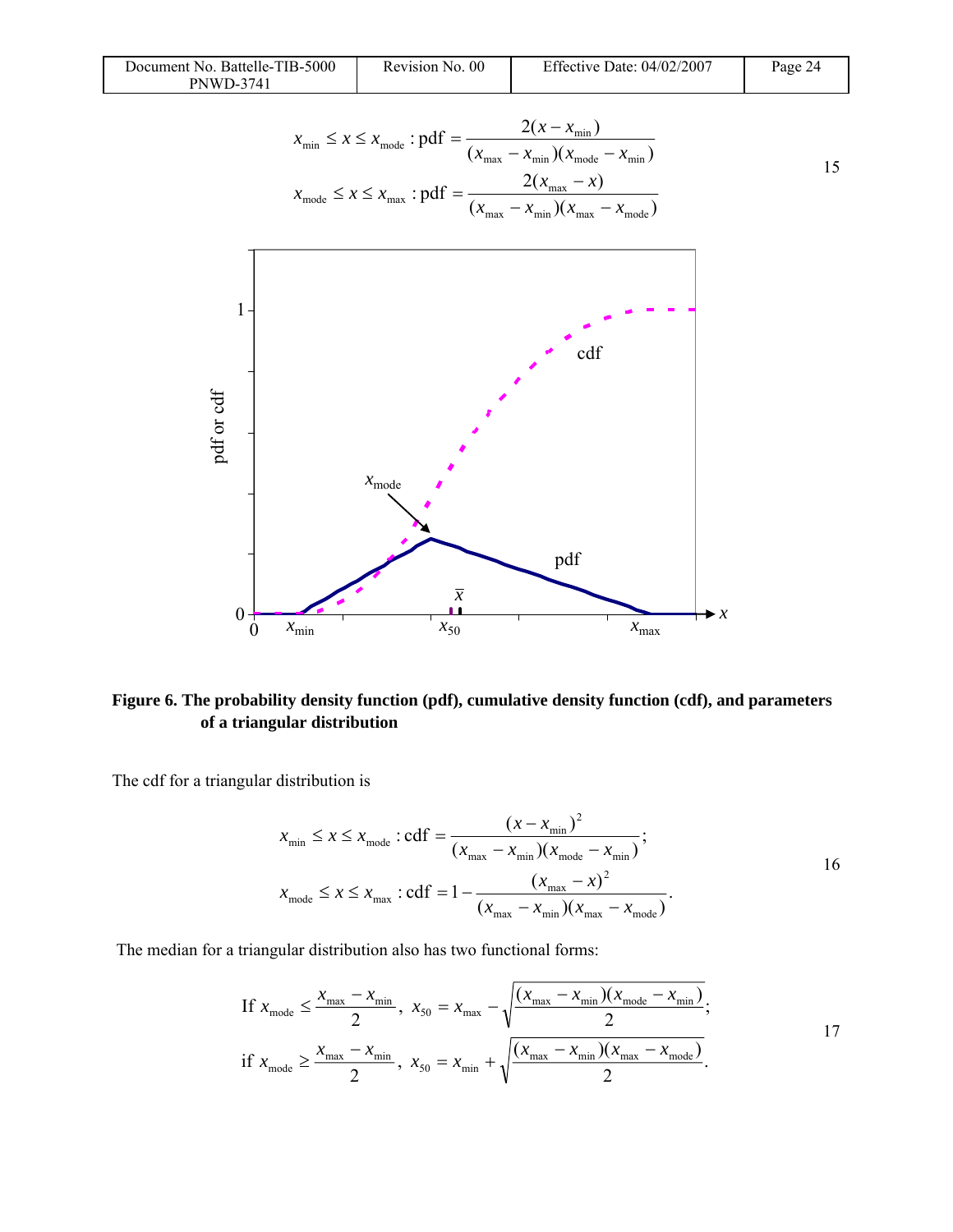| Document No. Battelle-TIB-5000 | Revision No. 00 | Effective Date: $04/02/2007$ | Page 2 |
|--------------------------------|-----------------|------------------------------|--------|
| <b>PNWD-3741</b>               |                 |                              |        |

The derivation of the three general parameters of the triangular distribution from data values such as mean and range is straightforward. Since the mean of a triangular distribution is

$$
\overline{x} = \frac{x_{\min} + x_{\max} + x_{\text{mode}}}{3},
$$

the mode can be obtained by

$$
x_{\text{mode}} = 3\overline{x} - x_{\text{min}} - x_{\text{max}}.\tag{19}
$$

The inequality

$$
x_{\min} \le x_{\text{mode}} \le x_{\max}
$$

must hold or a triangular distribution is inconsistent with the data.

Analyzing the data in Christofano and Harris (1960) assuming that  $x_{min} = 0$  when less-than values were given, this method produces plausible triangular distributions, for 68 of 136 cases (50.0%), as shown in Table 2.7. For the remaining 68 cases, one or the other part of inequality 20 was violated. For 66 cases,  $x_{\text{mode}} < x_{\text{min}}$ , and for 2 cases,  $x_{\text{mode}} > x_{\text{max}}$ . Of the 68 successes, 3 triangular distributions succeeded in cases where the mean was too small to be consistent with a lognormal. Of the 10 data triads (minimum, mean, and maximum) which were left-censored, triangular fits succeeded in only 3 cases. Of 136 data sets (10 of which were left-censored), 109 could be fit by a lognormal, a triangular, or both; 27 could be fit by neither a triangular nor a lognormal. Lognormal fits could be found for 41 data triads that couldn't be fit by triangular distributions, while triangular fits could be found for only 6 data triads that couldn't be fit by lognormal distributions, including 3 that were left-censored.

#### **Table 2.7. Comparison of attempts to fit lognormal and triangular distributions to mean and range data from Christofano (1960)**

|                                      | Triangular Fit |         |            |       |              |         |
|--------------------------------------|----------------|---------|------------|-------|--------------|---------|
|                                      | Failed:        | Failed: |            |       |              |         |
|                                      | Mode           | Mode    |            |       |              |         |
|                                      | Too            | Too     | Plausible  | Grand | Total $w$ /o |         |
| Lognormal Fit                        | High           | Low     | Triangular | Total | Censored     | Percent |
| Failed: Improbable $n$               |                | 5       |            | 5     | 5            | $4.0\%$ |
| Failed: Left Censored                |                | 6       | 3          | 10    |              |         |
| Failed: Mean Too Close to $x_{\min}$ |                | 15      | 3          | 18    | 18           | 14.3%   |
| Plausible Lognormal                  |                | 40      | 62         | 103   | 103          | 81.7%   |
| <b>Grand Total</b>                   | $\overline{2}$ | 66      | 68         | 136   | 126          | 100.0%  |
| Percent                              | 1.5%           | 48.5%   | 50.0%      | 100%  |              |         |

All things considered, the lognormal distributions generally are more successful in describing this kind of data than are triangular distributions.

Triangular distributions will be used where dictated by OCAS practices, such as in the inference of missed dose.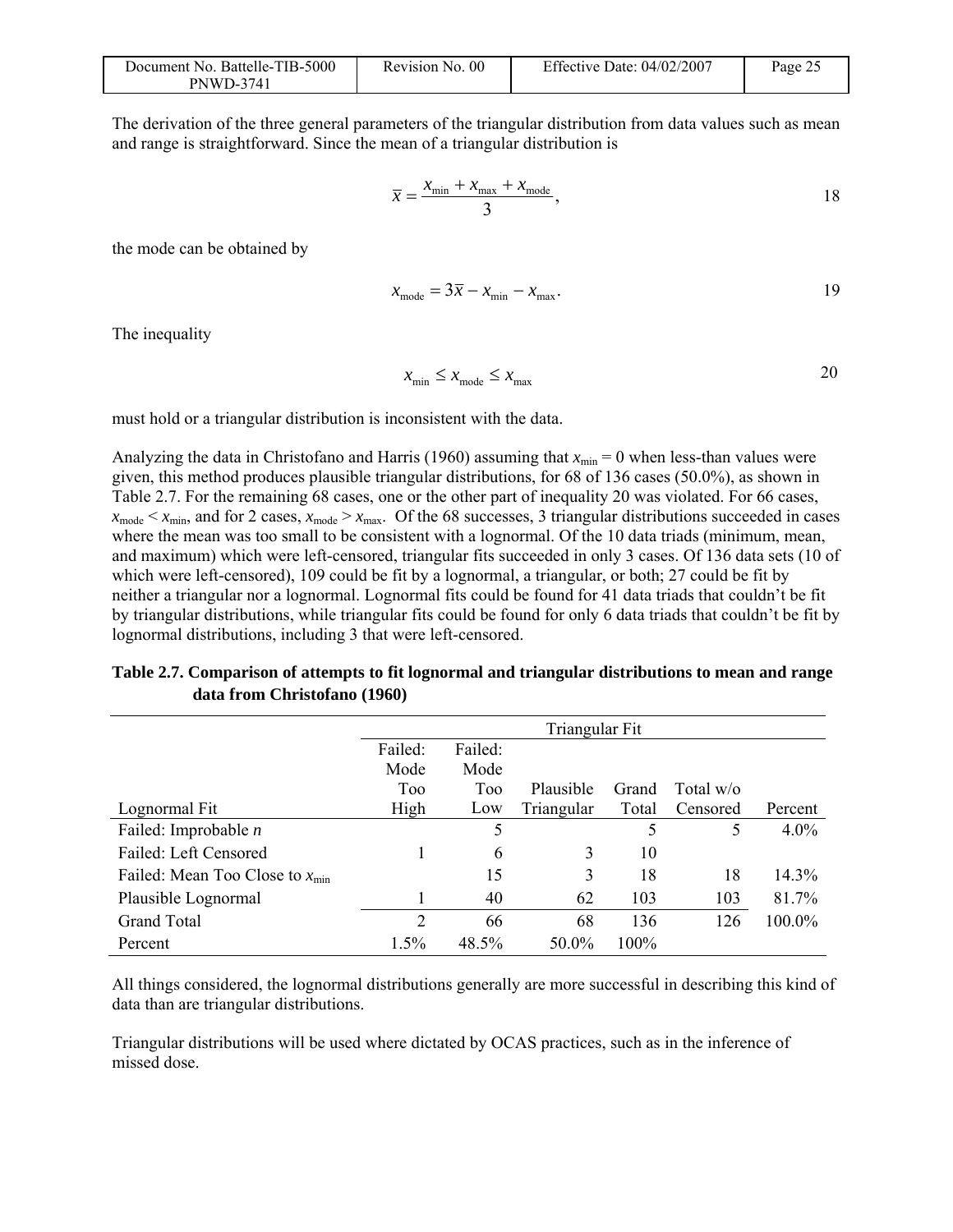| Document No. Battelle-TIB-5000 | Revision No. 00 | Effective Date: $04/02/2007$ | Page 26 |
|--------------------------------|-----------------|------------------------------|---------|
| <b>PNWD-3741</b>               |                 |                              |         |

### **2.3 Normal Distributions**

Because of Ott's argument, stated in Section 2.1, it is unlikely that most exposure parameters have normally-distributed uncertainties. Exceptions are bioassay and dose measurements associated with individuals. In these cases, often information is available concerning the mean value, and sometimes the standard deviation. The uncertainty of standard measurements such as film dosimetry can often be inferred from the literature.

### **2.3.1 Normally-distributed Measurement Uncertainty and an Underlying Lognormallydistributed Measurand: Mirror Image Method**

In cases where the standard deviation is unknown, and negative values have been observed and recorded, it is possible to analyze the negative tails using the "mirror image" procedure suggested by Strom (1984; 1984). In that method, the negative tail of the observed distribution is reflected about the ordinate, and the standard deviation of the resulting distribution is used to estimate the measurement uncertainty. A preliminary version of the method was used in 1983 to deduce measurements uncertainty in uranium urinalysis results at the Y-12 plant in Oak Ridge, Tennessee (Strom 1984). An example for 1971 results is shown in Figure 7.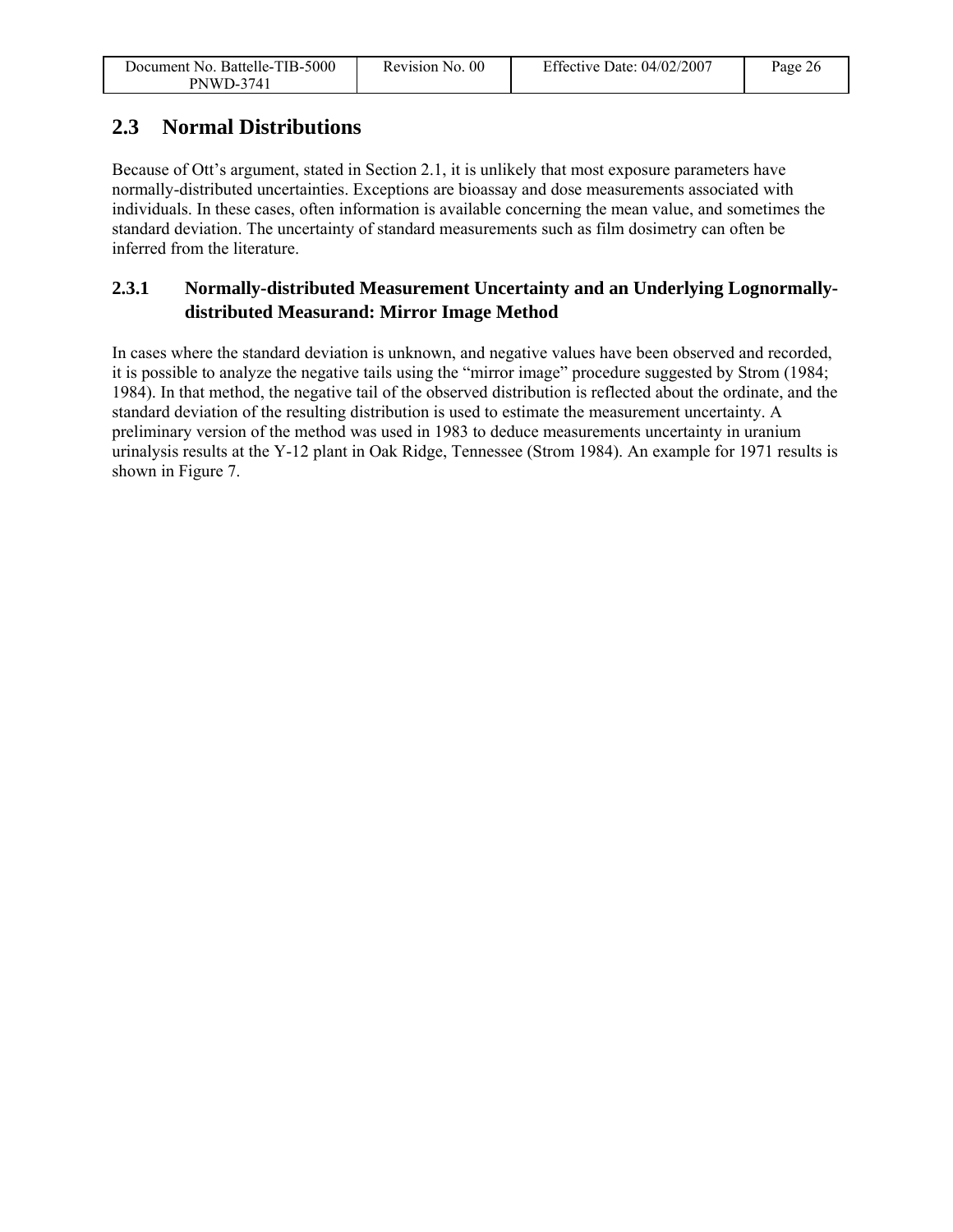

**Figure 7. Analysis of Y-12 uranium in urine measurements (Strom 1984, Figure 16). a. the product of a lognormal and a normal distribution producing a negative tail. b. histogram of uranium excretion values from Y-12 in 1971.** 

### **2.3.2 Normally-distributed Measurement Uncertainty and an Underlying Lognormallydistributed Measurand: Preserved Mean and Variance Method**

A more sophisticated alternative to the crude "mirror image" technique includes constraints on the mean and variance of the measurand<sup>3</sup> distribution (the underlying "true state of Nature") that preserve the variance of the observed data in the predicted function. The method recommended here is based on several assumptions:

1

<sup>&</sup>lt;sup>3</sup> "Measurand" is the ISO term (International Organization for Standardization (ISO) 1995; Taylor and Kuyatt 1994) for the true but unknown value of "the specific quantity subject to measurement".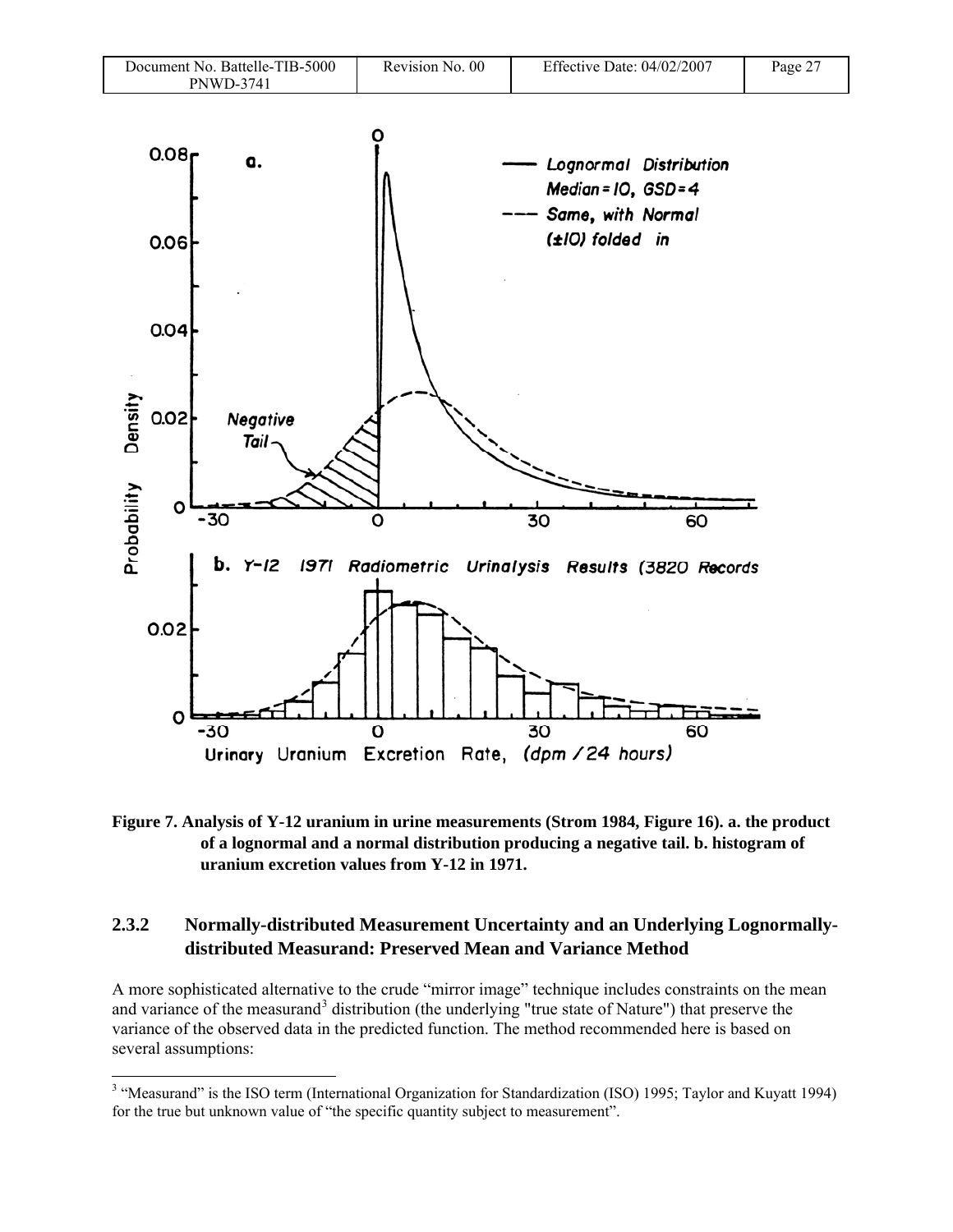| Document No. Battelle-TIB-5000 | Revision No. 00 | Effective Date: $04/02/2007$ | Page 28 |
|--------------------------------|-----------------|------------------------------|---------|
| <b>PNWD-3741</b>               |                 |                              |         |

- 1. The observed probability density function (pdf) is the result of combining a normally-distributed measurement uncertainty with a lognormally-distributed measurand.
- 2. The mean of the lognormal "true state of nature" is equal to the mean of the observations.
- 3. Measurements are unbiased, so the mean of the measurement uncertainty distribution is zero.
- 4. The variance of the observed values is equal to the sum of the variance of the measurement uncertainty plus the variance of the lognormal "true state of nature."

Since the uncertainty distribution is characterized by a mean and standard deviation (or variance), and the lognormal "true state of nature" is characterized by a median and a geometric standard deviation (*GSD*), there are only 4 adjustable parameters. The assumptions listed above constrain the problem so that only one parameter can be freely adjusted, either the standard deviation of the uncertainty distribution or the *GSD* of the lognormal. For this analysis, it is recommended that the *GSD* of the lognormal be chosen as the varying parameter.

The best fit for this purpose cannot be arrived at by a single "goodness of fit" statistical test, such as Kolmogov-Smirnoff, Cramer-Von Mises, or a runs test. Examining of the residuals for the fits reveals systematic but not large differences in the observations from the assumptions above.

### **2.3.2.1 Test of the Preserved Mean and Variance Method**

A description of <sup>137</sup>Cs baseline in vivo monitoring data measured at the Pacific Northwest National Laboratory's (PNNL's) In Vivo Radioassay Research Facility for 409 persons with no known occupational exposure or workplace indicators of exposure. Measurements were made in 2000, 2001, and 2002. Measurements were reported as positive, zero, or negative values expressed in nanocuries (nCi).

An *observed probability density function* (pdf) for these data is shown in Figure 8, with each result sorted into bins of 0.0025-nCi width. The very rough curve is the raw pdf, while the smooth curve is the smoothed PDF using the model-free visualization method of (Chomentowski, Kellerer, and Pierce 2000). The smoothing is similar to spectrum smoothing, and it preserves the larger trends in the dataset while reducing the noise. These and all curves below are normalized to an area of 1.

The observed cumulative density function (CDF) is the integral of the observed PDF. This is shown in Figure 9.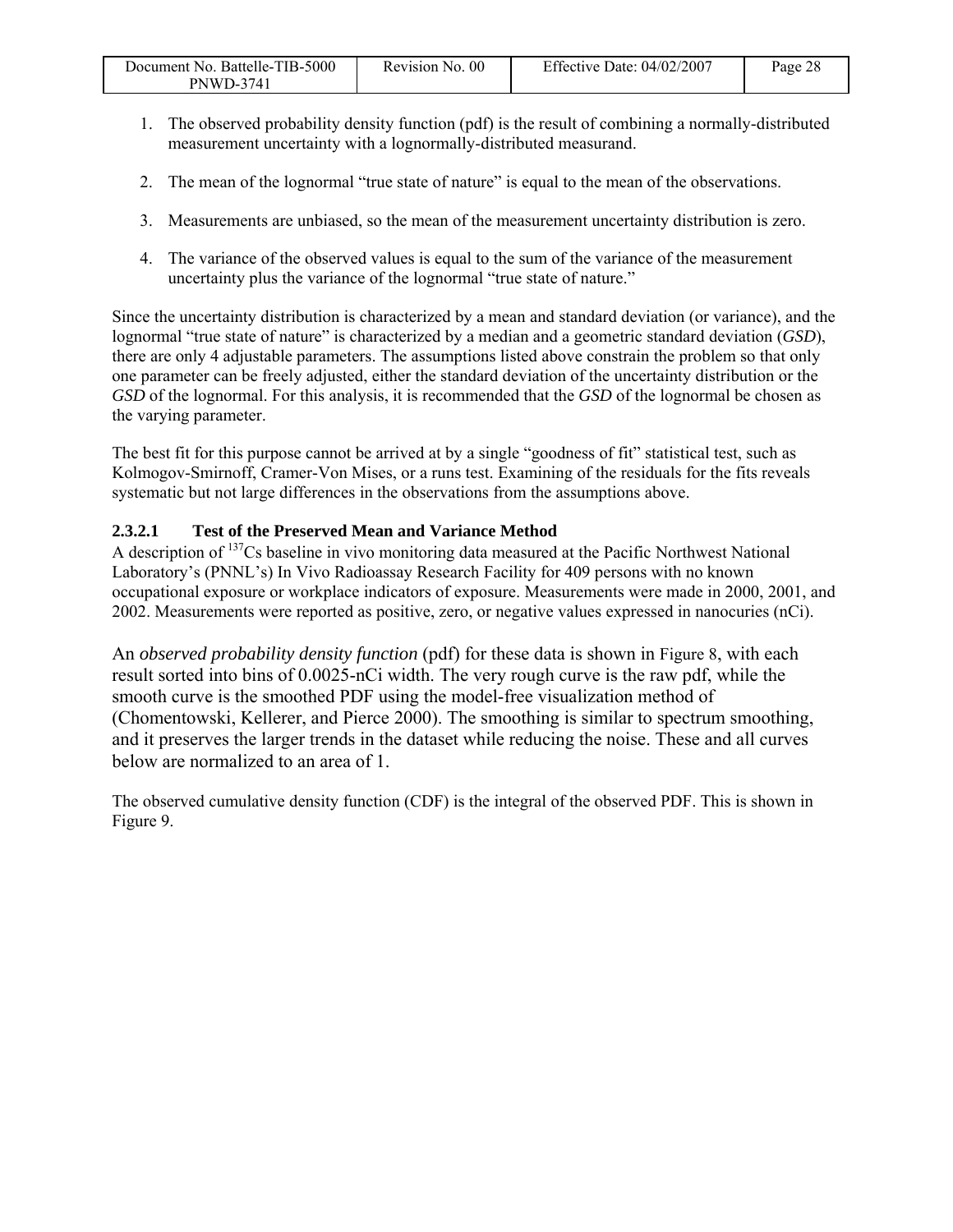| Document No. Battelle-TIB-5000 | Revision No. 00 | Effective Date: 04/02/2007 | Page 29 |
|--------------------------------|-----------------|----------------------------|---------|
| <b>PNWD-3741</b>               |                 |                            |         |



**Figure 8. Normalized probability density functions (pdfs) for Hanford in vivo 137Cs measurements on unexposed workers** 



**Figure 9. Cumulative probability density functions (cdfs), observed (rough red line) and predicted**   $(s$ **mooth line) using**  $GSD = 1.4$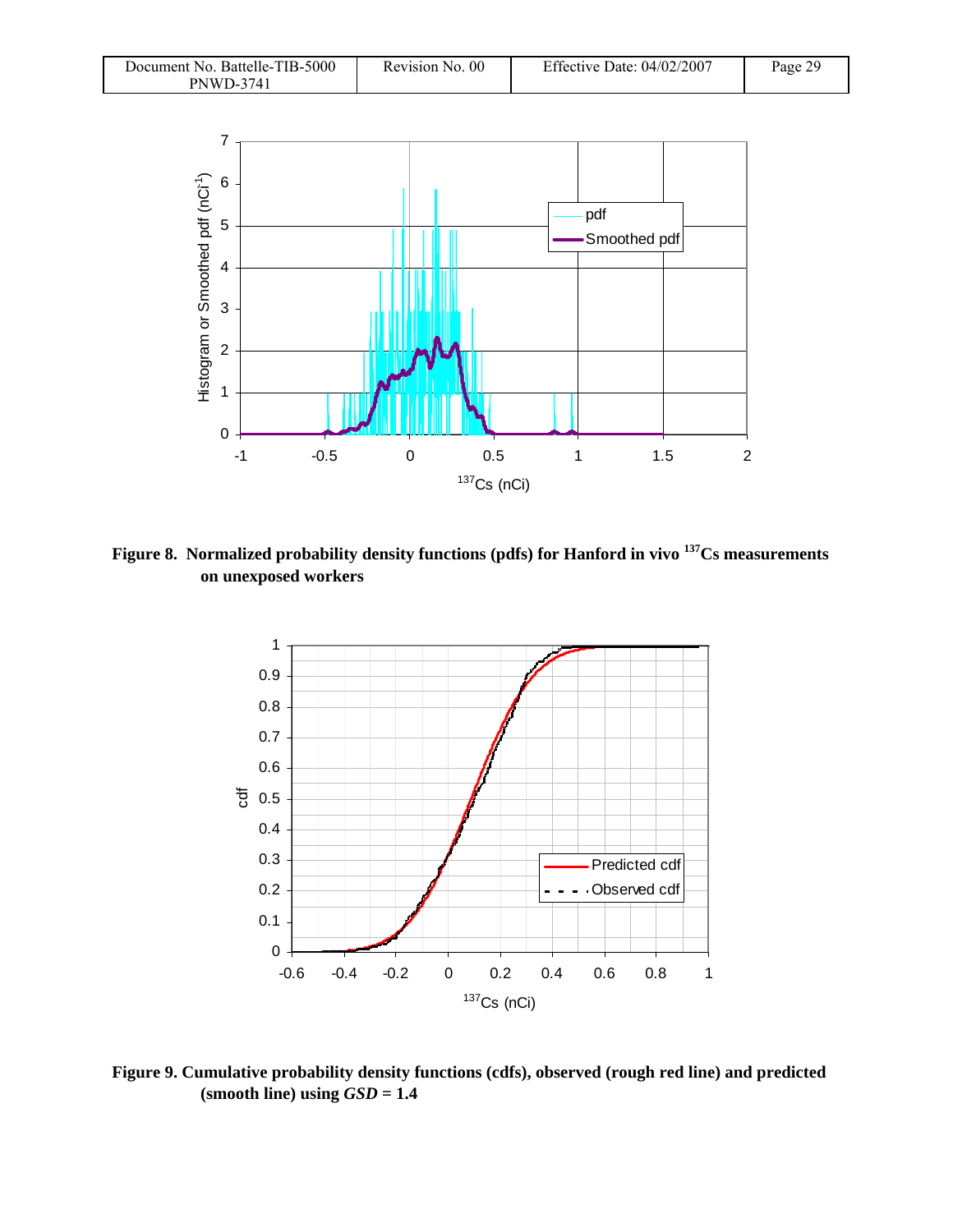| Document No. Battelle-TIB-5000 | Revision No. 00 | Effective Date: $04/02/2007$ | Page 30 |
|--------------------------------|-----------------|------------------------------|---------|
| <b>PNWD-3741</b>               |                 |                              |         |

The best fits were lognormals with mean = 0.0936 nCi (the mean of the data), GSDs of 1.2, 1.4, or 1.6 (medians of 0.0921, 0.0885, and 0.0838 nCi, respectively), and uncertainty distributions with standard deviations of 0.180 to 0.185 nCi. The results for  $GSD = 1.4$  are shown in Figure 10 and Figure 11. These three were essentially indistinguishable, given the observed  $137Cs$  values. The model developed here assumes that observations arise from a lognormal "true state of nature" (dashed curve in Figure 10) filtered through the lens of a normal measurement uncertainty. This model provides an adequate fit to the data, although the choice of *GSD* (and related parameters) is not obvious but lies in the range of 1.2 to 1.6.

Figure 11 shows the residuals for the predicted cdf shown in Figure 9. Examining of the residuals for the fits reveals systematic but not large differences in the observed  $137Cs$  population from the assumptions above. The mean uncertainty of the observations was 0.191 nCi, slightly larger than any uncertainty consistent with the assumptions above. Clearly there are clusters of points here and there in the observed distribution, but overall, the predicted cdf in Figure 9 is close to the observed cdf.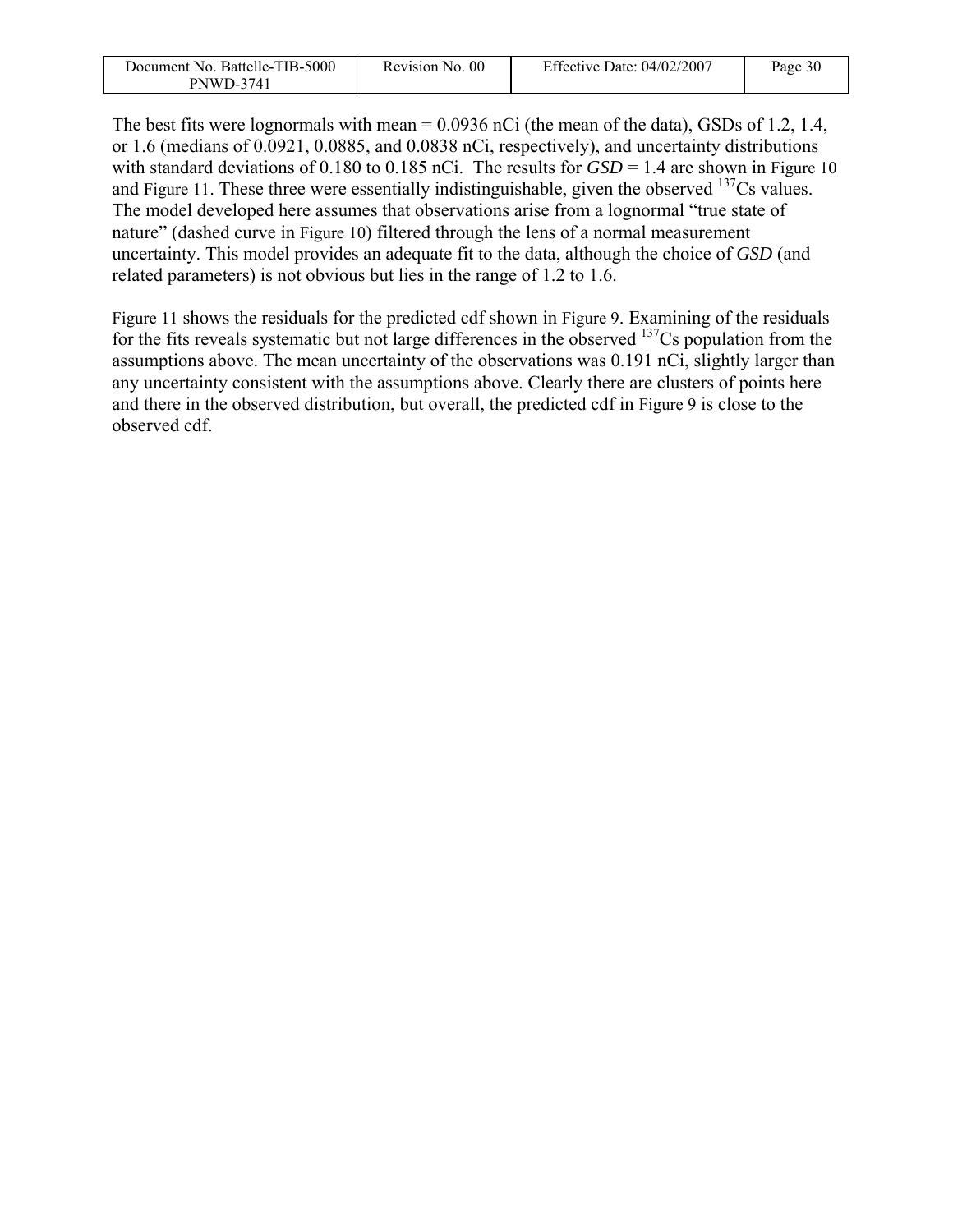| Document No. Battelle-TIB-5000 | Revision No. 00 | Effective Date: $04/02/2007$ | Page 31 |
|--------------------------------|-----------------|------------------------------|---------|
| PNWD-3741                      |                 |                              |         |



**Figure 10. PDFs with uncertainty model (smooth thin line), lognormal "true state of nature" model (dashed line), and predicted value (heavy black line)** 



**Figure 11. Residuals for predicted cdf.**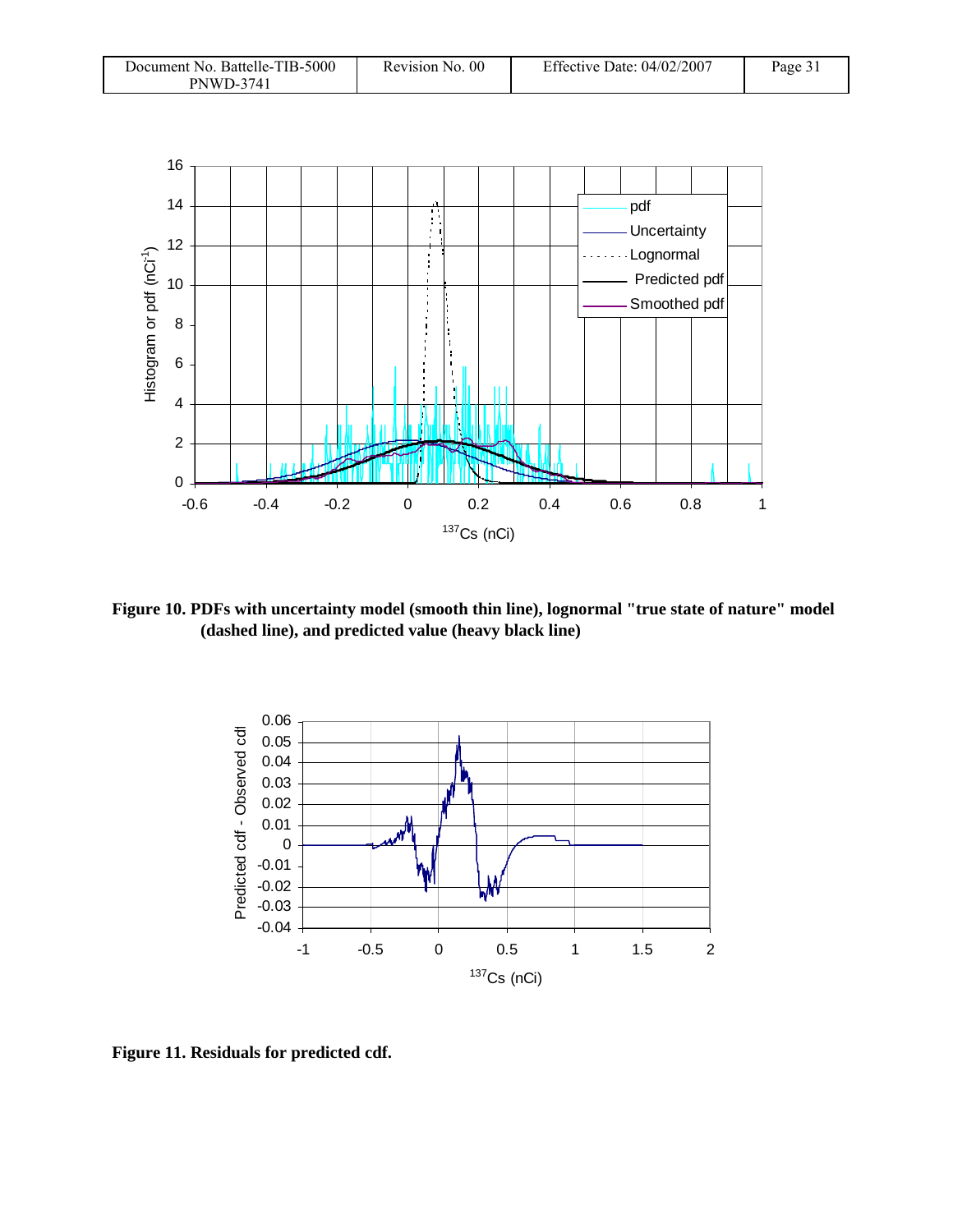| Document No. Battelle-TIB-5000 | Revision No. 00 | Effective Date: $04/02/2007$ | Page $32$ |
|--------------------------------|-----------------|------------------------------|-----------|
| <b>PNWD-3741</b>               |                 |                              |           |

If a non-occupationally exposed population has retained quantities of  $137Cs$  that are lognormally distributed with means of 0.0936 and GSDs of 1.2, 1.4, or 1.6 as shown in the table, then the specified percent of them will have retained quantities equal to or exceeding the Table 2.8 values in nCi.

#### **Table 2.8. 90, 95, and 99 %iles of lognormal "true state of nature" distributions with GSDs of 1.2, 1.4, and 1.6.**

|     | $\frac{0}{0}$                     |                   |  |
|-----|-----------------------------------|-------------------|--|
|     | % ile exceeding $1.2$ $1.4$ $1.6$ |                   |  |
| -90 | 10                                | 0.116 0.136 0.153 |  |
| 95  | $\mathcal{F}$                     | 0.124 0.154 0.182 |  |
| 99  | $\mathbf{1}$                      | 0.141 0.194 0.250 |  |

It is clear that the 95 %ile values are on the order of the standard deviation of the measurements, typically 0.19 nCi.

In measuring 409 persons at Hanford with no reason to expect an occupational intake, one observes that the results are at or above 0.35 nCi 5% of the time. The fact that this value is nearly double the largest value in Table 2.8, and about twice the average measurement uncertainty of 0.19 nCi is due to the fact that the measurement uncertainty is just over twice as large as the average measured value.

In the absence of workplace indicators, one concludes that a  $\frac{137}{\text{Cs}}$  measurement result of 0.35 nCi has a more than 5% chance of being due to environmental exposure and measurement uncertainty.

The method illustrated here can be used to determine the likelihood of an individual exceeding a particular exposure or dose level when uncensored data are available.

### **2.4 Rectangular Distributions**

IREP can accept a rectangular distribution as input. A rectangular distribution consists of 2 values, and upper and a lower bound that are believed to bracket the range of plausible values of concentration, intake, dose, or dose rate. Rectangular distributions are non-physical, but can be used to represent a limited state of knowledge.

### **2.5 Constant "Distributions"**

IREP can accept a constant distribution as input. A constant distribution is a single number, generally taken as an overestimate that is favorable to the claimant of a concentration, intake, dose, or dose rate. See section 3.3.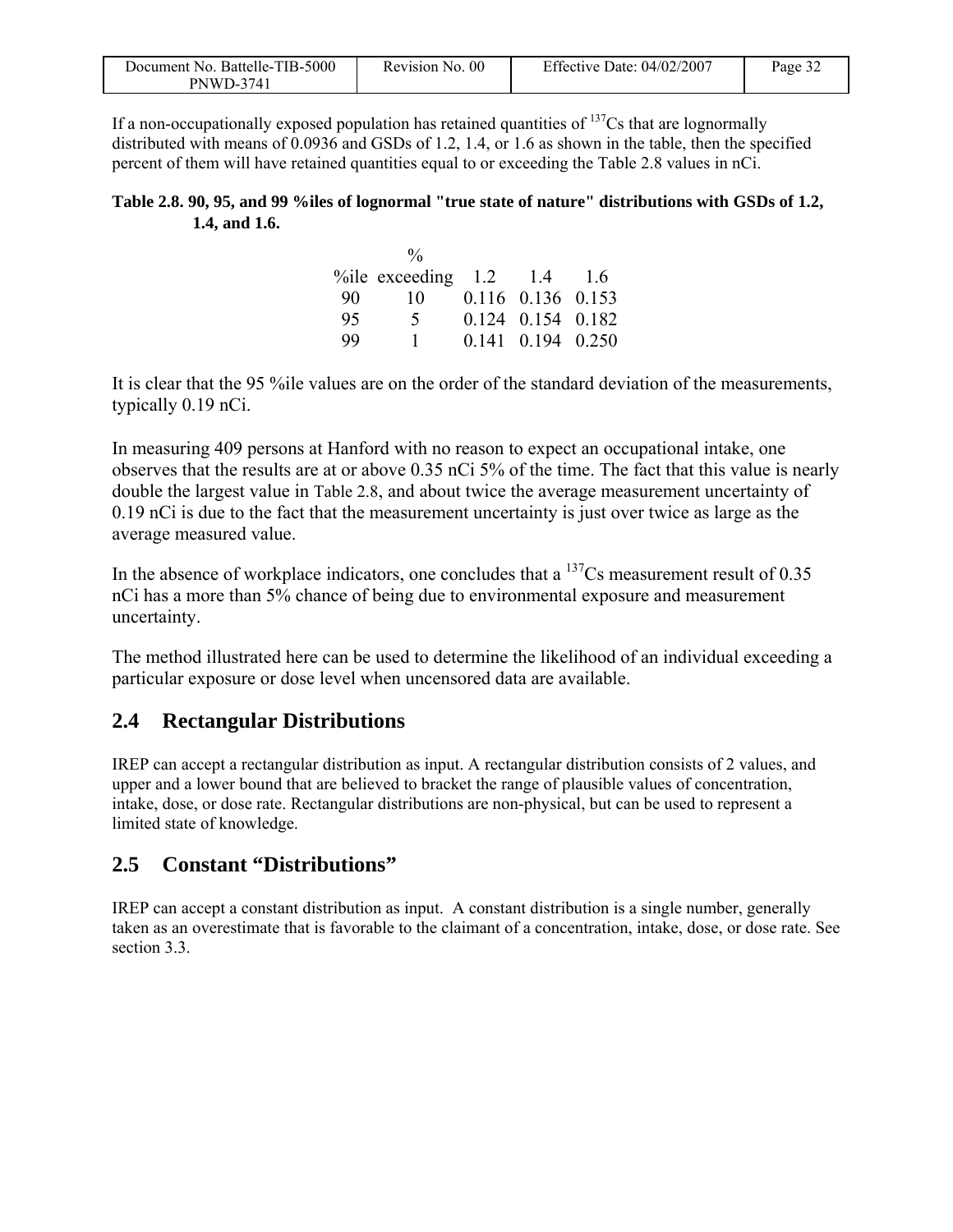# **3.0 Default Assumptions**

### **3.1 Introduction**

There are science policy and expert judgment issues that must be considered in dose reconstruction.

This section contains assumptions about

- external irradiation geometry
- use of the 95th %ile for air sample distributions
- uncertainty in biokinetic models
- aerosol particle size and respirable fraction
- use of time-period-specific, process-based *GSD*s for published mean aerosol concentration data
- use of time-weighted averages, breathing-zone (BZ) air samples, and general area (GA) air samples, and considerations of sample duration
- particle solubility (ICRP 66 transportability classes F, M, S) and  $f_1$  (gastrointestinal absorption fractions)
- exposure time
- ingestion
- occupational medical doses
- external dose conversion factors
- external missed dose when there was monitoring
- internal missed dose when there was monitoring
- environmental dose
- radon and thoron and their short-lived decay products

### **3.2 External Irradiation Geometry**

Default assumptions of irradiation geometry may be reasonably justified, as described in Table 4.2 on page 53 of NIOSH OCAS-IG-001 (2002). The "job" entries in that table for uranium facilities have been generalized for all of the job categories found among claimants in the cases covered by this TIB. These are detailed in a 326-line spreadsheet entitled "Irradiation\_Geometry\_by\_Job\_Title.xls". To make these choices, and experienced IH assigned job titles to

- the "general (roamer)" category denoted in IG-001 as "General Laborer"
- the "operator (doer)" category denoted in IG-001 as "Machinist"
- the "white collar (supervisor)" category denoted in IG-001 as "Supervisor" or
- the "not assigned" category (44 job titles) that have to be elaborated from additional information or, failing that, will be assigned the maximum *DCF* values.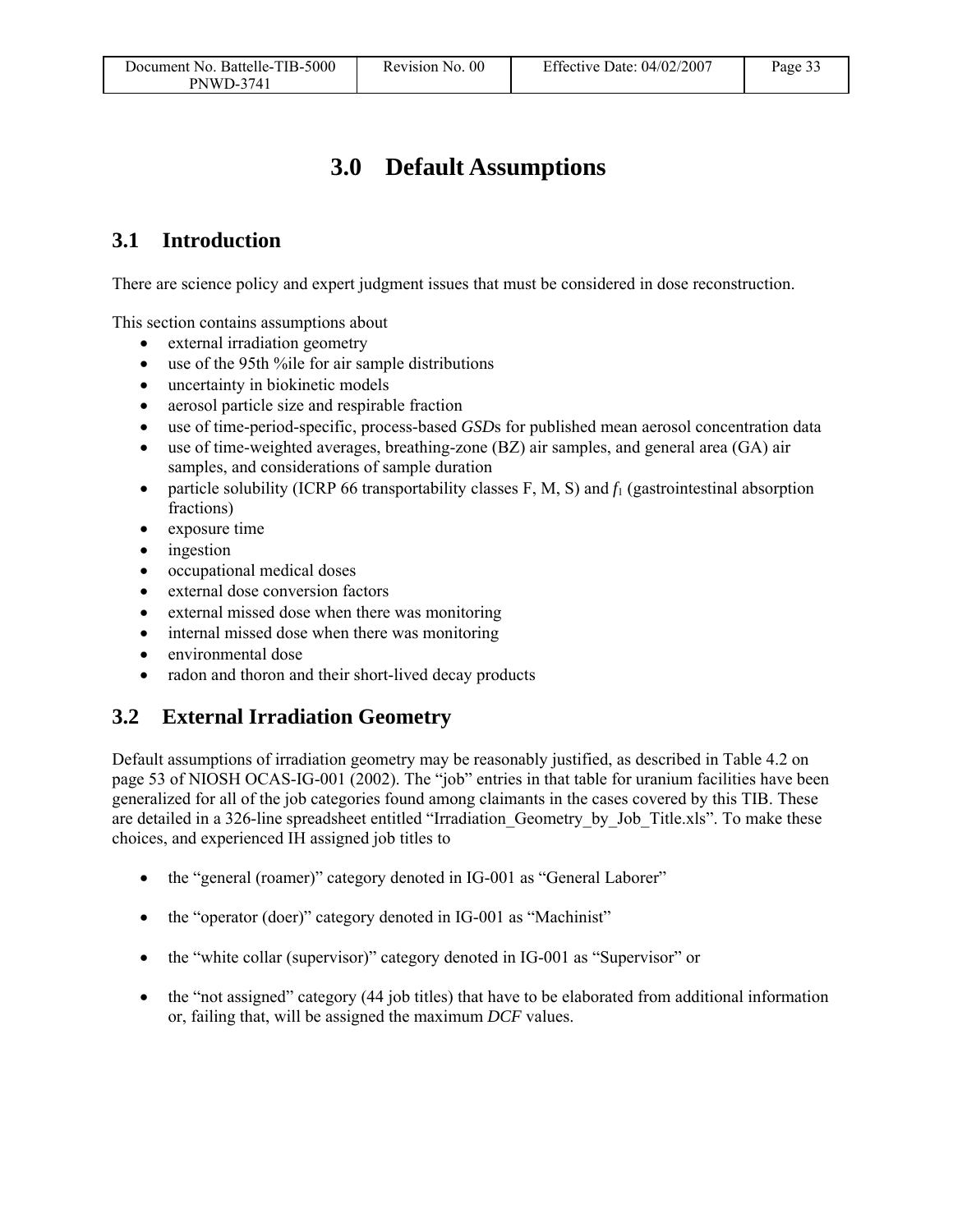### **3.3 The 95%ile and "Constant" Uncertainty Distribution for Limited Data Sets**

Sometimes one must infer exposures from a small set of measurements such as a few air samples taken at various locations at a facility. The inference is that the distribution these samples represent applies to the entire facility. For people who move around, such as crafts and maintenance personnel, the average may be appropriate. However, if it is credible that a claimant routinely worked in one of the higher airborne areas, this distribution does not fairly represent the individual's exposure. To account for this, one infers that the individual was exposed to the 95th percentile of the distribution.

Another example is a distribution of a few film badges. If these are the result of only a few representative monitored workers, it is credible that any particular claimant could really represent the upper end of that distribution.

According to a communication from NIOSH, use of the 95<sup>th o</sup> ile assumption has expanded recently and is used in more and more situations. In any case, the 95<sup>th</sup> percentile is considered to represent the upper bound of the exposure. Any exposures calculated from this are entered into IREP as a constant.

### **3.4 Uncertainty in Biokinetic Models**

The National Council on Radiation Protection and Measurements (NCRP) used an expert group of internal dosimetrists to create a subjective quantification of the reliability of ICRP Publication 30 biokinetic and dosimetric models (National Council on Radiation Protection and Measurements (NCRP) 1998). While IMBA uses the newer ICRP Publication 66 respiratory tract model and newer biokinetic models, the results of these models may not be that much better than the ICRP 30 models for some radionuclides in cases where  $f_1$  is the dominant uncertainty. NCRP developed "Reliability Categories" A through D, as described in Table 3.1. The two right hand columns were developed in this work for lognormal distributions consistent with the NCRP criteria.

| Reliability categories     |   | For at least 90% of a Group, does the<br>effective dose coefficient $E(i)$ lie | $x_{95}/x_{50}$ | GSD if<br>lognormal            |
|----------------------------|---|--------------------------------------------------------------------------------|-----------------|--------------------------------|
| "well known"               | А | Between $E(i)/3$ and $E(i)*3$                                                  |                 | $<$ 195                        |
| "reasonably well<br>known" | В | outside the previous range, but between<br>$E(i)/5$ and $E(i)*5$               | 5               | $1.95 \leq GSD$<br>$\leq 2.66$ |
| "poorly known"             | C | outside the previous range, but between<br>$E(i)/10$ and $E(i)*10$             | 10              | $2.66 \leq GSD$<br>$\leq 4.05$ |
| "very poorly known"        | D | outside the previous range                                                     | >10             | GSD > 4.05                     |

**Table 3.1. Reliability categories for selected results of ICRP Publication 30 biokinetic and dosimetric models** 

The NCRP experts ranked each of 26 radionuclides for a) healthy adult males, and b) special populations of infants, diseased people, (and presumably women, who are not "healthy adult males"). Some radionuclides were also ranked separately for ingestion intakes and inhalation intakes. Rankings for thorium and uranium are given in Table 3.2.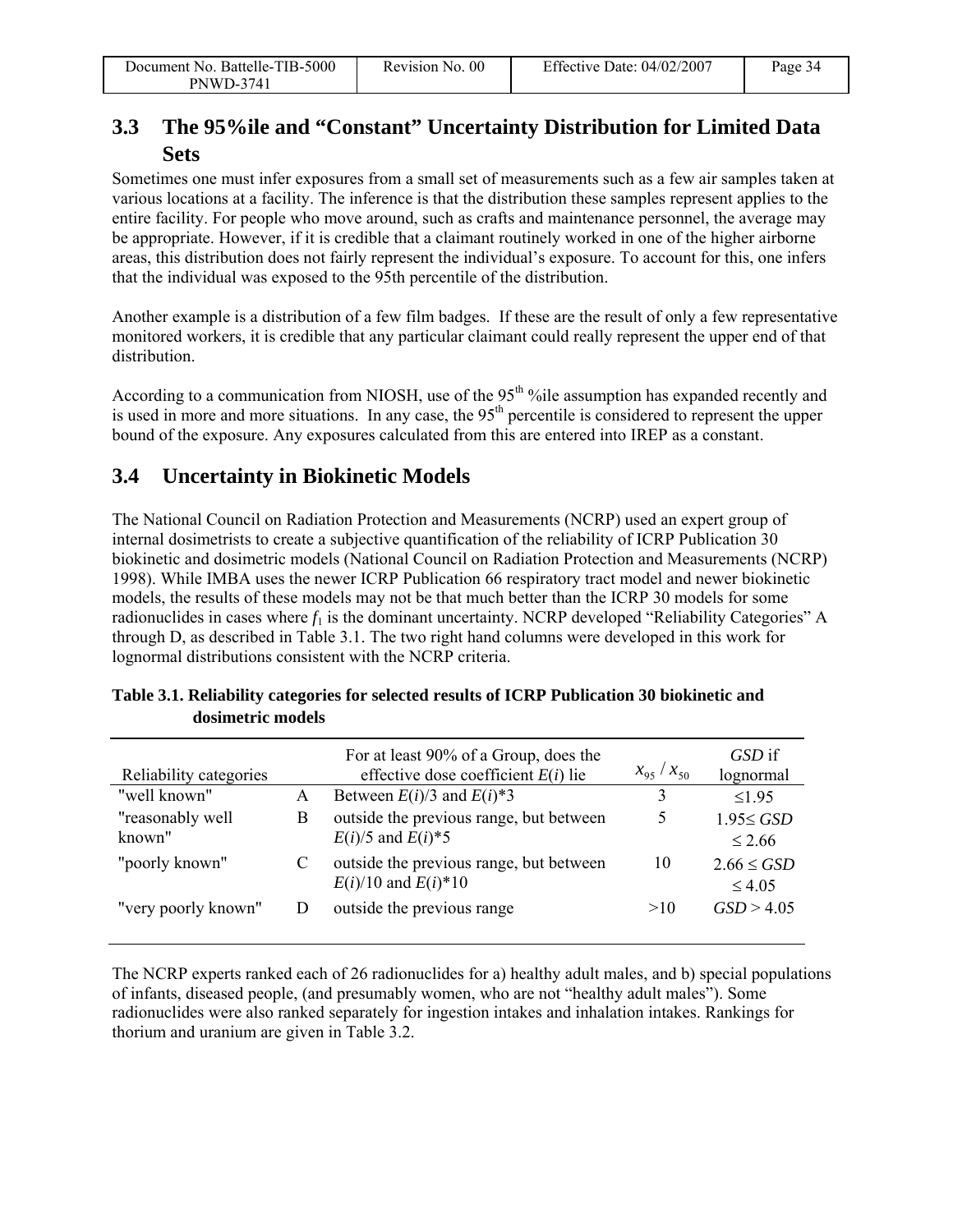| Document No. Battelle-TIB-5000 | Revision No. 00 | Effective Date: $04/02/2007$ | Page $3$ . |
|--------------------------------|-----------------|------------------------------|------------|
| <b>PNWD-3741</b>               |                 |                              |            |

#### **Table 3.2. Estimated reliability, for selected radionuclides, of the effective dose coefficient values recommended in ICRP Publication 30 (from NCRP 1998 Table 8.2)**

|              |                   |               | Reliability<br>Category |                                                                                                        |
|--------------|-------------------|---------------|-------------------------|--------------------------------------------------------------------------------------------------------|
| Radionuclide | Mode of<br>Intake | Adult<br>Male | Special<br>Group        | Comments                                                                                               |
| $^{230}$ Th  | Ingestion         | C             | D                       | Values of $f_1$ are low and uncertain and bone dosimetry                                               |
|              |                   |               | (infants)               |                                                                                                        |
| $^{230}$ Th  | Inhalation        | B             | C                       | Values of $f_1$ and bone dosimetry                                                                     |
| $^{234}$ U   | Ingestion         | C             | D                       | Uncertainty in the value of $f_1$ , mass dependency for $f_1$ ,<br>biokinetics not studied in children |
| $^{234}$ U   | Inhalation        | B             | C                       | Absorption from the lung and biokinetics poorly known                                                  |

Boecker and colleagues (Boecker et al. 1991) give a *GSD* for interpreting <sup>239,240</sup>Pu urine bioassay data as 3.4 (p. 99).

The NCRP and Boecker et al. analyses do not explicitly address how many bioassay samples are taken, and what the uncertainties in the measurement results themselves are.

Following NIOSH OCAS precedent (Bihl, Brackett, and Toohey 2006), a lognormal distribution with a *GSD* of 3 will be used. This is reasonably consistent with the above findings.

### **3.5 Aerosol Particle Size and Respirable Fraction**

Some very high concentrations, e.g.,  $> 10$  mg/m<sup>3</sup>, are not credible as being entirely "respirable" or adequately described as having a 5  $\mu$ m activity median aerodynamic diameter (AMAD). A consensus for various air sampling scenarios will be developed using expert IHs and HPs.

By the early 1950s, the staff at the AEC Health and Safety Laboratory (HASL) were aware that their air samplers were sampling more airborne radioactive material than would be deposited "in the non-ciliated portion of the lung" (Lippmann and Harris 1962), what we would now term the alveolar-interstitial region (International Commission on Radiological Protection (ICRP) 1994). The Human Respiratory Tract Model (HRTM) "supposes that the 'total' ambient aerosol is sampled." (International Commission on Radiological Protection (ICRP) 2003). The ICRP provides extensive discussions of the HRTM in Annex B of *Supporting Guidance 3* (ICRP 2003), and explains how to correct for particle size selection aerosol samplers such as those recommended by the American Conference of Governmental Industrial Hygienists, the Comité Européen de Normalisation, and the International Organization for Standardization. "These organizations specify that three aerosol fractions must be measured to assess exposure of workers to aerosols in an industrial environment:

- the inhalable fraction which is the mass fraction of total airborne particles which is inhaled through the nose or the mouth,
- the thoracic fraction which is the mass fraction of inhaled particles which penetrate beyond the larynx, and
- the respirable fraction which is the mass fraction of inhaled particles which penetrates to nonciliated airways (alveoli)." (ICRP 2003, p. 148).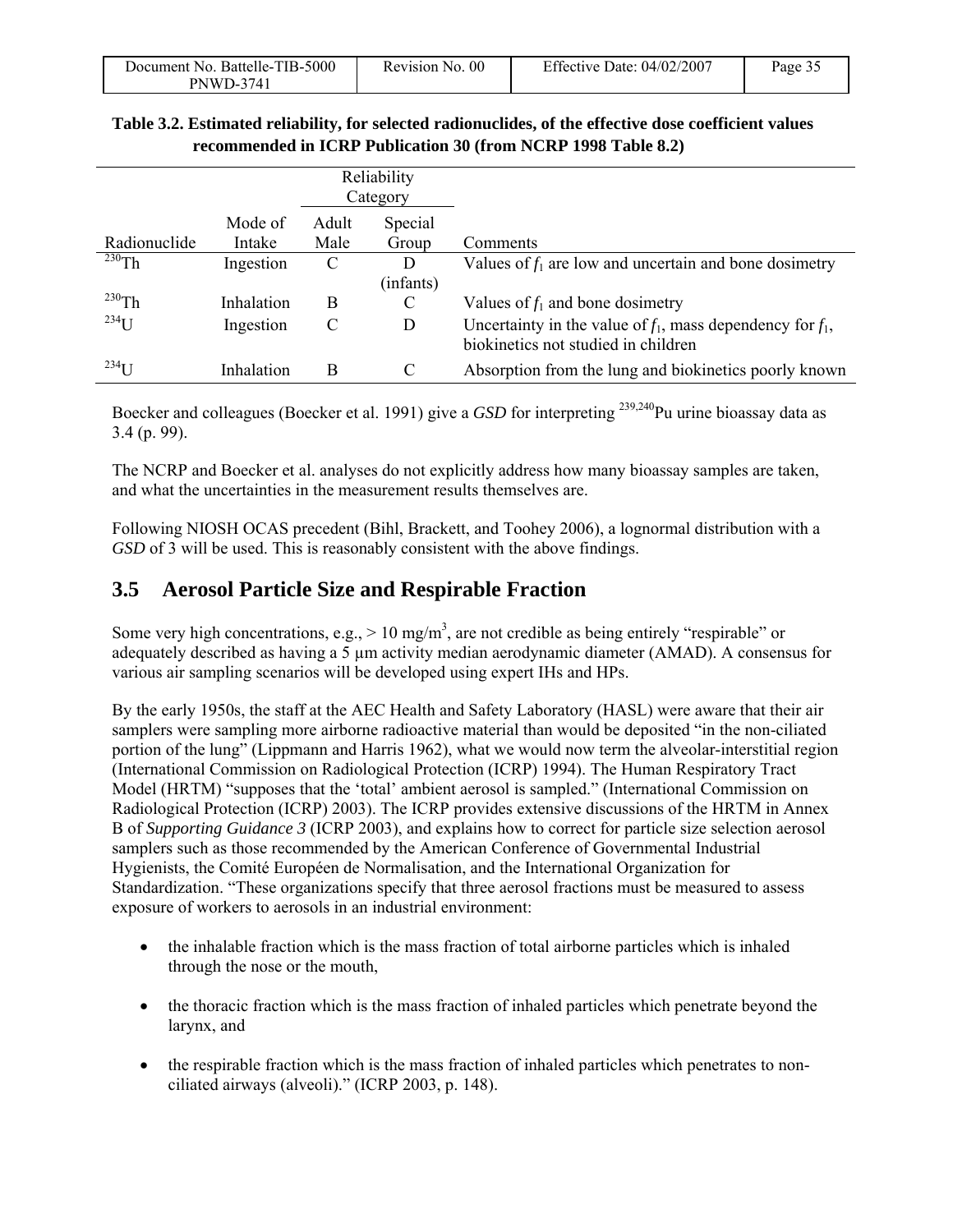| Document No. Battelle-TIB-5000 | Revision No. 00 | Effective Date: 04/02/2007 | Page 36 |
|--------------------------------|-----------------|----------------------------|---------|
| PNWD-3741                      |                 |                            |         |

The HRTM is only correct if the true AMAD of the aerosol is used and if the entire aerosol is sampled. If an aerosol has a true AMAD of 30, 20 or 10  $\mu$ m but is modeled as having an AMAD of 5  $\mu$ m, the resultant dose estimates for uranium will be high by factors of x, y, and z, respectively.

Default assumptions of ICRP Pub. 66, i.e., 5  $\mu$ m AMAD, will be used in the absence of other information.

### **3.6 Use of Time-period-specific, Process-based** *GSD***s for Published Mean Aerosol Concentration Data**

Pending review and additional justification, the current default assumption when no information is available on uncertainty in aerosol measurements is that they are lognormally-distributed with a *GSD* of 5 for a single process or activity, and 10 for an entire site, plant, or factory. These choices are based on an analysis of data from Christofano and Harris (1960).

In that paper, as mentioned in Section 2.1.2.4, there were 108 instances when a lognormal distribution could be fit to tabulated data. The *GSD*s of those lognormal distributions ranged from 1.13 to 12.8, with an average of 2.89 + 1.58 (at 1 standard deviation), a geometric mean of 2.59  $\times \div$  1.56, and an upper 95<sup>th</sup> percentile of ~5.2. Based on this analysis, for single processes, it is reasonably favorable to the claimant to choose a *GSD* of 5 as a default when there is no other way to estimate the *GSD*.

Looking at all 136 process-specific mean airborne U concentrations reported in Christofano and Harris (1960), one arrives as the analysis shown in Figure 12. These values are roughly lognormally distributed, with *GSD*s ranging from 9.0 to 10.4, depending on the weighting method chosen. Based on this analysis, for site-wide data, it is reasonably favorable to the claimant to choose a *GSD* of 10 as a default when there is no other way to estimate the *GSD*.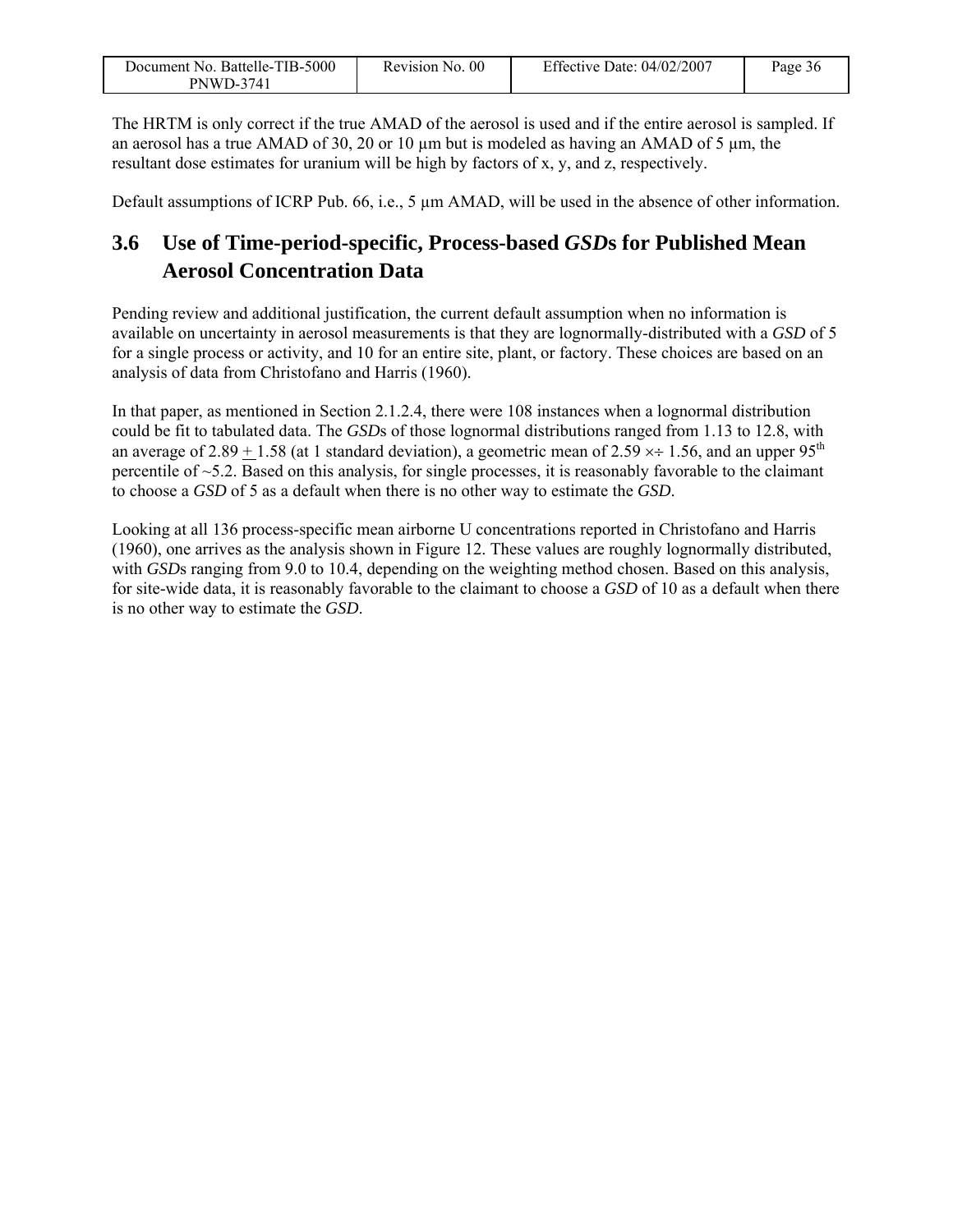| Document No. Battelle-TIB-5000 | Revision No. 00 | Effective Date: $04/02/2007$ | Page 37 |
|--------------------------------|-----------------|------------------------------|---------|
| <b>PNWD-3741</b>               |                 |                              |         |



**Figure 12.** Lognormal plot of mean airborne U concentrations for 136 different processes in uranium refining (Christofano and Harris 1960).

Currently, when a single value is available, it is assumed to be the mean  $(\bar{x})$ ; also known as the expectation value, the arithmetic mean, and the average) of the resultant lognormal distribution. The median  $(x_{50}$ ; also known as the geometric mean), which is always less than the mean for lognormallydistributed data, is calculated from the mean and the *GSD* using Eq. 31. The median and the *GSD* are the parameters required by IREP for any lognormally-distributed quantity.

### **3.7 Use of Distributions to Describe Multiple Populations**

Statistical distributions such as the lognormal are used to describe observations of single populations, e.g., the distribution of body mass of adult people. One does not generally use distributions to model combined populations, e.g., body masses of infants and body masses of adults, or body masses of microbes, insects and mammals. However, it may be necessary to combine all air samples for a single plant to describe the exposures of workers who are "roamers" (Section 3.2) or for whom no description of job duties or locations is available.

It is possible to combine breathing zone (BZ) air sample results for different processes and describe the combined data with a statistical distribution, but it is difficult to imagine what such a distribution signifies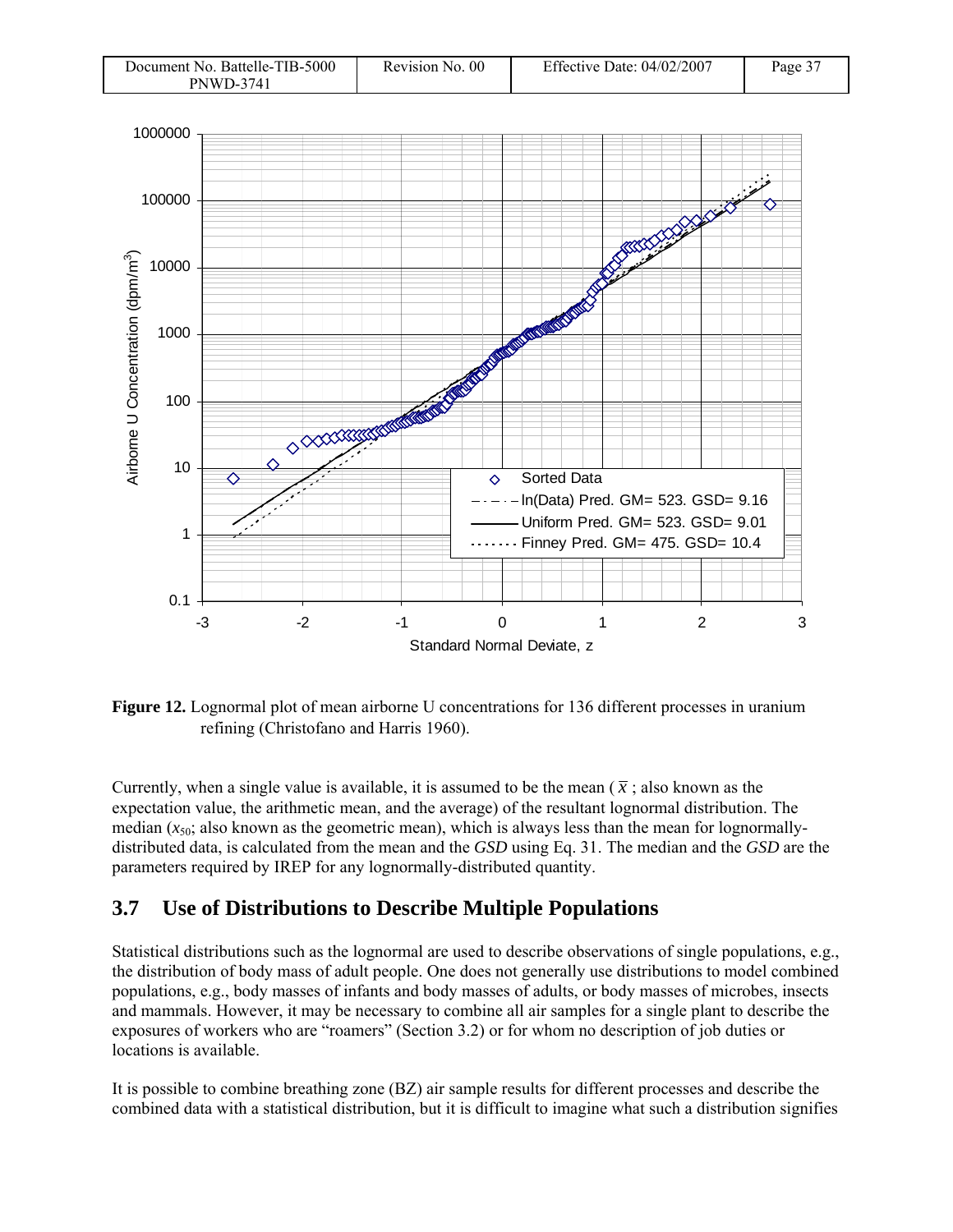| Document No. Battelle-TIB-5000 | Revision No. 00 | Effective Date: 04/02/2007 | Page 38 |
|--------------------------------|-----------------|----------------------------|---------|
| <b>PNWD-3741</b>               |                 |                            |         |

unless one has a specific end in mind. One could, for example combine BZ results for "furnace operators" and "fork lift operators" and use the result to describe exposures to "operators" of an unspecified type.

It is possible to combine air samples that were taken for a fraction of a minute during the "dirtiest" part of batch processes, e.g., dumping ore from a drum into a process bin or chipping out a crucible, with air samples that were taken over a period of hours during continuous processes. Again, it is difficult to know what such a distribution of combined results would represent. The short-duration air samples were probably taken as worst-case values, while the longer-term samples may have represented average values to which workers may have had prolonged exposures.

One data set, shown in Figure 2, is not, in the judgment of a panel of health physicists and industrial hygienists, taken from the same population. They may be a combination of incommensurate values.

It is the policy of the Battelle Dose Reconstruction Team to minimize the combining of populations into a single distribution. When possible, job- or task-specific data are to be used in constructing time-weighted averages.

## **3.8 Use of Time-Weighted Averages, Breathing Zone (BZ) Air Samples, and General Area (GA) Air Samples, Process (P) Air Samples, and Considerations of Sample Duration**

In light of the problems described above, the preferred (although not always possible) approach is to use time-weighted averages (*TWA*s) of airborne concentrations to assess worker exposures, and assess uncertainty of the *TWA*.

Table 3.3 shows a time-weighted average "Rn. Exposure" to tower workers at the Lake Ontario Ordinance Works (LOOW) where high-<sup>226</sup>Ra content K-65 tailings were stored (NIOSH SQRI Ref ID 8921, pp. 13-14 of .pdf, R.C. Heatherton to W.B. Harris, 18 May 1951). Study of this and related documents shows that these measurements represent "equilibrium-equivalent radon concentrations" as defined by ICRP publications 32 and 65. Thus,  $10^{-10}$  Ci/L represents 100 pCi/L or 1 working level (WL) if an equilibrium factor of 1.00 is assumed.

This TWA covers a shift in which the worker was exposed for 300 minutes (5 hours). The author of this report states, "tower operations might show life time variations on any day from the estimated average times assigned to teach operation or operating area in Table I. The error inherent in this fact would probably far outweight (sic) any sampling or measurement error."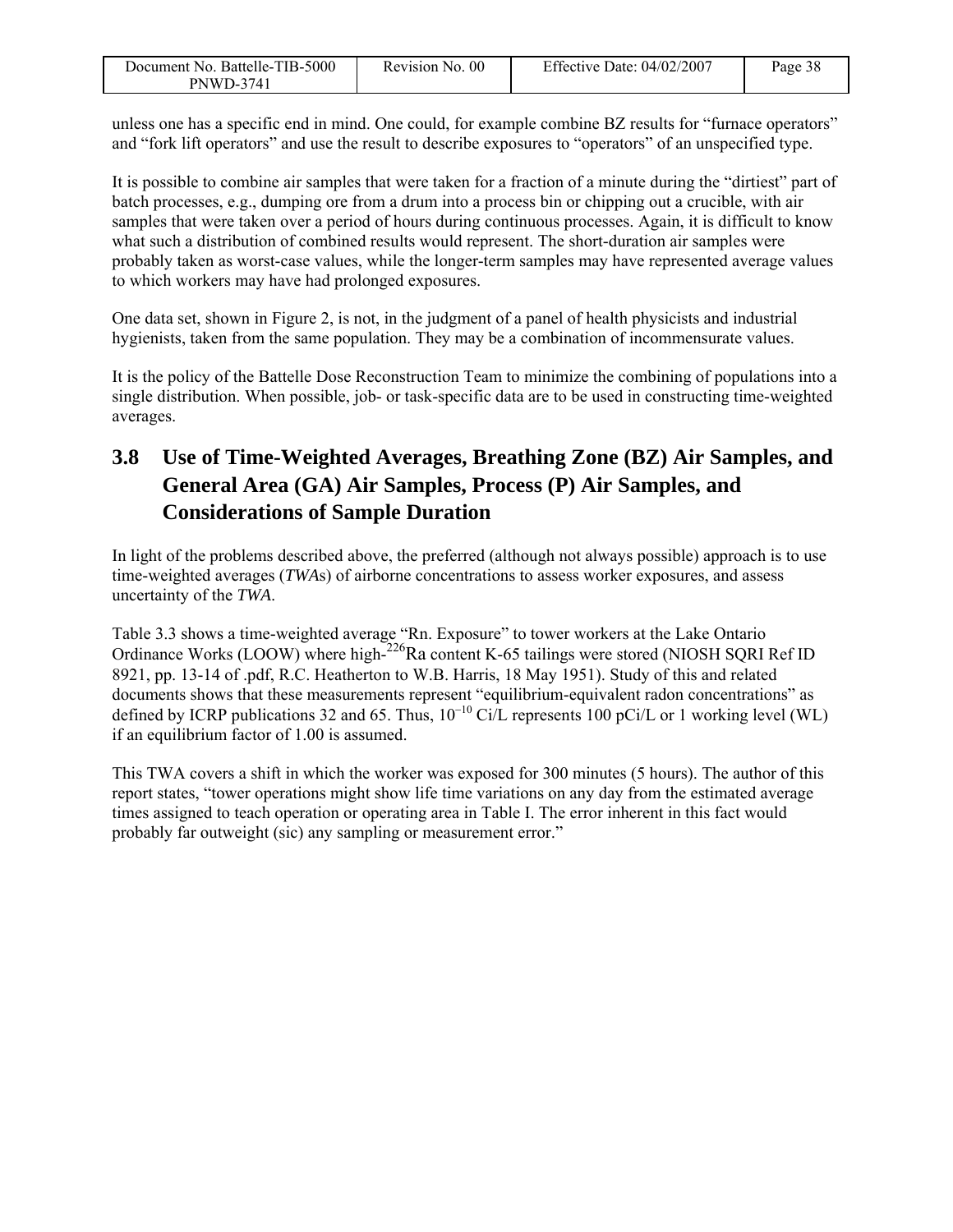| Document No. Battelle-TIB-5000 | Revision No. 00 | Effective Date: 04/02/2007 | Page 39 |
|--------------------------------|-----------------|----------------------------|---------|
| <b>PNWD-3741</b>               |                 |                            |         |

#### **Table 3.3. Daily Weighted Rn. Exposure to Tower Workers (Table I from NIOSH Ref ID 8921 p.13, May 1951, Lake Ontario Ordinance Works)**

|                                          |       |                                                        | Concentration $(C)$<br>$10^{-10}$ C/L |      |                     |                   |
|------------------------------------------|-------|--------------------------------------------------------|---------------------------------------|------|---------------------|-------------------|
|                                          | Time  |                                                        |                                       |      |                     |                   |
|                                          | Per   |                                                        |                                       |      |                     | Con'c.            |
|                                          | Shift |                                                        |                                       |      |                     | Times             |
|                                          | (min) | No. of                                                 |                                       |      |                     | <b>Total Time</b> |
| Operation or Operating Area              | (T)   | Samples                                                | Low                                   | High | Aver.               | $(T \times C)$    |
| 1. B.Z. Removing covers from Drums       | 24    | 6                                                      | 1.1                                   | 2370 | 851                 | 20424.0           |
| 2. G.A. Unloading Platform               | 60    | 5                                                      | < 1.0                                 | 9.5  | 4.9                 | 294.0             |
| 3. GA in Thawhouse                       | 10    | 4                                                      | 10.6                                  | 68.5 | 34.6                | 346.0             |
| 4. GA Elevator Shaft and in Dumper House | 20    | 4                                                      | 24.0                                  | 31.7 | 29.0                | 580.0             |
| 5. GA Boiler House                       | 156   | 1                                                      |                                       |      | 0.6                 | 93.6              |
| 6. GA Outside                            | 30    | 2                                                      | 0.56                                  | 1.1  | 0.8                 | 24.0              |
|                                          | 300   |                                                        |                                       |      | $\Sigma(T\times C)$ | 21761.6           |
|                                          |       |                                                        |                                       |      |                     |                   |
| $T \times C$<br>$21761\times10^{-10}$    |       |                                                        |                                       |      |                     |                   |
| 300                                      |       | $CL = 72.5$ Times the Maximum Allowable Concentration. |                                       |      |                     |                   |

The overall uncertainty of this TWA can be evaluated by 1) fitting lognormal distributions to these data summaries and doing a Monte Carlo simulation using Crystal Ball. Alternatively, since complete, uncensored original data are available, try 2) doing a Monte Carlo simulation directly from original data; or 3) fit lognormals to each of the complete data sets (assume  $GSD = 3$  for the set with 1 measurement) by taking the average and standard deviation of the natural logarithms and do a Monte Carlo simulation using Crystal Ball.

Option 2) has 960 distinct outcomes ( $6 \times 5 \times 4 \times 4 \times 1 \times 2$ ), and does not allow for the possibility that additional measurements may have been greater than the largest of the observations.

The 6 individual results for "removing covers from drums" in Table 3.3 are clearly not from the same population: 3 were in the range of 1.1 to 17 and 3 were in the range 450 to 2370. Separating the two data triplets, plausible *GSD*s were found for each and for the other data sets by simply finding the average and standard deviations of the natural logs of each result as described in Section 2.1.1. Allocating 12 minutes exposure time to each of the two lognormal distributions derived for "removing covers from drums," and using the Shift (min) values for the other distributions, a mean TWA was computed from 10,000 Monte Carlo trials using Crystal Ball (Figure 13).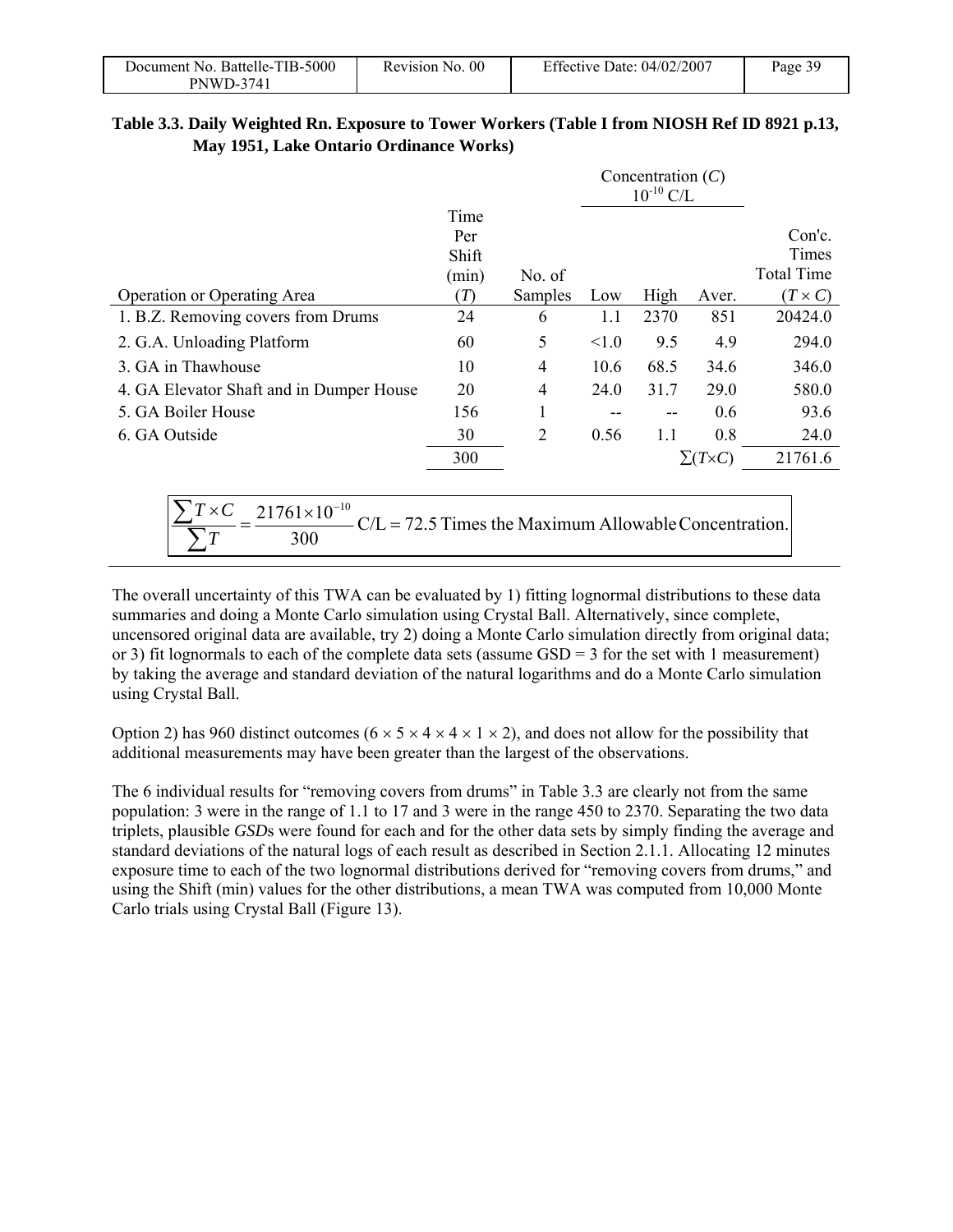| Document No. Battelle-TIB-5000 | Revision No. 00 | Effective Date: $04/02/2007$ | Page 40 |
|--------------------------------|-----------------|------------------------------|---------|
| PNWD-3741                      |                 |                              |         |



#### **Time-Weighted Average Air Concentration**

#### **Figure 13. Time-Weighted Average (TWA) Radon Concentration in Air, WL (if 100% equilibrium)**

The distribution in Figure 13 is derived from sums of lognormals, and is not expected to be lognormal. Indeed, as shown in Figure 14, it deviates systematically from lognormality, and the lognormal distribution slightly underestimates the high-end values, as shown in Figure 14 and Table 3.4. Note that the mean of these simulations is less than the mean of 72.5 derived by the original analyst because the average for the "drum cover removal" was biased high by averaging two separate distributions. Finally, if all 22 observations were fit to a lognormal distribution, and that distribution was claimed to be representative of exposure to tower workers, one has the results in the right hand column of Table 3.4. The mean is 3 times higher, the *GSD* of 9.8 is barely plausible, the 95<sup>th o</sup>bile is nearly 4 times higher, and the 99<sup>th</sup> %ile is over 8 times higher. This proves the point that pooling measurements from different populations doesn't produce technically defensible results, but rather dramatically overestimates workers' exposures.

| parameter          | Simulation | Fit to 10,000 simulation | Merging all 22 observations |
|--------------------|------------|--------------------------|-----------------------------|
|                    |            | results                  | into one lognormal          |
| mean               | 55.6       | same                     | 168                         |
| standard deviation | 56.2       | same                     | 514                         |
| median, $x_{50}$   | 39.1       | 40.7                     | 12.9                        |
| <b>GSD</b>         | 2.31       | 2.14                     | 9.8                         |
| $95th$ %ile        | 152        | 142                      | 546                         |
| $99th$ %ile        | 288        | 239                      | 2309                        |

**Table 3.4. Summary statistics from TWA analysis.** 

If the exposure times were allowed to vary, perhaps by choosing a random number from a rectangular distribution between 0.5 and 1.5 for each time, and normalizing the sum to 1, more realistic variability would be introduced and a more realistic uncertainty, that is, a larger *GSD*, would be generated.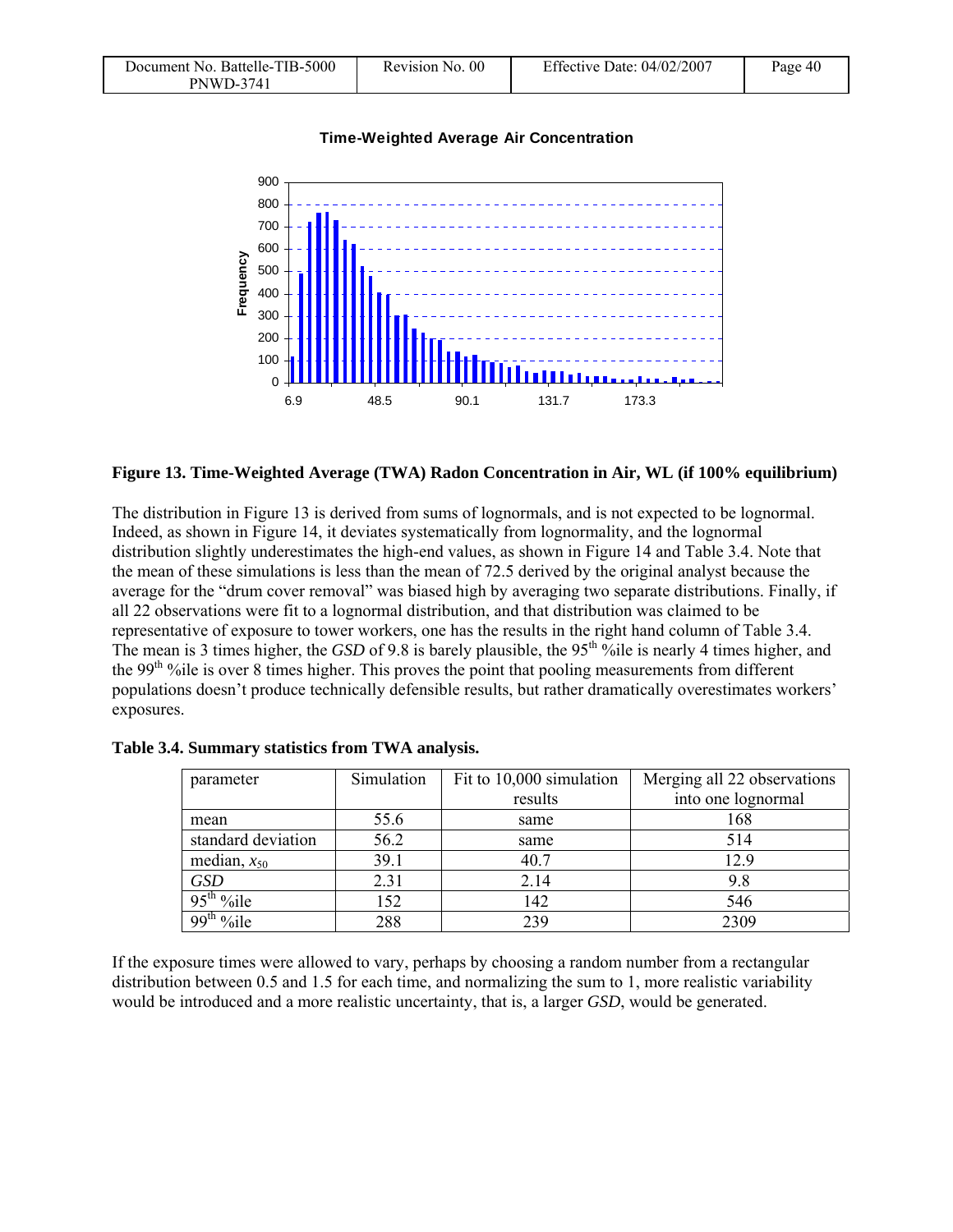| Document No. Battelle-TIB-5000 | Revision No. 00 | Effective Date: $04/02/2007$ | Page 41 |
|--------------------------------|-----------------|------------------------------|---------|
| <b>PNWD-3741</b>               |                 |                              |         |



LOOW May 8-9, 1951 Radon TWA for Tower Workers, 10-10 Ci/L

**Figure 14. Distribution of results from Monte Carlo simulation of TWA radon data.** 

### **3.9 Particle Solubility (ICRP 66 Transportability Classes F, M, S) and** *f***<sup>1</sup> (Gastrointestinal Absorption Fractions)**

The ICRP respiratory tract model (Publication 66) gives three default values for transportability types, S (slow), M (moderate), and F (fast). In reality, no material is ever going to be described perfectly by any one of these defaults. Most materials fall somewhere between two defaults. The NIOSH approach has been to use all credible defaults. For example, intakes from handling uranium metal usually means oxidized uranium. These oxides generally fall between type M and type S transportability types. Use whichever generates the higher probability of causation (PC) for any particular case. It is often the case that type S most favors the claimant for respiratory tract tissues and type M for systemic organs. If it is determined from urine samples, type S should be the most favorable to the claimant for all the organs.

If type F is credible at a particular site, then that is also considered.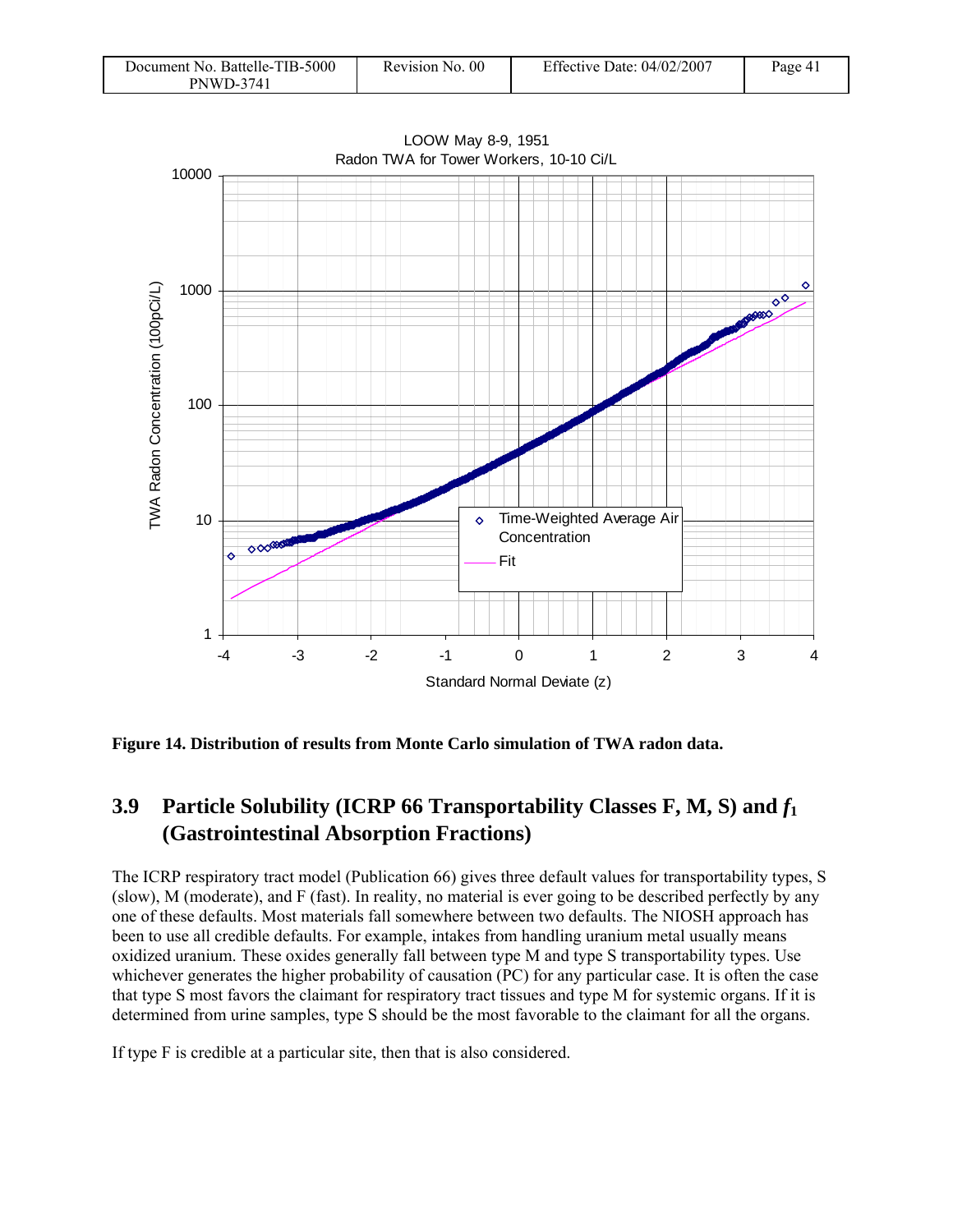| Document No. Battelle-TIB-5000 | Revision No. 00 | Effective Date: 04/02/2007 | Page 42 |
|--------------------------------|-----------------|----------------------------|---------|
| <b>PNWD-3741</b>               |                 |                            |         |

### **3.10 Exposure Time and Intake Calculations**

In the absence of specific information, assume exposure times as shown in Table 3.5.

|                                                                                                         | Default Work | Weeks per | Hours per | 170-hour "Months" per |
|---------------------------------------------------------------------------------------------------------|--------------|-----------|-----------|-----------------------|
| Dates                                                                                                   | Week         | Year      | Year      | vear <sup>a</sup>     |
| through $12/31/1950$                                                                                    | 48 hours     | 50        | 2400      | 14.12                 |
| 1/1/1951-12/31/1955                                                                                     | 44 hours     | 50        | 2200      | 12.94                 |
| $1/1/1956$ onward                                                                                       | 40 hours     | 50        | 2000      | 11.76                 |
| <sup>a</sup> For computing working level months (WLM) from time-weighted average potential alpha energy |              |           |           |                       |

| Table 3.5. Default exposure time assumptions as a function of date |  |  |
|--------------------------------------------------------------------|--|--|
|                                                                    |  |  |

concentrations of radon or thoron progeny in working levels (WL).

It is important to note that when IMBA performs a dose calculation based on a chronic intake, the intake is assumed to occur 7 days per week,  $52.14$  (=  $365\div7$ ) or  $52.29$  (=  $366\div7$ ) weeks per year. Thus, IMBA's intake rate in Bq/d should be calculated by dividing the worker's annual intake rate by 365 (dropping the 0.25 day is favorable to the claimant).

The worker's annual intake is computed by using

$$
I_{\text{annual}} = (1.2 \text{m}^3/\text{h})(\text{actual or default hours per year})(\text{concentration}).
$$

The worker's chronic daily intake rate for input to IMBA is

$$
I_{\text{chronic daily}}(pCi/day) = \frac{I_{\text{annual}}(pCi/year)}{365 \text{ days/year}}.
$$

### **3.11 Ingestion**

In the 1940s and early 1950s, uranium and its compounds seem to have been treated like any other metal and ore, unlike the later decades of the  $20<sup>th</sup>$  century when it was treated as a radiological hazard. In particular, contamination of the workplace and of workers' clothing and hands was commonplace and evidently acceptable (Bailey and Rohr 1953b; Bailey and Rohr 1953a; Bailey, Becher, and Henry 1956). Some ingestion intakes are presumed to have occurred, especially among smokers, based on Bailey's measurements of hand contamination and its transfer to cigarettes (Bailey and Rohr 1953b) and measurements of clothing contamination and its resuspension (Bailey, Becher, and Henry 1956). Some studies have attempted to quantify hand contamination in the workplace (Brouwer, Kroese, and Van Hemmen 1999; Yu and Sherwood 1996). All that is needed for ingestion of contamination is the presence of eating, drinking, smoking, chewing of gum or tobacco, storage or preparation of food, or application of cosmetics without hand washing.

In the interim, ingestion intakes are determined following the OCAS method (Neton 2004).

### **3.12 Occupational Medical Doses**

The default assumptions in OTIB-0006 (Kathren and Shockley 2005) will be used if no other information is available. Photofluorography will be assumed for chest x-rays at du Pont sites for the same years as at Hanford unless information to the contrary is discovered (Gehrmann 1944).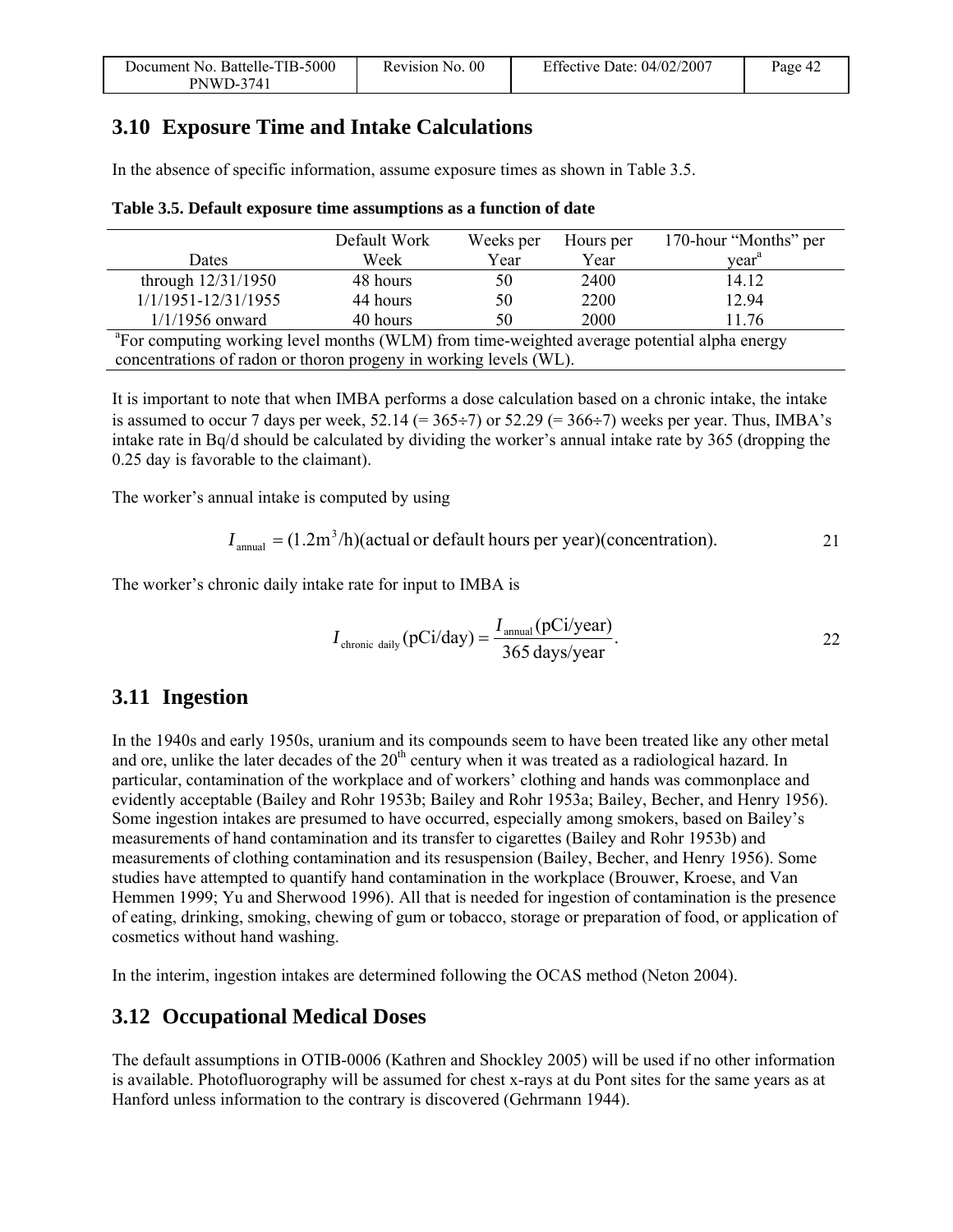| Document No. Battelle-TIB-5000 | Revision No. 00 | Effective Date: 04/02/2007 | Page 43 |
|--------------------------------|-----------------|----------------------------|---------|
| PNWD-3741                      |                 |                            |         |

### **3.13 External Dose Conversion Factors**

Correction of radiation survey instrument readings, dosimeter readings, and conversion of recorded neutron doses to correct neutron doses using a  $w_R/Q$  ratio will be determined using existing OTIBs and IG-001 (Office of Compensation Analysis and Support (OCAS) 2002a).

### **3.14 External Missed Dose When There Was Monitoring**

"Missed" doses are assigned for zero, "minimal," or null dosimeter results readings to account doses below the "limit of detection" (LOD) being received by a monitored worker but not recorded or reported (Office of Compensation Analysis and Support (OCAS) 2002a). Missed dose can also be assigned for a lost or damaged dosimeter.

One approach is to use co-worker data following the methods of Merwin (2005). In this case, the worker is assigned the same dose as a worker with a similar job title for the period in question, assuming that the co-worker's dose is a mean value. The imputed dose is taken as a lognormal distribution with a median (IREP Parameter 1) = (*Appropriate Coworker's Dose*) × 0.5469 (=  $\exp(-\ln^2(3)/2)$ ) and a *GSD* (IREP Parameter 2) = 3. Correcting the Appropriate Coworker's Dose by the median-to-mean ratio preserves the arithmetic mean (average) value. If the coworker's dose is the median of a lognormal distribution, then it is used directly as IREP Parameter 1.

Another approach is to substitute a value for each dosimeter reading. The approach here is to assign a triangular distribution with minimum = 0, mode =  $0.5 \times LOD$ , and maximum =  $LOD$ .

### **3.15 Internal Missed Dose When There Was Monitoring**

[Reserved]

### **3.16 Environmental Dose**

At uranium plants, environmental dose from five sources is to be evaluated:

- Submersion in a cloud of a radioactive gas or aerosol
- Direct irradiation from a contaminated surface
- Inhalation of a radioactive gas or aerosol
- Irradiation of hands and forearms from contaminated surfaces
- Irradiation of the skin of the whole body.

### **3.17 Radon and Thoron and Their Short-lived Decay Products**

In general, the practices described by Daer et al. (2006) will be followed. Some of what follows is borrowed verbatim from the DOE Standard for Internal Dosimetry (U.S. Department of Energy (DOE) 1999).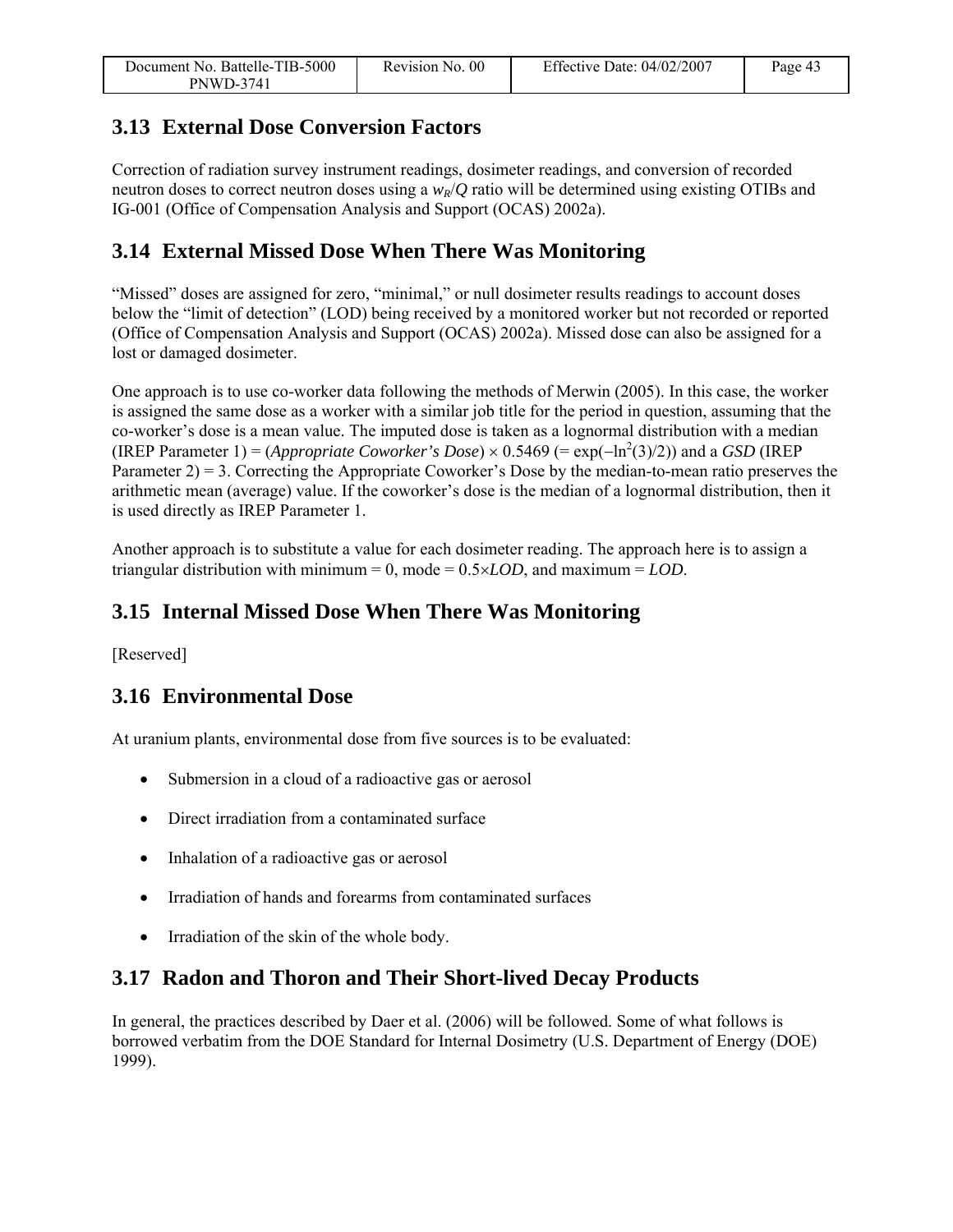| Document No. Battelle-TIB-5000 | Revision No. 00 | Effective Date: $04/02/2007$ | Page 44 |
|--------------------------------|-----------------|------------------------------|---------|
| <b>PNWD-3741</b>               |                 |                              |         |

### **3.17.1 Radon and Thoron**

The chemical element radon has two radiologically important isotopes that occur in nature:  $^{220}$ Rn and  $222$ Rn. Following popular usage, this document refers to the former as "thoron" and the latter as "radon."

Radon and its short-lived progeny (decay products) are continuously produced by decay of  $^{226}$ Ra, a member of the naturally occurring  $238$ U series. Airborne concentrations of radon's short-lived progeny  $(^{218}Po, ^{214}Pb, ^{214}Bi,$  and  $^{214}Po)$  are of interest due to their potential for deposition in the lung, leading to subsequent irradiation of lung tissue by alpha emissions from  $^{218}$ Po and  $^{214}$ Po.

Thoron and its short-lived progeny are continuously produced by the decay of  $224$ Ra, a member of the naturally occurring <sup>232</sup>Th series. Thoron and <sup>216</sup>Po have short half-lives: 56 s and 0.145 s, respectively. Lead-212 and <sup>212</sup>Bi are of interest due to the possibility of their being deposited in the lung and irradiating tissue with alpha emissions.

### **3.17.2 Potential Alpha Energy Exposure and Concentration**

The basis for protection from airborne short-lived decay products of radon and thoron is explained in ICRP Publication 32 (International Commission on Radiological Protection (ICRP) 1981). Exposure to airborne short-lived decay products of radon and thoron is given the special name *potential alpha energy exposure* (*PAEE*) for two reasons:

- The relevant ionizing energy is delivered to the bronchial epithelium by alpha particles from <sup>218</sup>Po and <sup>214</sup>Po in the case of <sup>222</sup>Rn and from <sup>212</sup>Bi and <sup>212</sup>Po in the case of <sup>220</sup>Rn (thoron).
- The decay-product aerosol often contains an unknown mixture of the various radon and/or thoron progeny.

For radon and thoron progeny, *PAEE* can be expressed as the product of average *potential alpha energy concentration* (*PAEC*) and worker stay time and divided by the assigned respiratory protection factor, if any. The traditional unit of *PAEC* is the working level (WL), and traditionally, stay times have been measured in occupational "Months" of 170 hours. Thus, the traditional unit of *PAEE* is the working level month, or WLM.

For routine monitoring of workers who are chronically exposed, weekly average air concentrations can be used for workers whose stay times are less than 40 hours in a given week.

*PAEC* can be computed from concentration measurements of the short-lived radon progeny in air (National Council on Radiation Protection and Measurements (NCRP) 1990):

$$
PAEC_{Rn}(\text{WL}) = \frac{(0.105 \, C_{Po-218} + 0.516 \, C \, p_{b-214} + 0.379 \, C_{Bi-214})}{100 \, \text{pci/L of radon per WL at equilibrium}}
$$
\n
$$
= (0.00105 \, C_{Po-218} + 0.00516 \, C_{Pb-214} + 0.00379 \, C_{Bi-214}),
$$
\n
$$
23
$$

where

 $C_{\text{Po-218}}$  denotes the concentration of <sup>218</sup>Po in pCi/L;

 $C_{\text{Pb-214}}$  denotes the concentration of <sup>214</sup>Pb in pCi/L; and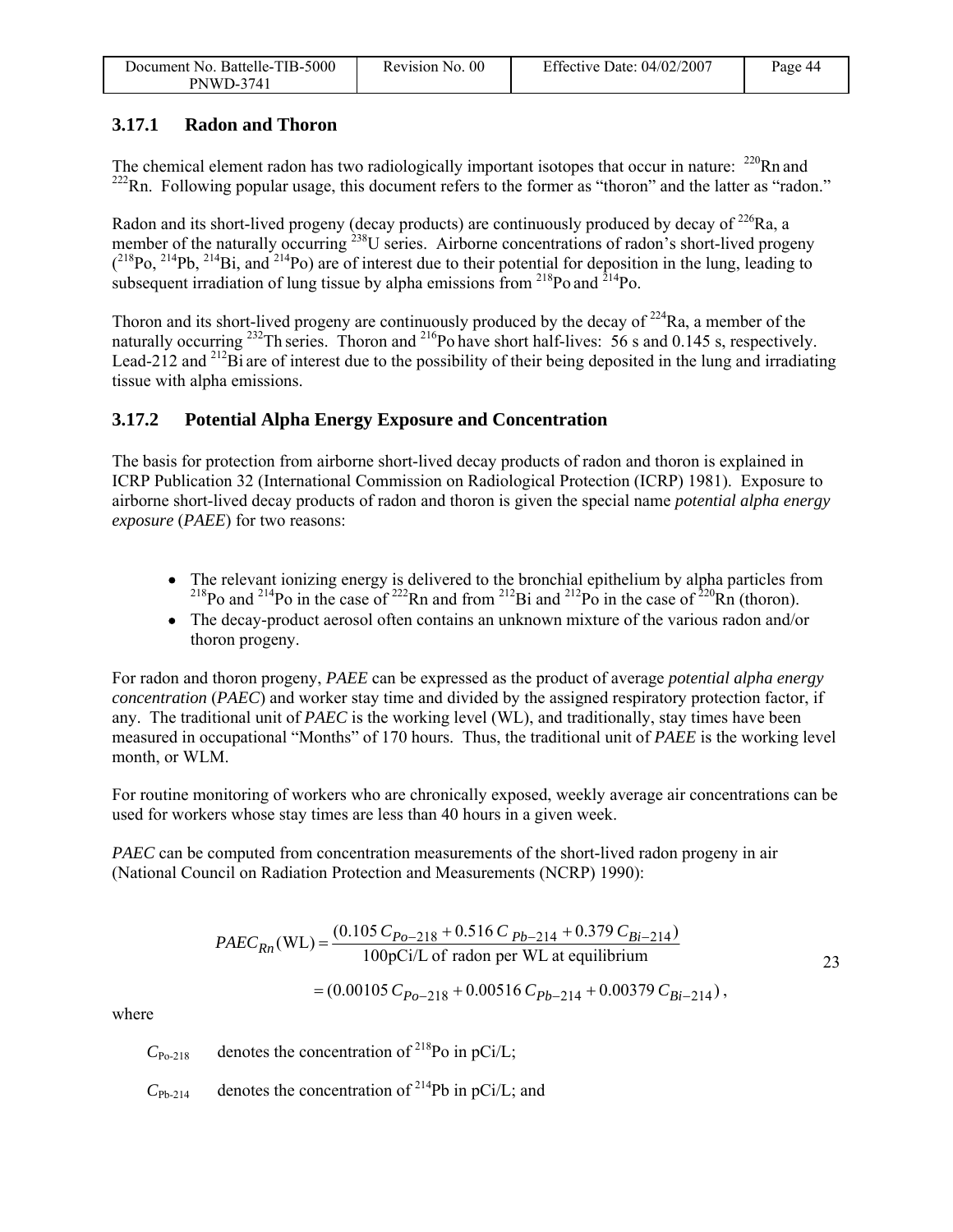| Document No. Battelle-TIB-5000 | Revision No. 00 | Effective Date: $04/02/2007$ | Page 45 |
|--------------------------------|-----------------|------------------------------|---------|
| <b>PNWD-3741</b>               |                 |                              |         |

 $C_{\text{Bi-214}}$  denotes the concentration of <sup>214</sup>Bi in pCi/L.

PAEC can be computed from concentration measurements of the short-lived thoron progeny in air (United Nations Scientific Committee on the Effects of Atomic Radiation (UNSCEAR) 1993):

$$
PAEC_{Tn} \text{ (WL)} = \frac{(0.913 \text{ } C_{\text{Pb-212}} + 0.087 \text{ } C_{Bi-212})}{7.43 \text{ pCi/L of thorough per WL at Equilibrium}}
$$
  
= (0.12288 \text{ } C\_{Pb-212} + 0.011709 \text{ } C\_{Bi-212}),

where

 $C_{\text{Pb-212}}$  denotes the concentration of <sup>212</sup>Po in pCi/L; and

 $C_{\text{Bi-212}}$  denotes the concentration of <sup>212</sup>Bi in pCi/L.

#### **3.17.3 Equilibrium Factors**

When radon and thoron concentration measurements are given, equilibrium factors are needed to convert these to potential alpha energy concentrations (*PAEC*) in working levels (WL). Another acceptable method for workplace monitoring of exposure to radon progeny is to measure the  $^{222}$ Rn itself, and convert it to *PAEC* using known equilibrium factors. One may calculate equilibrium equivalent concentration, *EEC*, from radon concentration measurements, *C*, based on knowledge or assumption of an *equilibrium factor, F*:

$$
EEC (pCi/L) = C (pCi/L) \cdot F
$$
 25

If *F* has not been measured, it is acceptable under some circumstances to assume a default indoor value of  $F_{Rn}$  = 0.4 (International Commission on Radiological Protection (ICRP) 1993; United Nations Scientific Committee on the Effects of Atomic Radiation (UNSCEAR) 1988; United Nations Scientific Committee on the Effects of Atomic Radiation (UNSCEAR) 1993). If *C* is in units of μCi/mL, then *EEC* will also be in units of  $\mu$ Ci/mL (note: 1 pCi/L =  $10^{-9} \mu$ Ci/mL).

For  $^{222}$ Rn,  $F_{Rn}$  is defined as:

$$
F_{Rn} = \frac{0.105 \, C_{Pb-218} + 0.516 \, C_{Pb-214} + 0.379 \, C_{Bi-214}}{C_{Rn-222}}
$$

where

 $C_{P_0-218}$  = the concentration of <sup>218</sup>Po;

 $C_{\text{Ph-214}}$  = the concentration of <sup>214</sup>Pb

 $C_{\text{Bi-214}}$  = the concentration of <sup>214</sup>Bi; and

 $C_{\text{Rn-222}}$  = the concentration of <sup>222</sup>Rn.

For  $^{220}$ Rn,  $F_{\text{Tr}}$  is defined as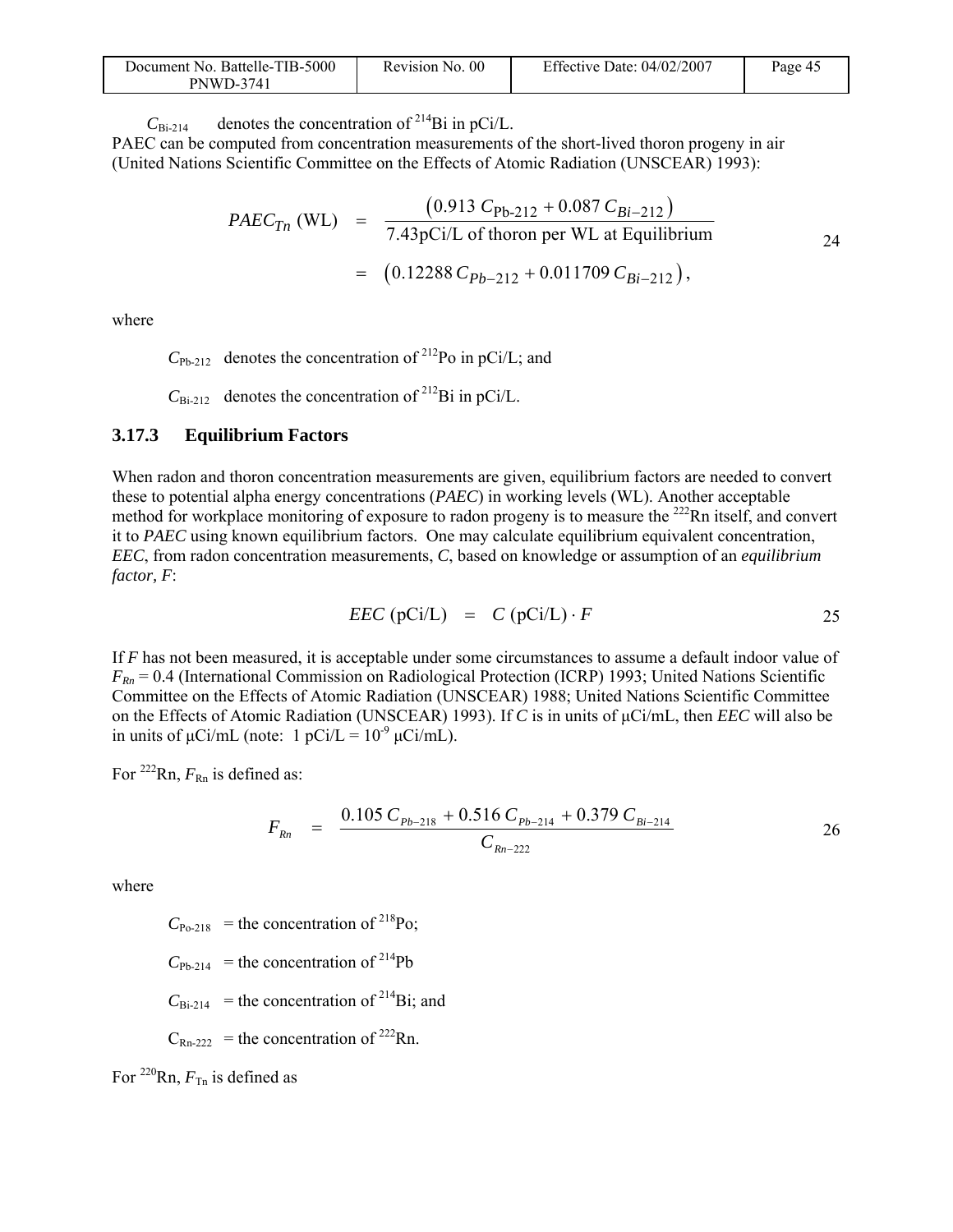| Document No. Battelle-TIB-5000 | Revision No. 00 | Effective Date: $04/02/2007$ | Page 46 |
|--------------------------------|-----------------|------------------------------|---------|
| <b>PNWD-3741</b>               |                 |                              |         |

$$
F_{Tn} = \frac{0.913 \, C_{Pb-212} + 0.087 \, C_{Bi-212}}{C_{Rn-220}}
$$

where

 $C_{\text{Ph-212}}$  = the concentration of <sup>212</sup>Pb;

 $C_{\text{Bi-212}}$  = the concentration of <sup>212</sup>Bi

 $C_{\text{Rn-220}}$  = the concentration of <sup>220</sup>Rn (thoron).

If it is not practical to measure equilibrium factors, a default  $^{222}$ Rn equilibrium factor of 0.4 (International Commission on Radiological Protection (ICRP) 1993; United Nations Scientific Committee on the Effects of Atomic Radiation (UNSCEAR) 1993) may be used for indoor areas with normal ventilation rates and outdoor areas with radon sources no closer than 400 m ( $\approx 1/4$  mile). Average indoor equilibrium factors increase with increasing particle concentration in air, and decrease with increased air exchange rate (James et al. 1988; James 1994; National Research Council 1991; Nuclear Energy Agency (NEA) 1986; United Nations Scientific Committee on the Effects of Atomic Radiation (UNSCEAR) 1993). For outdoor areas with local sources of radon and highly ventilated indoor areas, the appropriate equilibrium factor should be determined by concurrent radon and radon progeny measurements made over a set of conditions that present the range of equilibrium factors to be encountered when workers are present. These measurements and the rationale for their application in the inference of radon progeny concentration should be documented in the internal dosimetry technical basis documentation.

Triangular distributions may be assumed, as given in Table 3.6; however, for computational simplicity, lognormal distributions may be assumed. While the lognormal is unbounded on the high side, and an equilibrium factor greater than 1 is impossible, the probability of having an equilibrium factor greater than 1 is negligible for these distributions.

The average equilibrium factor value of 0.4 for  $^{222}$ Rn is well established (Harley and Chittaporn 2006; U.S. Department of Energy (DOE) 1999; International Commission on Radiological Protection (ICRP) 1993). An average equilibrium factor value of 0.04 for  $^{220}$ Rn (thoron) has been suggested (U.S. Department of Energy (DOE) 1999), but more recent and thorough work shows that it should be more like 0.02 (Harley and Chittaporn 2006). To date, no thoron measurements have been encountered, so the thoron equilibrium factor is included merely for completeness.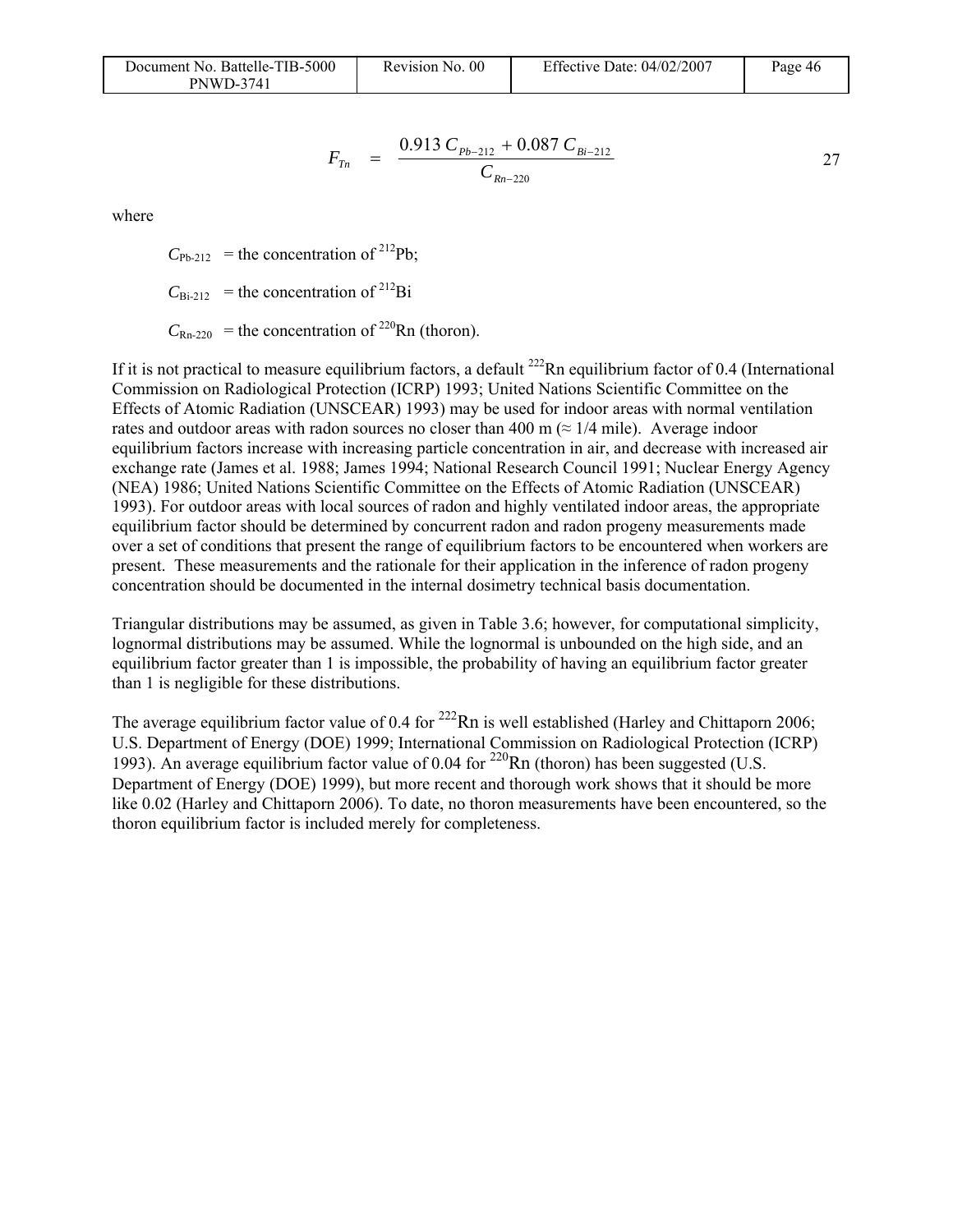| Document No. Battelle-TIB-5000 | Revision No. 00 | Effective Date: 04/02/2007 | Page 47 |
|--------------------------------|-----------------|----------------------------|---------|
| <b>PNWD-3741</b>               |                 |                            |         |

### **Table 3.6. Uncertainty distributions for equilibrium factors for converting radon and thoron gas measurements to working levels (WL)**

| Gas Measured         | Mean of<br>Distribution | Lognormal<br><b>Distribution Parameter</b><br>(median)     | Lognormal<br><b>Distribution Parameter</b><br>2(GSD)        | 99 <sup>th</sup> %ile of lognormal                         |
|----------------------|-------------------------|------------------------------------------------------------|-------------------------------------------------------------|------------------------------------------------------------|
| $^{220}$ Rn (thoron) | 0.02                    | 0.0184                                                     | 1.5                                                         | 0.0473                                                     |
| $222$ Rn (radon)     | 0.4                     | 0.368                                                      | 1.5                                                         | 0.946                                                      |
|                      |                         | Triangular<br><b>Distribution Parameter</b><br>1 (minimum) | Triangular<br><b>Distribution Parameter</b><br>$2 \pmod{e}$ | Triangular<br><b>Distribution Parameter</b><br>3 (maximum) |
| $220$ Rn (thoron)    | 0.02                    | $\theta$                                                   | 0.01                                                        | 0.05                                                       |
| $222$ Rn (radon)     | 0.4                     | $\theta$                                                   | 0.2                                                         |                                                            |

### **3.17.4 Summary of radon and thoron quantities and conversion factors**

Numerical conversions for  $^{222}$ Rn and  $^{220}$ Rn quantities are given in Table 3.7.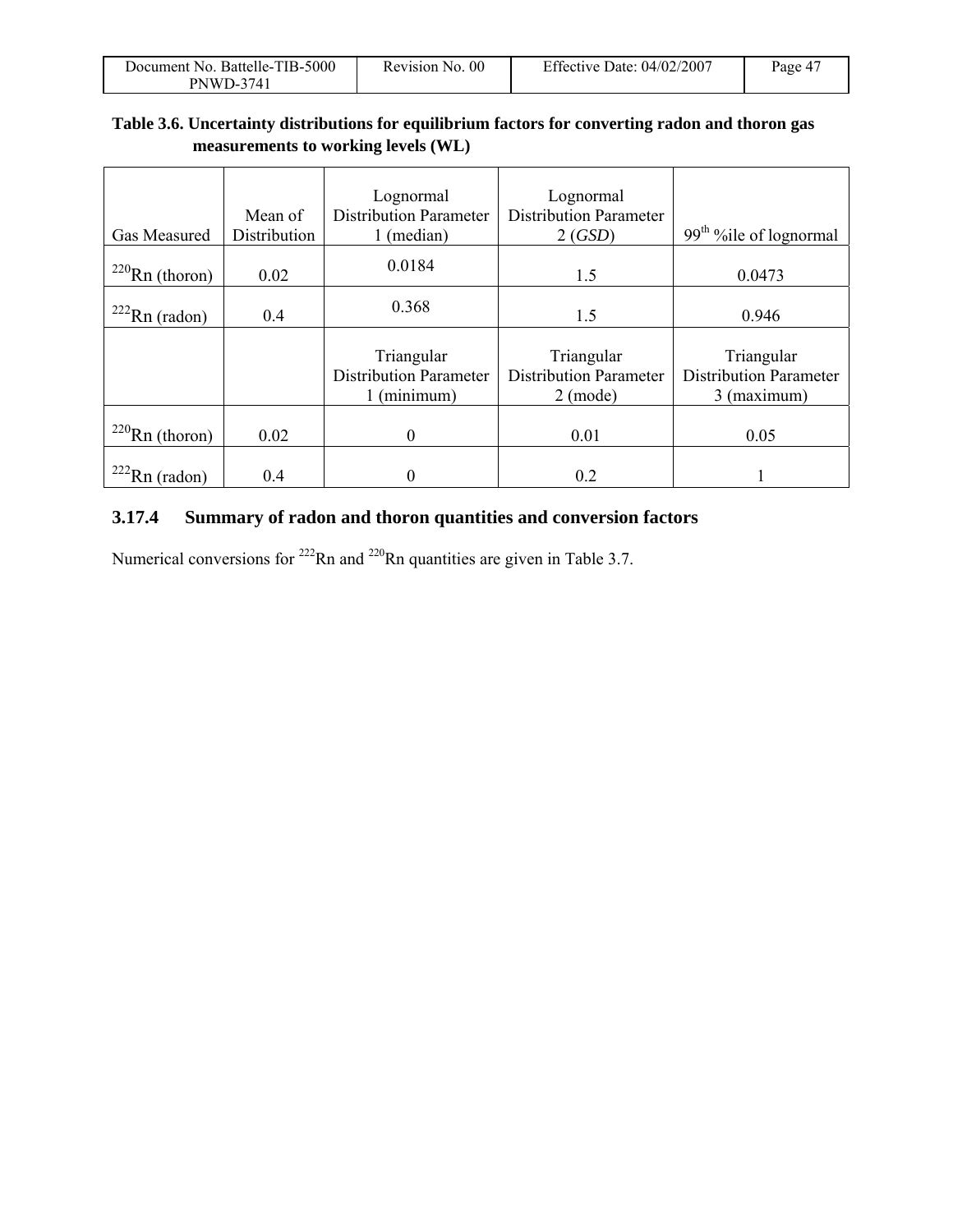| Document No. Battelle-TIB-5000 | Revision No. 00 | Effective Date: 04/02/2007 | Page 48 |
|--------------------------------|-----------------|----------------------------|---------|
| <b>PNWD-3741</b>               |                 |                            |         |

| Multiply                                                   |           | In Units<br><b>Of</b>    | By                                        | To Obtain                                                                      | In Units<br><b>Of</b> |
|------------------------------------------------------------|-----------|--------------------------|-------------------------------------------|--------------------------------------------------------------------------------|-----------------------|
| Concentration, $C$                                         |           | $pCi/L$ 10 <sup>-9</sup> |                                           | Concentration, $C$                                                             | $\mu$ Ci/mL           |
| Ambient $^{222}$ Rn or $^{220}$ Rn<br>concentration, C     |           | $pCi/L$ $F^*$            |                                           | Equilibrium equivalent $^{222}$ Rn or<br>$^{220}$ Rn concentration, <i>EEC</i> | pCi/L                 |
| $222$ Rn <i>EEC</i>                                        |           | pCi/L                    | $1/100 = 0.01$                            | Potential alpha energy<br>concentration, PAEC                                  | <b>WL</b>             |
| $220$ Rn <i>EEC</i>                                        |           | pCi/L                    | $1/(7.43) =$<br>0.13459                   | <b>PAEC</b>                                                                    | WL                    |
| <sup>222</sup> Rn or <sup>220</sup> Rn progeny <i>PAEC</i> |           | WL                       | Exposure time, $t$<br>$(hours) \div 170$  | Potential alpha energy exposure,<br><b>PAEE</b>                                | <b>WLM</b>            |
| Integrated $^{222}$ Rn<br>concentration, $N_V$             | (ambient) |                          | pCi·d/L $F \times 1.4118E-3$              | <b>PAEE</b>                                                                    | <b>WLM</b>            |
| Integrated $^{222}$ Rn<br>concentration, $N_V$             | (ambient) |                          | $pCi$ d/L 5.6471E-4<br>assuming $F = 0.4$ | <b>PAEE</b>                                                                    | <b>WLM</b>            |
| <b>PAEC</b>                                                |           | WLM                      | 4.2490E-3                                 | Potential alpha energy intake, I,<br>of $222$ Rn or $220$ Rn progeny           | J                     |

**Table 3.7.** Summary of numerical conversions for radon and thoron quantities, regardless of the precision of measurements

\*For  $^{222}$ Rn,  $F_{default}$ = 0.4; for  $^{220}$ Rn,  $F_{default}$ = 0.02

### **3.18 Radium Monitoring by Breath Radon Analysis**

The measurement of <sup>222</sup>Rn in breath as a bioassay for <sup>226</sup>Ra was pioneered by Evans (Evans 1943) and by Harley of the AEC Health and Safety Laboratory (HASL) (Harley, Jetter, and Eisenbud 1951), and breath measurements were conducted by HASL personnel. Evans found that 1 pCi/L of <sup>222</sup>Rn in exhaled breath indicated the presence of 0.1  $\mu$ g (0.0989  $\mu$ Ci) of <sup>226</sup>Ra in the body (Evans 1943). However, Stabin calculated that 1 pCi/L of <sup>222</sup>Rn in exhaled breath indicated the presence of 0.252 µCi of <sup>226</sup>Ra in the body (Stabin 2005). The latter value is more favorable to the claimant and will be used in this work.

### **3.19 Determination of the Uncertainty Distribution for Annual Organ Doses Summed Over Multiple Intakes**

Assumptions favorable to the claimant are needed regarding the uncertainty distribution and uncertainty parameters for annual doses from intakes in all prior years.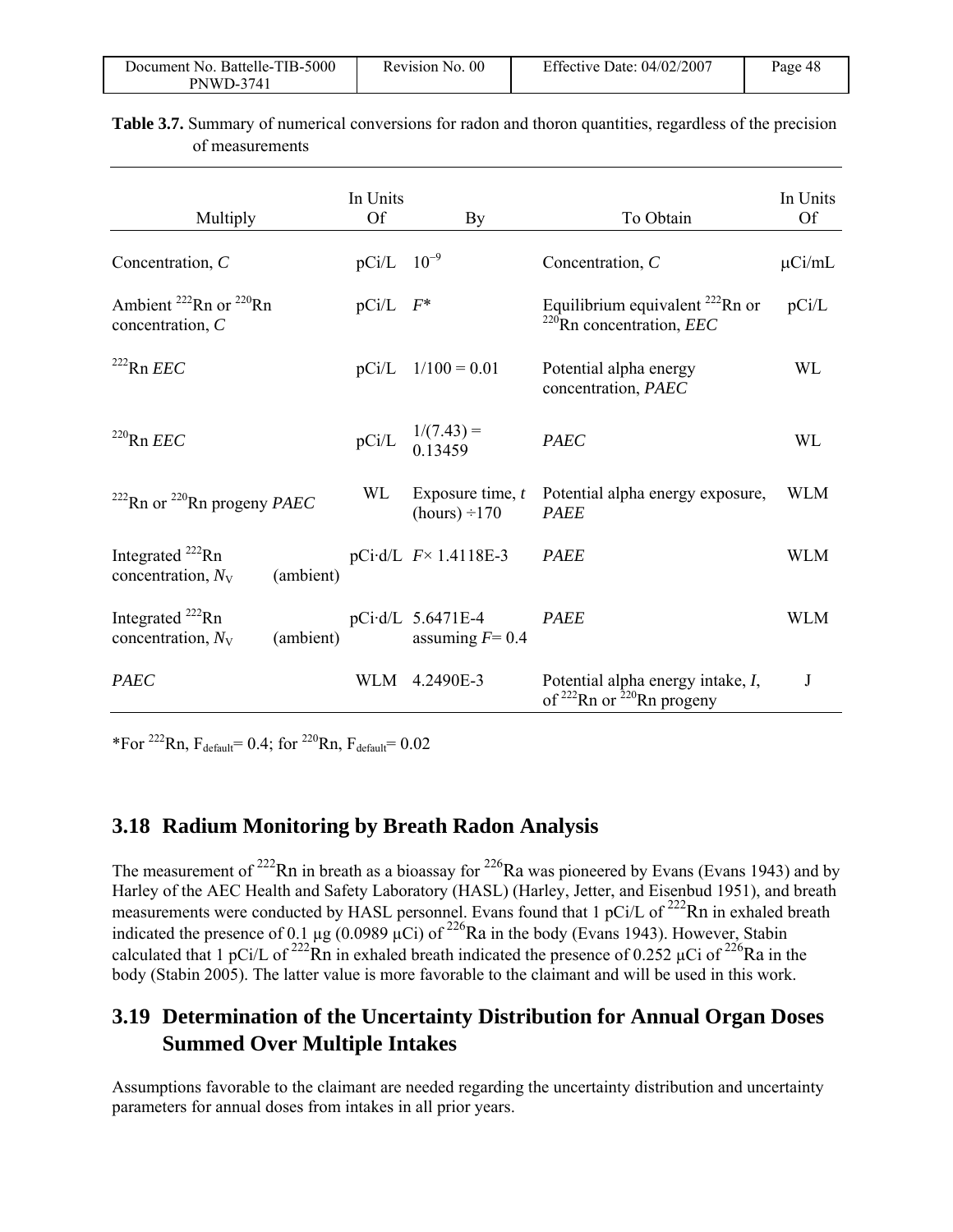| Document No. Battelle-TIB-5000 | Revision No. 00 | Effective Date: 04/02/2007 | Page 49 |
|--------------------------------|-----------------|----------------------------|---------|
| PNWD-3741                      |                 |                            |         |

When any uncertain variables described by distributions are added, their variances are added. For Normal distributions, this results in a straightforward means of determining the sum and its uncertainty, since the sum of Normally-distributed variables is Normally-distributed. For lognormal distributions, the *product* is lognormally-distributed, but the *sum* has no analytical distribution. This can be explored using Monte Carlo simulations.

One defensible workaround would be to sum the arithmetic mean annual doses received in each year from intakes in all prior years, and sum their variances. Then the resulting sum could be deemed to be lognormally distributed with a mean equal to the sum of mean annual doses and a variance equal to the sum of the variances of the mean annual doses. This approximation may be good enough to be defensible, but it will need to be tested using Monte Carlo simulations.

There is also the problem of uncertainty correlations across years<sup>4</sup>. For external doses, uncertainties from one year to another will be somewhat correlated (for example, if there were systematic errors in dosimeter calibration) and somewhat uncorrelated due to random fluctuations. For annual doses from intakes of tenaciously-retained radionuclides, uncertainties are correlated with  $r^2 \sim 1$ .

Suppose an individual had an intake in 1950 for which we estimate a median and *GSD*, say  $x_{50} = 1$  and *GSD* = 3. We use IMBA to calculate annual doses from the median value. Thus, if IREP picks, say, the 80th %ile of the annual dose in 1950 for the intake in 1950, it should pick the 80th %ile of the annual doses for all subsequent years due to this intake. For the annual dose in 1951 due to the intake in 1950, the 80th %ile should be chosen. For the annual dose in 1951 due to an intake in 1951, IREP may pick, say, the 25th %ile. It should then pick the same percentile of each annual dose distribution due to the 1951 intake.

Using correlated uncertainties would result in broader dose distributions and larger PC values. Even external doses should have some degree of correlation because 1) systematic dosimetry calibration or response errors would correlate from year to year; and 2) an individual's behavioral differences from some average would differ from year to year, e.g., his or her job may have required facing toward the source of radiation more than was assumed and this would be the same from one year to the next as long as the individual had the same job.

Conclusions drawn from Monte Carlo simulations of the sum of random variables drawn from lognormal distributions with the same *GSD*:

1. The arithmetic mean of the resultant sum is equal to the sum of the arithmetic means of the random variables.

1

<sup>4</sup> While the correlated uncertainties here contain components of both *bias* and *uncertainty*, the bias component is an *unknown* bias. According to the ISO and NIST, such uncertainties, termed Type B uncertainties, are treated mathematically the same as random uncertainties (International Organization for Standardization (ISO) 1995; Taylor and Kuyatt 1994). The ISO and NIST chose to use the terminology "Type A" uncertainties ("those which are evaluated by statistical methods", or "component of uncertainty arising from a random effect,") and "Type B" uncertainties ("those which are evaluated by other means," or "component of uncertainty arising from a systematic effect"). "There is not always a simple correspondence between the classification of uncertainty components into categories A and B and the commonly used classification of uncertainty components as "random" and "systematic." The nature of an uncertainty component is conditioned by the use made of the corresponding quantity, that is, on how that quantity appears in the mathematical model that describes the measurement process. When the corresponding quantity is used in a different way, a "random" component may become a "systematic" component and vice versa. Thus the terms "random uncertainty" and "systematic uncertainty" can be misleading when generally applied. If the bias were *known*, it would be corrected for (with perhaps an uncertain correction factor).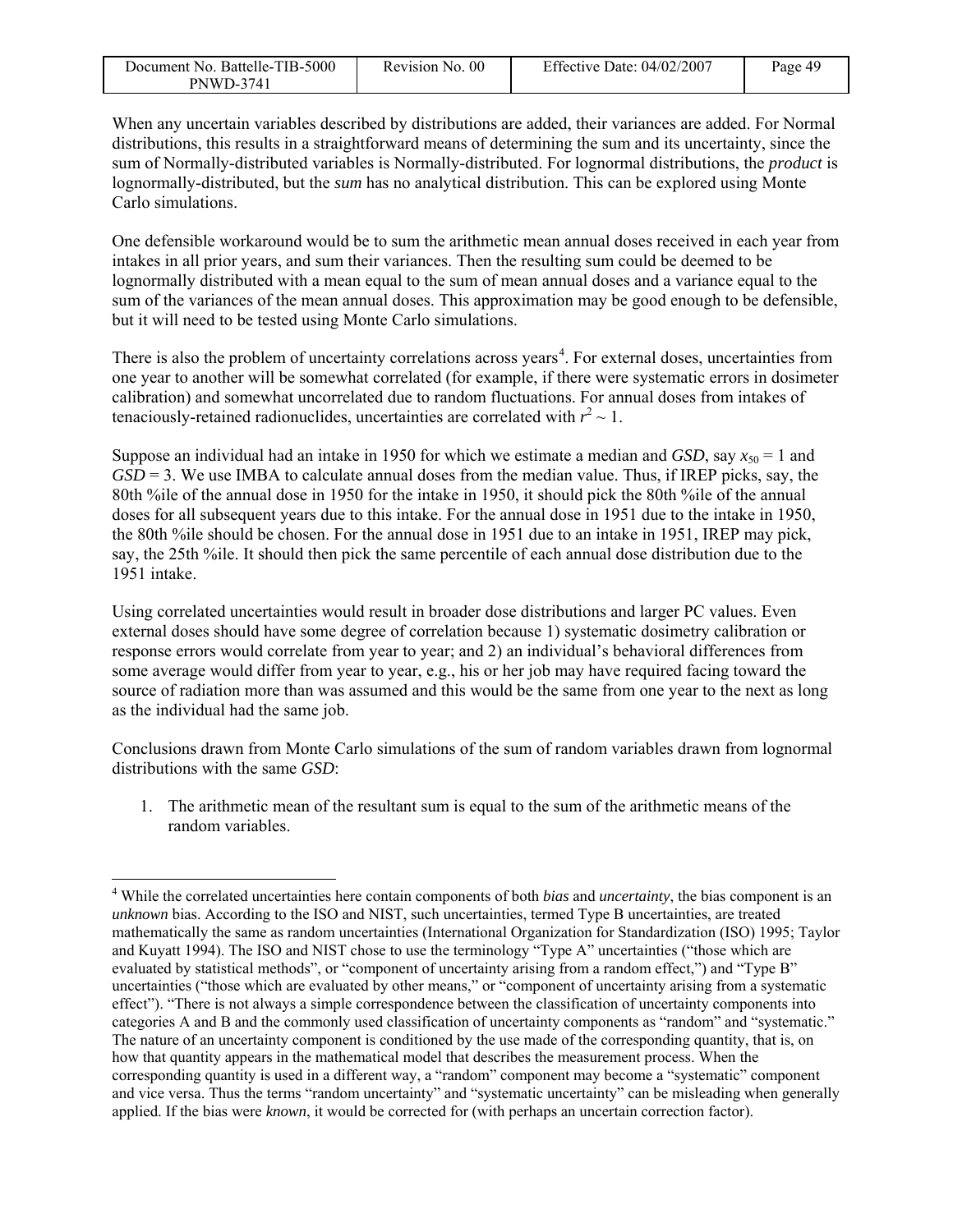| Document No. Battelle-TIB-5000 | Revision No. 00 | Effective Date: 04/02/2007 | Page 50 |
|--------------------------------|-----------------|----------------------------|---------|
| <b>PNWD-3741</b>               |                 |                            |         |

- 2. The geometric mean of the resultant sum is greater than the sum of the geometric means of the random variables.
- 3. The distribution of the sum is very skewed, not even remotely Normal, but not too different from a lognormal.
- 4. The unbiased fit of a lognormal distribution<sup>5</sup> to the distribution of sums underestimates the upper 95th and upper 99th %iles of the distribution of sums and thus is not favorable to the claimant.
- 5. The unbiased estimate of the *GSD* of the resultant sum is less than the *GSD* of the random variables.
- 6. Using the arithmetic mean of the distribution of sums and the largest *GSD* of the random variables results in substantial overestimates of the upper 95th and upper 99th %iles of the distribution of sums and thus is very favorable to the claimant. Table 3.8 shows results of 3 separate Monte Carlo experiments that added random samples from 10 identical lognormal distributions. Clearly, the means add, on the average, to give the mean of the sum distribution. The median of the sum is significantly larger than the sum of the medians. Not surprisingly, the *GSD*s of the resulting sums are smaller than those of the distributions that were sampled. An unbiased lognormal fit *u* to the sums is done by the methods of Section 2.1.1. The unbiased fit's  $u_{95}$  and  $u_{99}$  underestimate the upper 95<sup>th</sup> and 99<sup>th o</sup> iles  $y_{95}$  and  $y_{99}$ , with the underestimate becoming more severe with increasing *GSD*. Finally, assuming that the sum has the same median as the simulation but has the same *GSD* as the sample distributions yields biased estimates *b*95 and *b*99 as shown in Table 3.8. The assumption for the simulation with *GSD* = 4 that the resultant distribution has the same *GSD* (4) is shown as the dashed line in Figure 15. This assumption leads to a substantial overestimate of the upper 95<sup>th</sup> and 99<sup>th o</sup>iles, ranging from a factor of 3 for the upper 95<sup>th</sup> %ile with a  $GSD = 3$  to a factor of 6 for the upper 99<sup>th</sup> %ile with a  $GSD$  of 5.

| Sample Distributions $x$ |           |        | Resultant Sum, $y = \sum x_i$ |      |       |          | Unbiased Fit | $v_{50}$ & $GSD_x$ |      |          |                |
|--------------------------|-----------|--------|-------------------------------|------|-------|----------|--------------|--------------------|------|----------|----------------|
| $x_{50}$                 | $GSD_{r}$ | $\chi$ | $v_{50}$                      | GSD  |       | $y_{95}$ | $y_{99}$     | $u_{95}$           | U99  | $b_{95}$ | D99            |
|                          |           | .828   | 16.6                          |      | 18.28 | 33.8     | 49.7         | 33.5               | 44.7 | 101      | 214            |
|                          |           | 2.614  | 21.8                          | .79  | 26.19 | 59.6     | 100          | 56.7               | 84.1 | 213      | 548            |
|                          |           | 3.652  | 27.4                          | 2.04 | 36.99 | 91.8     | 189          | 88.4               | 143  | 387      | <sup>156</sup> |

**Table 3.8. Results of adding random samples from 10 lognormal distributions with the same** *GSD***.** 

The results of the experiment for *GSD* = 4 are shown in Figure 15. Clearly, the farther one is from the median, the worse the simplistic lognormal approximation is.

One conclusion from this Monte Carlo experiment is that it matters whether doses to a tissue or organ during a given year are summed prior to being put into IREP, or whether they are put into IREP individually.

In the latter case, IREP will perform much as the Monte Carlo experiment above performed without fitting, i.e., the *y* values in Table 3.8. The former case can result from a workbook summing the doses within a calendar year for intakes over several calendar years, or from a dose reconstructor entering, say, 10 intakes into IMBA and letting IMBA do the summation.

<sup>&</sup>lt;sup>5</sup> An unbiased estimate of a lognormal distribution of the sum is made by assigning the mean of the logs of the simulated sums to be the log of the geometric mean, and the standard deviation of the logs of the simulated sums to be the log of the *GSD*.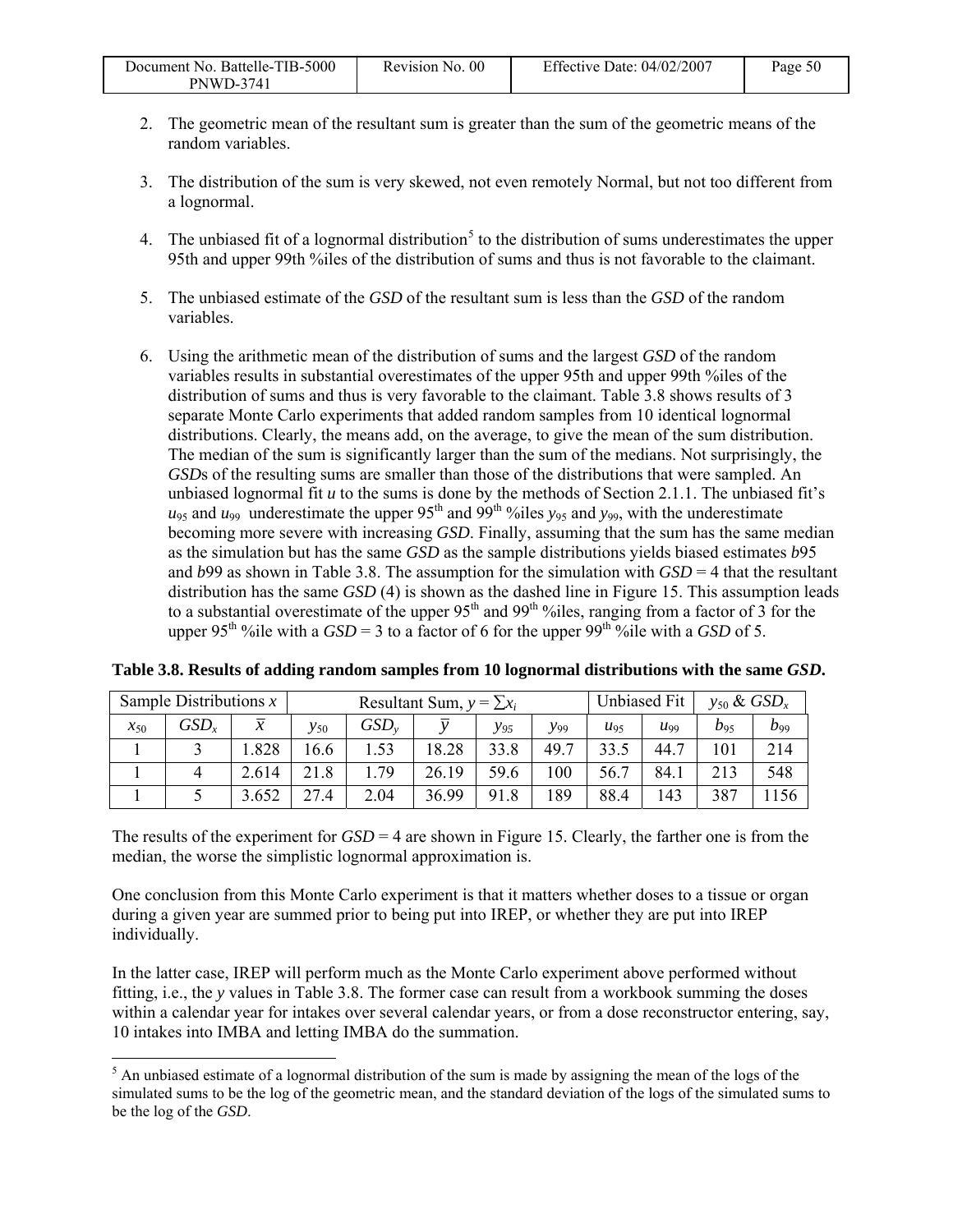| Document No. Battelle-TIB-5000 | Revision No. 00 | Effective Date: $04/02/2007$ | Page $51$ |
|--------------------------------|-----------------|------------------------------|-----------|
| <b>PNWD-3741</b>               |                 |                              |           |

If the summation is done prior to inputting the sum into IREP, then the means of the various doses should be added (not the medians or modes) to get an unbiased estimate of the resultant mean. If one simply added the medians (= 1 in this case) of the initial distributions, one would use a median  $10 \times 1 = 10$ , while the medians of the Monte Carlo experiment shown in Table 3.8 were 16.6, 21.8, and 27.4, respectively, for *GSD*s of 3, 4, and 5. For this experiment, assuming a median of 10 is 60.2%, 45.9%, and 36.5%, respectively, of the actual medians for *GSD*s of 3, 4, and 5.

The *GSD* of the resultant sum is significantly less than the *GSD*s of the distributions that were summed. It is not clear what the GSD would be if the initial distributions had varying medians and varying *GSD*s. If there is a positive correlation among the doses being summed, the assumption that the *GSD* of the sum is equal to the largest *GSD* of any of the input distributions may not result in much of an overestimate at the  $95<sup>th</sup>$  and  $99<sup>th</sup>$ %  $\frac{6}{1}$  es of dose.



**Figure 15.** Graph of 10,000 Monte Carlo trials adding 10 samples from lognormal distributions with  $x_{50} =$ 1 and  $GSD = 4$ .

The geometric mean is needed as an input parameter to IREP. If the means of the input dose distributions were summed, the geometric mean would have to be determined from the correct mean and the overestimated *GSD*. For the first line in Table 3.8, the sum of the means (18.28) would be multiplied by 0.5469 (using a GSD of 3) to get the median of 9.997. Doing the same for the other lines in Table 3.8 gives a similar answer of 10. That is the same answer one gets if one simply adds the medians of the original distributions. Summing the medians and using the highest *GSD* of the individual distributions will produce a smaller overestimate than indicated by the Monte Carlo experiment, since the geometric mean is underestimated.

A policy of simply adding the medians of the lognormally distributed doses and using the highest *GSD* from the doses that were summed is chosen here because it is favorable to the claimant and technically feasible.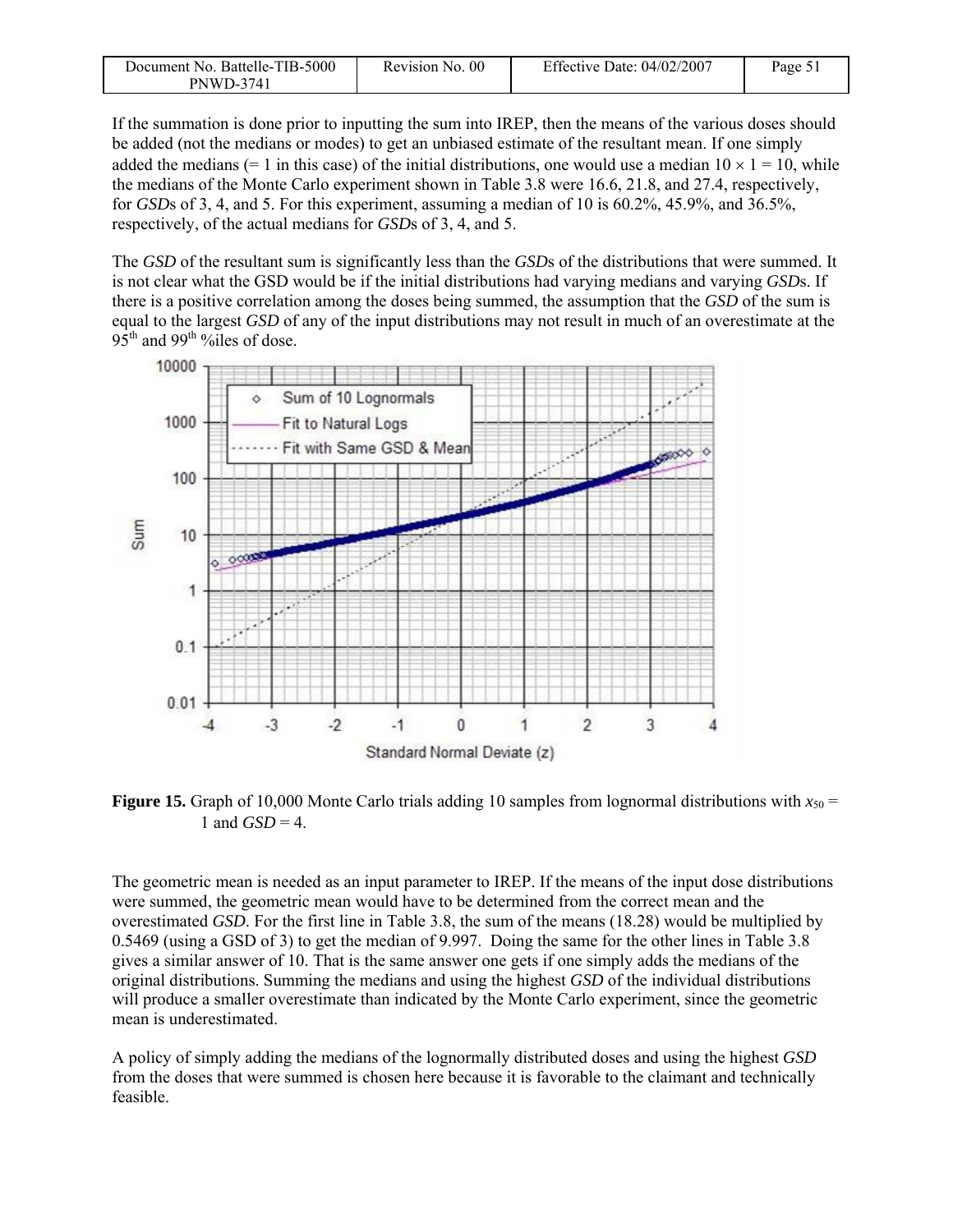| Document No. Battelle-TIB-5000 | Revision No. 00 | Effective Date: 04/02/2007 | Page 52 |
|--------------------------------|-----------------|----------------------------|---------|
| PNWD-3741                      |                 |                            |         |

### **3.20 Representativeness of Air Samples**

General Area (GA) air samples, and even breathing zone (BZ) air samples, may not be representative of the concentration that the worker breathes (Caldwell, Potter, and Schnell 1967; Caldwell, Potter, and Schnell 1969; Cohen, Harley, and Lippmann 1984; Schultz and Becher 1963; West et al. 1995). Even if a constant airborne concentration were maintained where an air sampler is located, the concentration breathed by a worker may differ systematically from that concentration (U.S. Department of Energy (DOE) 1999).

It is assumed that, on the average and in the absence of evidence to the contrary, an air sample distribution is unbiased. Thus the uncertainty distribution due to lack of representativeness must be unbiased, that is, have an arithmetic mean of 1.

For the purposes of dose reconstruction, one of three assumptions concerning the lognormal uncertainty distribution due to lack of representativeness of air samples is to be made, as shown in Table 3.9.

#### **Table 3.9. Parameters of the lognormal uncertainty distribution due to lack of representativeness of an air sample distribution.**

|                                                         | Uncertainty Due to Lack of Representativeness of Air Sample |                              |     |  |
|---------------------------------------------------------|-------------------------------------------------------------|------------------------------|-----|--|
| Air Sample Measurement Type                             | Mean                                                        | Median, $x_{50}$             | GSD |  |
| BZ                                                      |                                                             | $0.7864 = \exp(-\ln^2(2)/2)$ |     |  |
| GA                                                      |                                                             | $0.2739 = \exp(-\ln^2(5)/2)$ |     |  |
| Unknown air sample type, or<br>combination of GA and BZ |                                                             | $0.2739 = \exp(-\ln^2(5)/2)$ |     |  |

### **3.20.1 Inferring Representativeness by Comparing BZ with GA Samples**

Many authors have studied the representativeness of air samples. For example, Caldwell (1972) compared breathing zone and general area air samples. The results, shown in Table 3.10 and Figure 16, show both bias and variability. For this small dataset for which early fecal clearance data were available, the average BZ sample was 118 times higher than the average GA sample, and the *GSD* was 3.35 (Strom, Watson, and Stansbury 2002).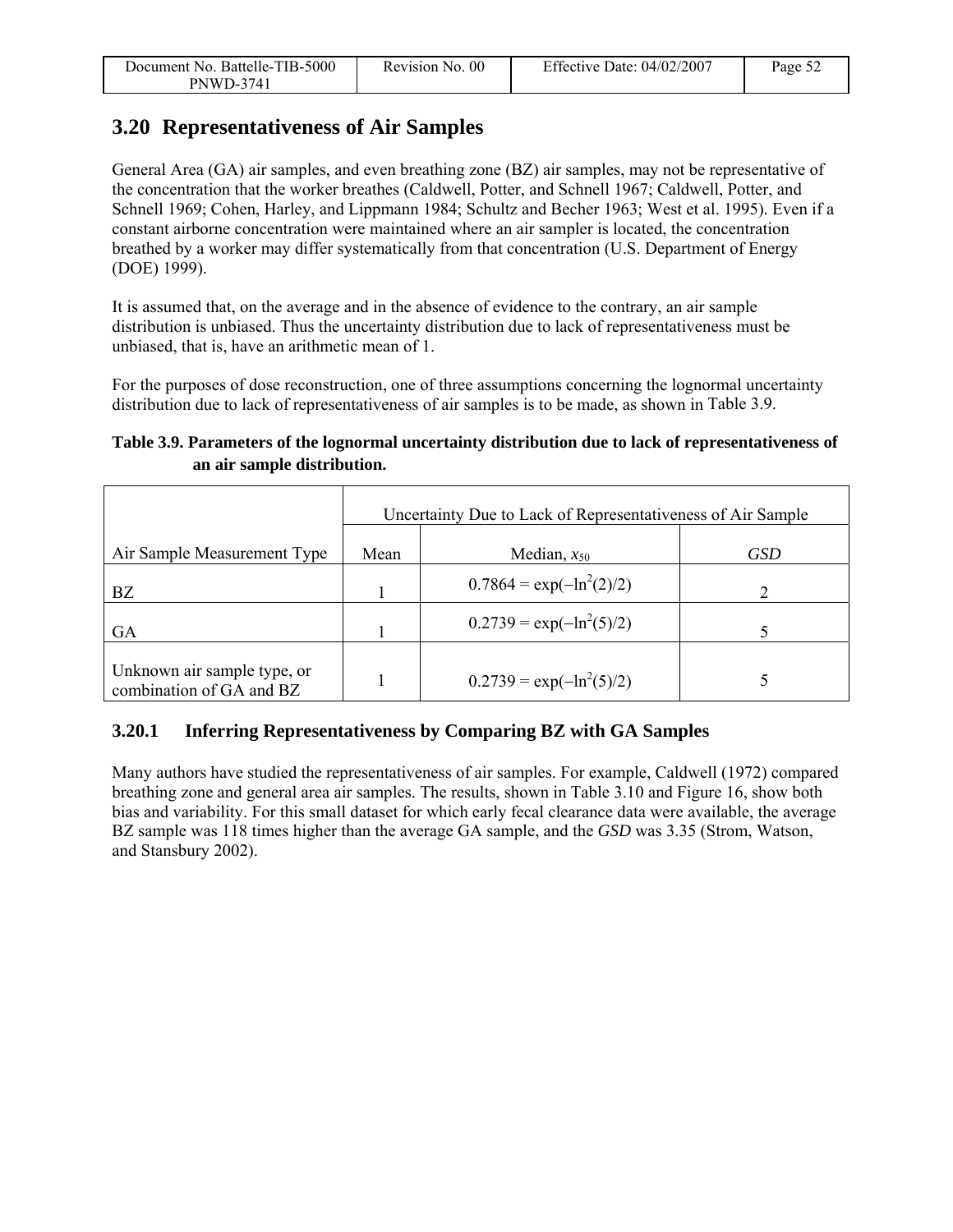| Document No. Battelle-TIB-5000 | Revision No. 00 | Effective Date: $04/02/2007$ | $_{\text{Page }5}$ |
|--------------------------------|-----------------|------------------------------|--------------------|
| PNWD-3741                      |                 |                              |                    |

**Table 3.10.** Breathing zone (BZ or Lapel) air sampling and general area (GA) air sampling (data digitized from Caldwell 1972; adapted from (Strom, Watson, and Stansbury 2002)).

|                              | Ratio                |
|------------------------------|----------------------|
|                              | Lapel/GA             |
| 3                            | 14.5                 |
| 4.7                          | 21.1                 |
| 14                           | 79.2                 |
| 28                           | 17.5                 |
| 19                           | 79.2                 |
| 161                          | 458                  |
| 72                           | 110                  |
| 72                           | 160                  |
| Average                      | 118                  |
| <b>Standard Deviation</b>    | 147                  |
| Coefficient of Variation     | 1.25                 |
| Geometric Mean               | 63.7                 |
| Geometric Standard Deviation | 3.35                 |
| Minimum                      | 14.5                 |
| Maximum                      | 458                  |
| Number                       | 8                    |
|                              | Lapel (Bq $m^{-3}$ ) |



**Figure 16. Graph from Caldwell (1972) digitized in Table 3.10. The straight line refers to predictions of the ICRP Publication 2 lung model**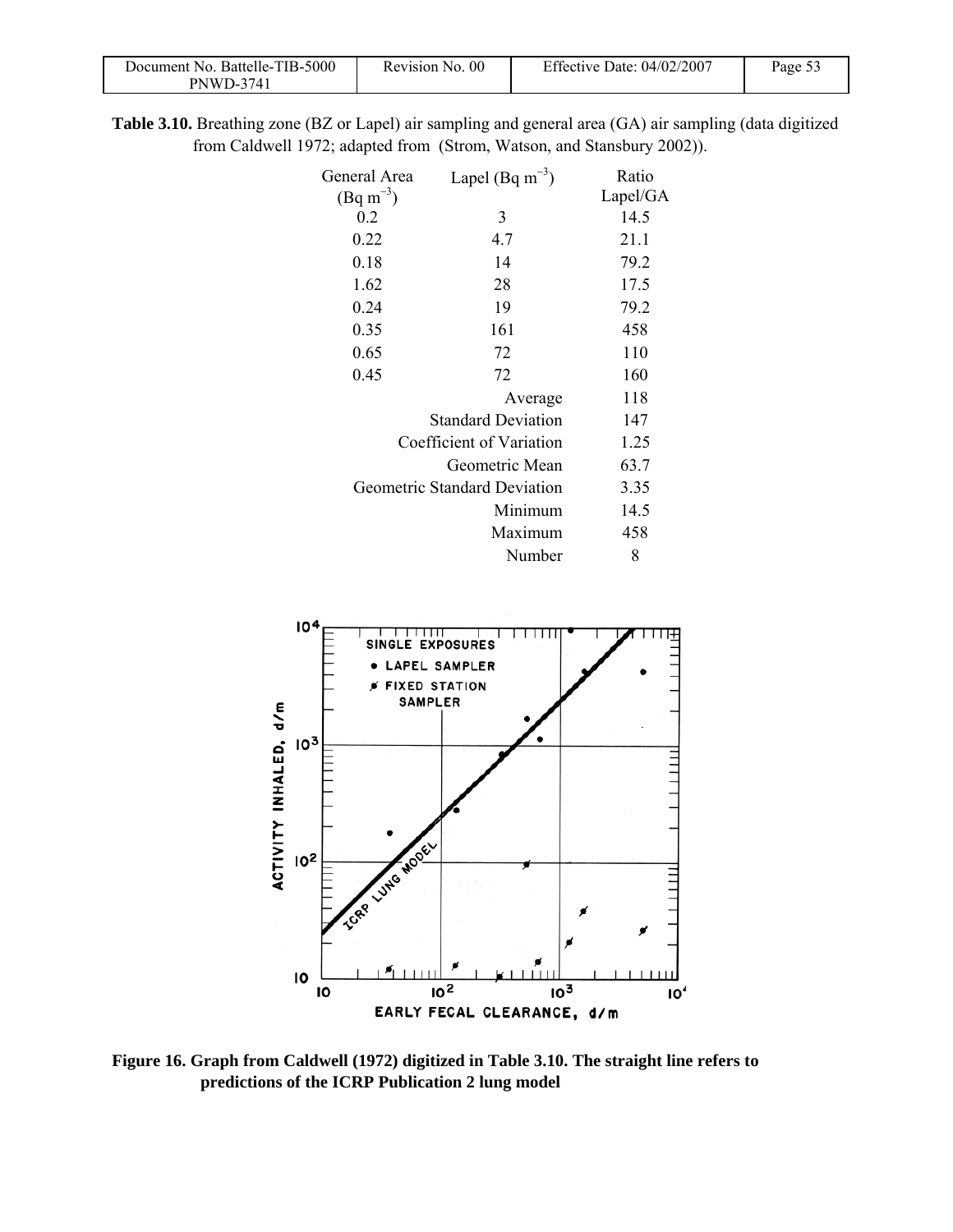



**Figure 17. Comparision of lapel (BZ) air samples to general area air samples (Fig. 4 from Caldwell et al. 1967)** 

As shown in Figure 17, work in the 1960s at NUMEC compared over 1,000 BZ and GA air samples for U and Pu (Caldwell, Potter, and Schnell 1967). These comparisons showed a bias on the average, and a very wide spread. Since the abscissa in Figure 17 is logarithmic, if the ratios were lognormally distributed, these curves would appear to be normally distributed. The text states, "Sixty-four per cent of Pu BZ's exceeded the GA concentration by a factor of 2 or more, 23% by more than a factor of ten." This uniquely defines a lognormal distribution with parameters shown in Table 3.11. Furthermore, the text states, "The interval of general BZ - GA agreement (+ 100\$, - 50%) covered 27% of the plutonium BZ samples and about 19% of uranium plant BZ samples." The lognormal distribution described in Table 3.11 has 26.4% of its samples in the range of  $0.5$  to  $2.0$ , indicating excellent agreement with the data. Unfortunately, there are not corresponding robust percentiles for the U data.

**Table 3.11.** Summary statistics for the lognormal fit to the Pu distribution shown in Figure 17.

|           | Pu Lab (594 |
|-----------|-------------|
|           | samples)    |
| GeoMean   | 338         |
| GSD       | 433         |
| Calc Mean | 992         |

Researchers as Los Alamos National Laboratory have investigated variability of air concentrations following glove box leaks (Gonzales et al. 1974). With small, point leaks, concentrations drop many orders of magnitude over short distances from the leak. They suggest a potential maximum ratio of BZ air concentration to GA concentration of 250, and their contour plots indicate measured spatial variations. It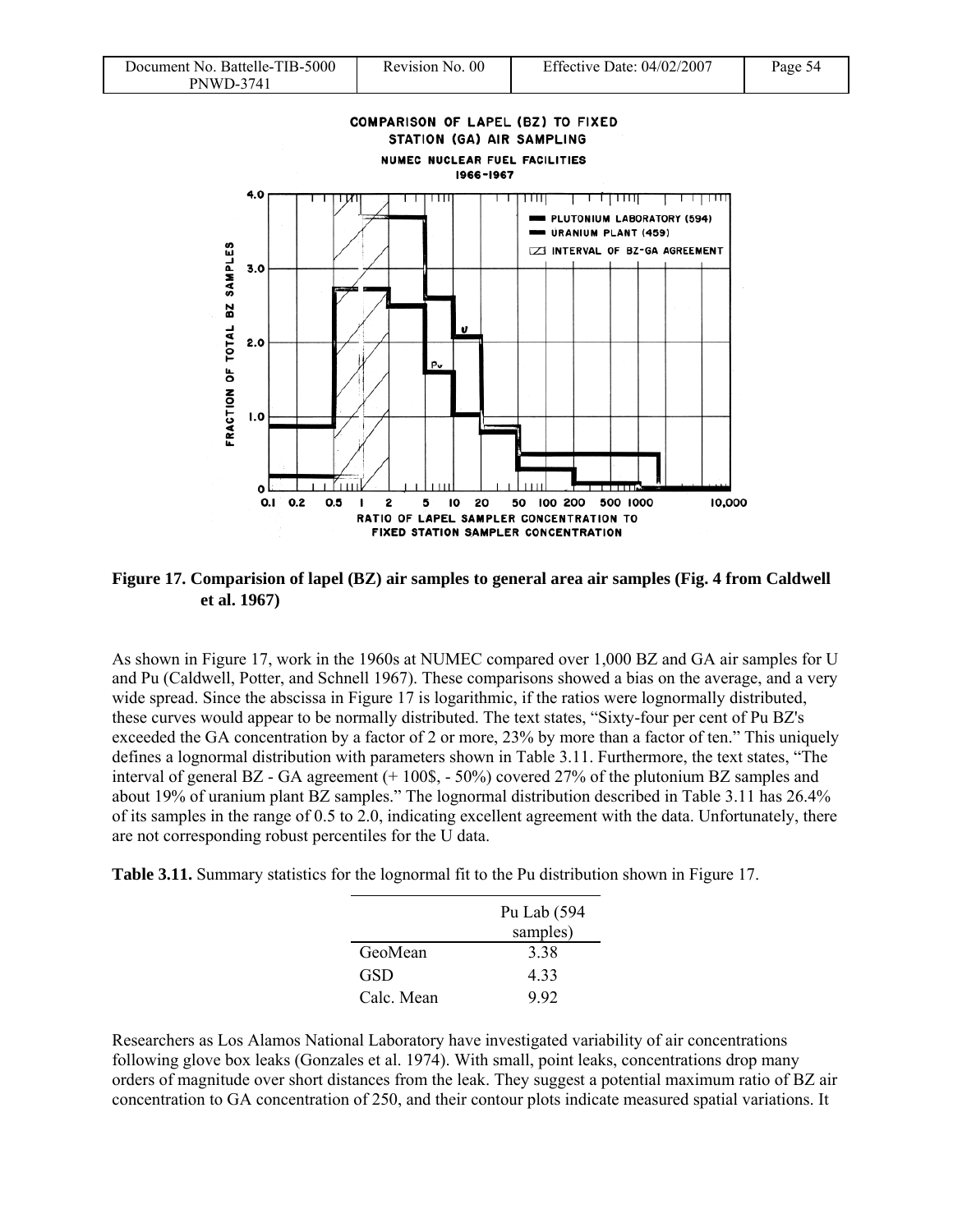| Document No. Battelle-TIB-5000 | Revision No. 00 | Effective Date: $04/02/2007$ | Page 55 |
|--------------------------------|-----------------|------------------------------|---------|
| <b>PNWD-3741</b>               |                 |                              |         |

is difficult to deduce the distribution of BZ to GA ratios, but it would appear that the LANL work is consistent with a GSD of 4.1 ( $\sim$ 250<sup>(1/(2\*1.96))</sup>) or more, based on the assumption that the range 1 to 250 represents the 2.5 percentile to 97.5 percentile.

If GA air samples cannot do better than a GSD of 4.33 in predicting BZ samples, then they should do even worse predicting intakes. But it is necessary to determine how well BZ air samples predict intakes to complete this line of reasoning.

### **3.20.2 Inferring Representativeness by Comparing Excretion Rates Predicted from Air Samples with Measured Excretion Rates**

If bioassay is the gold standard for intakes, then representativeness of air samples can be deduced by comparing predicted urinary excretion rates with measured values. Without regard to bias (that is, systematic differences between biokinetic models and real workers), variability will be due to lack of representativeness of air samples as well as to other factors such as biological variability. However, such data are a start.

Yu and Sherwood (1996) examined the relationships between urinary elimination, airborne concentration, and radioactive hand contamination for workers exposed to uranium. One cannot deduce the variability of an individual air sample and its subsequent urinary excretion value for individual workers, but one can understand average values. Airborne uranium concentration bore a strong, positive correlation with production index, with  $r^2 = 0.73$  at  $p \le 0.001$ . Urinary uranium excretion rate can be related to airborne concentration for 20 weekly average measurements of each variable, as shown in Figure 18. These *GSD*s, in the range of 1.5 to 1.6, are for weekly averages over many workers and many air samples, and thus represent a value much lower than an individual air sample and an individual person. Each of the 20 weekly ratios represents a mean that is much more precisely known than any single ratio.



**Figure 18. Lognormal fit to the ratio of daily uranium excretion divided by the average airborne uranium concentration for maintenance workers, from Yu and Sherwood (1996).**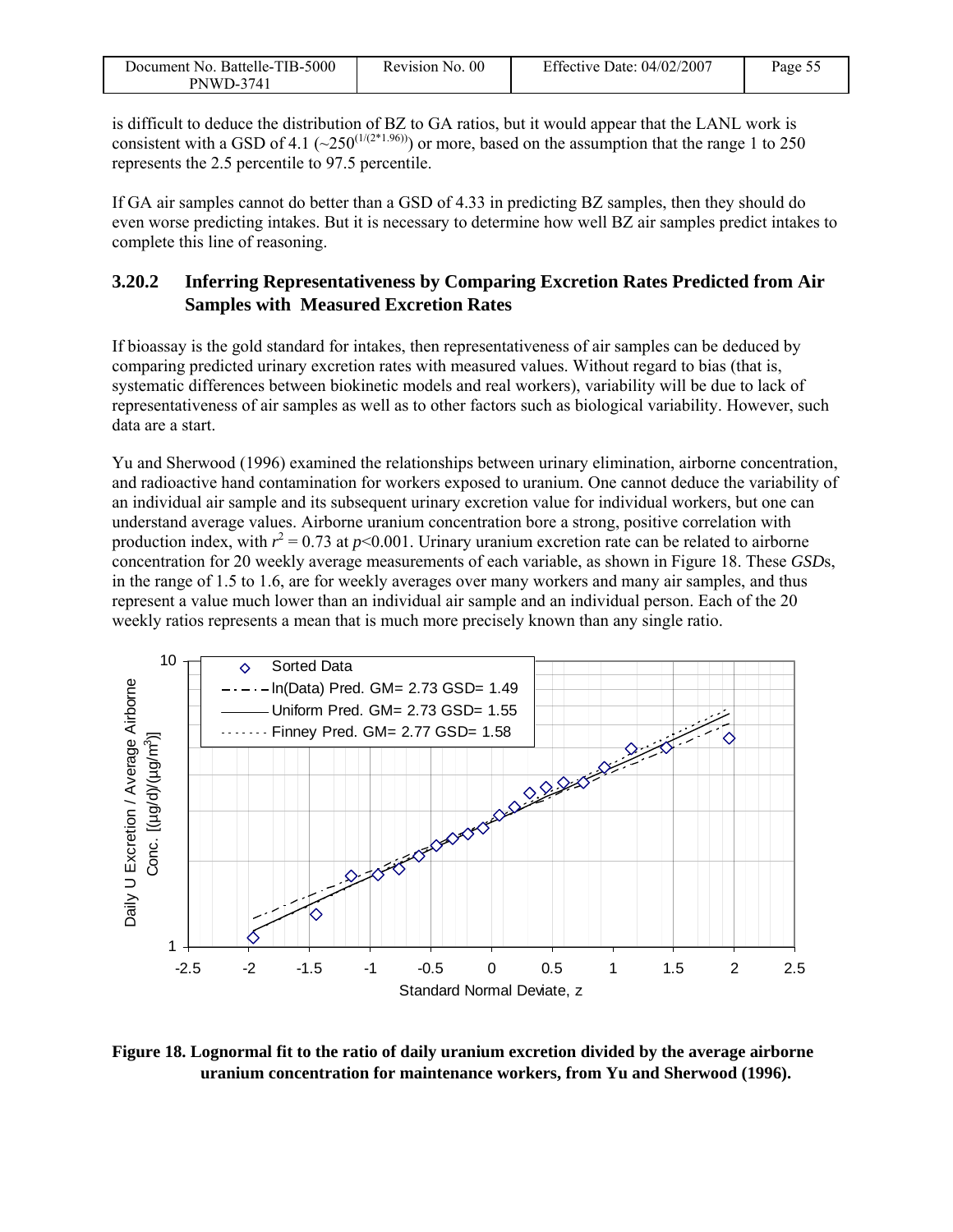| Document No. Battelle-TIB-5000 | Revision No. 00 | Effective Date: $04/02/2007$ | Page 56 |
|--------------------------------|-----------------|------------------------------|---------|
| <b>PNWD-3741</b>               |                 |                              |         |

Chase (1989) provides monthly individual exposure data for 2 workers. Again, as in the case of Yu and Sherwood (1996) these are monthly average air sample data, so variability has been smoothed out by averaging. Chase quotes the "[t]he reported LLD for the laboratory's fluorimetric method of analysis was 5 μg L<sup>-1</sup> U." A value of 5/2 = 2.5 μg L<sup>-1</sup> U was substituted for these analyses. The *GSD* for the mill operator (6 months' data) was 1.6, while that for the mill mechanic (13 months' data) ranged from 1.5 to 1.7, depending on the fitting method chosen.

From these analyses one concludes that breathing zone air samples are much more representative of what the worker breathes, but still bear a variable relationship to worker intakes. Since they are based on averages rather than individual measurements, using a *GSD* = 2 for BZ air samples is realistic.

Combining the *GSD* for BZ representativeness of bioassay results (as a surrogate for intake) of  $\sim$ 3 and the *GSD* for GA representativeness of BZ results of ~4.3, one computes a *GSD* for GA representativeness of intakes of

$$
GSD_{combined} = \exp\left[\left(\sum_{i} \ln^2(GSD_i)\right)^{1/2}\right] = \exp\left(\sqrt{\ln^2(2.00) + \ln^2(4.33)}\right) = 5.06. \tag{28}
$$

One obtains  $GSD = 4.03$  if the value 3.35 is used in Eq. 28 in place of 4.33, and one obtains  $GSD = 4.81$ if the value 4.09 is used in Eq. 28 in place of 4.33. Based on this analysis, a *GSD* = 5 for GA representativeness will be used.

### **3.21 Propagation of Medians and Uncertainties for Lognormal Distributions**

Products of lognormal distributions have simple analytical properties that permit inference of medians and *GSD*s directly from the parameters of the distributions being multiplied. These properties derive directly from the fact that multiplication of numbers is equivalent to addition of their natural logarithms and exponentiating, and that the variances of the logarithms of the distributions being multiplied are additive (Aitchison and Brown 1981). These properties are elaborated below.

#### **3.21.1 Propagation of Medians (not Means) for Products of Lognormal Distributions**

When lognormal distributions are multiplied, the resulting distribution is lognormal with a median  $x_{50}$ (geometric mean) that is the product of the medians of the underlying lognormals:

$$
x_{50} = \prod_i x_{50,i},
$$

where the  $x_{50,i}$  values are the medians of the contributing lognormals. Note that if the GSDs of the contributing lognormals are not the same, the arithmetic mean (average) of the product will *not* be equal to the product of the arithmetic means of the contributing lognormals:

$$
\overline{x} \neq \prod_i \overline{x}_i. \tag{30}
$$

Annual point estimates of dose to a tissue or organ returned by IMBA will be the same type of statistic as the value put into IMBA. Thus if arithmetic mean or geometric mean values are put into IMBA, then the doses that IMBA computes will be the arithmetic or geometric mean, respectively. If a *mean* (also known as expectation value, arithmetic mean, and average) of a lognormal distribution is input, it must be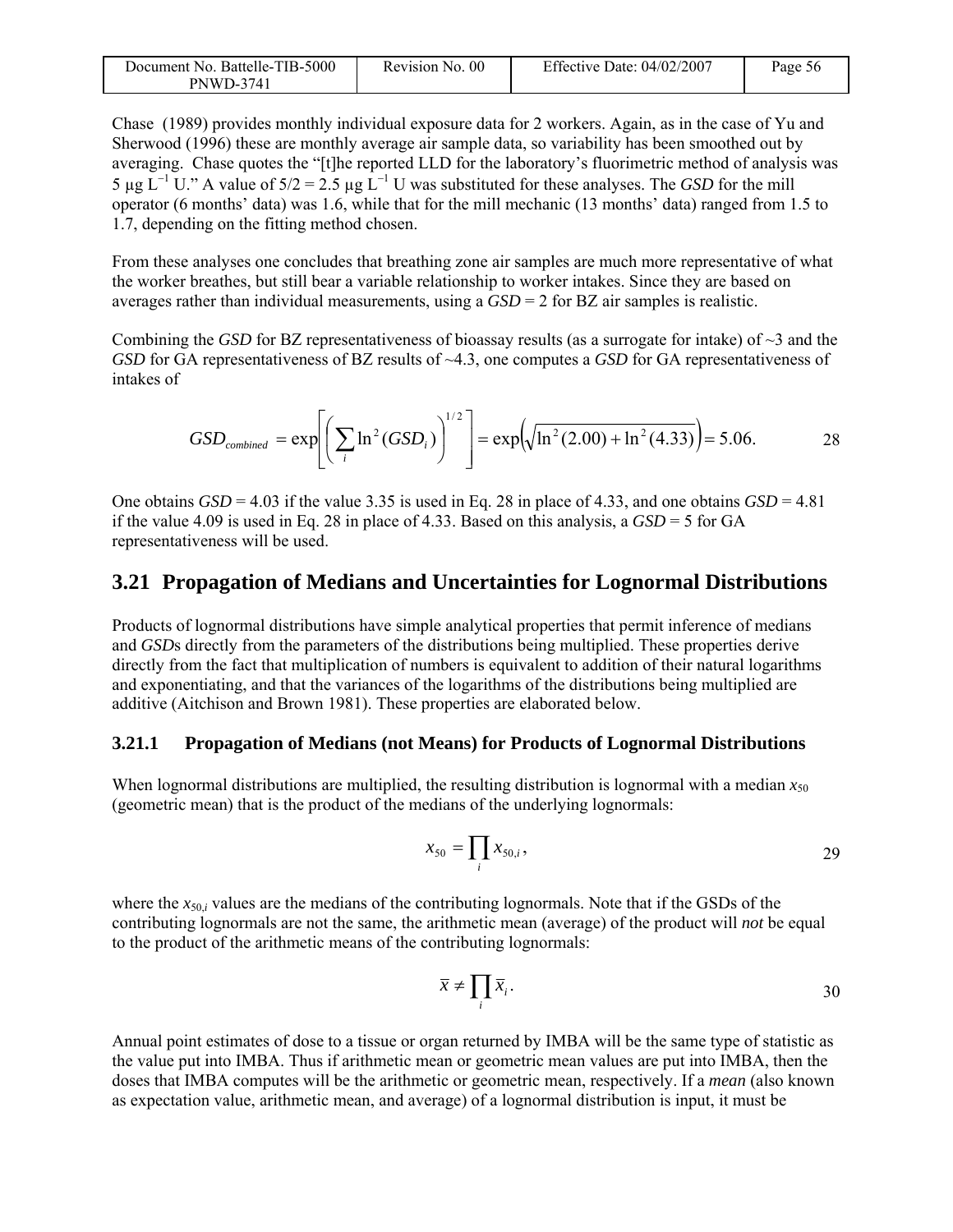| Document No. Battelle-TIB-5000 | Revision No. 00 | Effective Date: 04/02/2007 | Page 5. |
|--------------------------------|-----------------|----------------------------|---------|
| <b>PNWD-3741</b>               |                 |                            |         |

converted to a median (also known as the geometric mean) of the lognormal distribution for input into IREP. The median of a lognormal is always less than the mean, and is determined from the mean by

$$
x_{50} = \bar{x} \exp(-\sigma^2/2), \qquad \qquad 31
$$

where  $\sigma$ = ln(*GSD*).

#### **3.21.2 Propagation of Uncertainties for Lognormal Distributions**

Several uncertainties contribute to the uncertainty in an intake:

- Air samples for a given operation or a given site show variability, typically characterized by a lognormal distribution.
- General Area (GA) air samples, and even breathing zone (BZ) air samples, may not be representative of the concentration that the worker breathes.
- There is uncertainty in biokinetic models and parameters, e.g.,  $f_1$  (the uptake fraction from the gastrointestinal tract), and how a particular claimant may differ systematically and randomly from Reference Man used for the biokinetic models, including body weight, breathing rate, nose- or mouth breathing, smoking-induced changes in respiratory function, etc.

If the intake is the product of lognormal distributions, then its *GSD* is combined with other uncertainties using

$$
GSD = \exp\left(\sqrt{\sum_{i} \sigma_i^2}\right),\tag{32}
$$

where  $\sigma_i = \ln(GSD_i)$ . For example, the *GSD* of a tissue or organ dose derived from an air monitoring distribution with  $GSD = 5$ , a representativeness with a  $GSD = 5$ , and a biokinetic modeling uncertainty  $GSD = 3$  would be

$$
GSD = \exp\left(\sqrt{\ln^2(3) + \ln^2(5) + \ln^2(5)}\right) = 12.52.
$$

#### **3.22 Adding Doses with Differing Distributions**

When doses are added, the parameters that must be added are the arithmetic means (also known as the means, averages, or expectation values). As stated above, the median of a lognormal is always less than its mean, so adding the median of a lognormal to a mean of a normal distribution gives an answer that is biased low. The mode of a triangular distribution may be either greater or less than the mean. Summing means, medians, and modes creates a number whose meaning is unclear and which is likely, although not certainly, a low estimate of the true sum.

In order to facilitate straightforward checking by the claimant, the Battelle Team will continue the practice of summing the IREP input parameters for the claimant's lifetime dose report. The fact that this may be an underestimate of the true sum is of no consequence to the compensation decision, since IREP correctly uses the input distributions.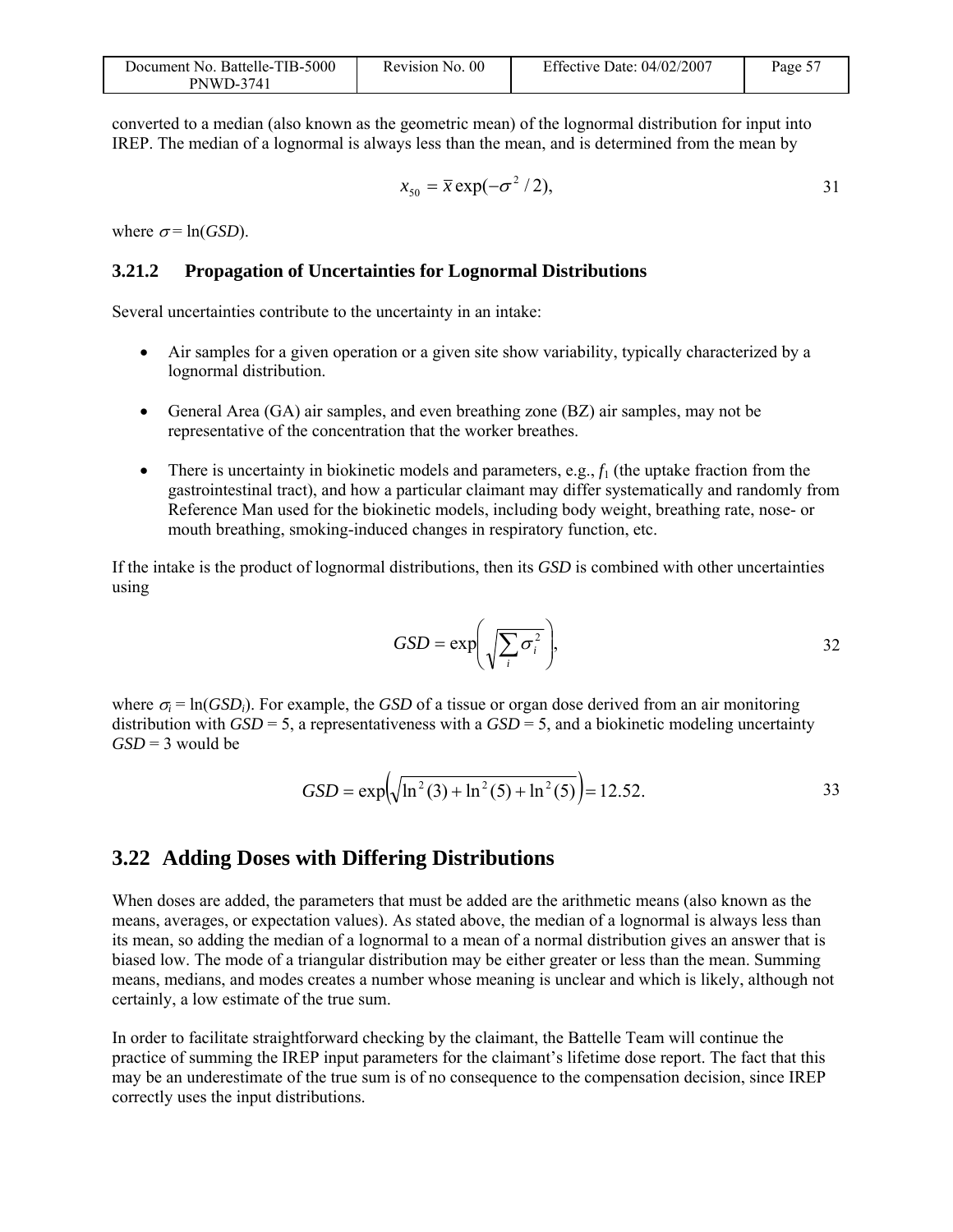| Document No. Battelle-TIB-5000 | Revision No. 00 | Effective Date: $04/02/2007$ | Page 58 |
|--------------------------------|-----------------|------------------------------|---------|
| <b>PNWD-3741</b>               |                 |                              |         |

### **3.23 Adjusting Process-Specific Dose Rates or Air Concentrations for Time Trends over Periods of Years**

When average dose rates or air concentrations are available for a given span of years for processes or locations, and when separate information on time trends over periods of years are available, it is possible to adjust the average values for temporal changes. What follows is a specific example for uranium refining.



#### **Figure 19. Original Figure 1 from Christofano and Harris (1960) showing time-weighted average exposure trends over the years 1948-1956.**

Christofano and Harris (1960) showed that there was a large reduction over the years in time-weighted average air concentrations of uranium in various refining plants (Figure 19).

The image in Figure 19 was digitized<sup>6</sup> and data analyzed for each year. The average value (mean) was computed from the digitized data for each year, and a lognormal was fit to the data for each year by computing natural logs, averaging them, and taking their standard deviation as described in BTIB-5000. The geometric mean and geometric standard deviation (*GSD*) was calculated for each year, and an upper

l

<sup>&</sup>lt;sup>6</sup> UnGraph V5, Biosoft, http://www.biosoft.com, PO Box 1013, Great Shelford, Cambridge, CB2 5WQ United Kingdom. tel: +44 1223 841700 fax: +44 1223 841802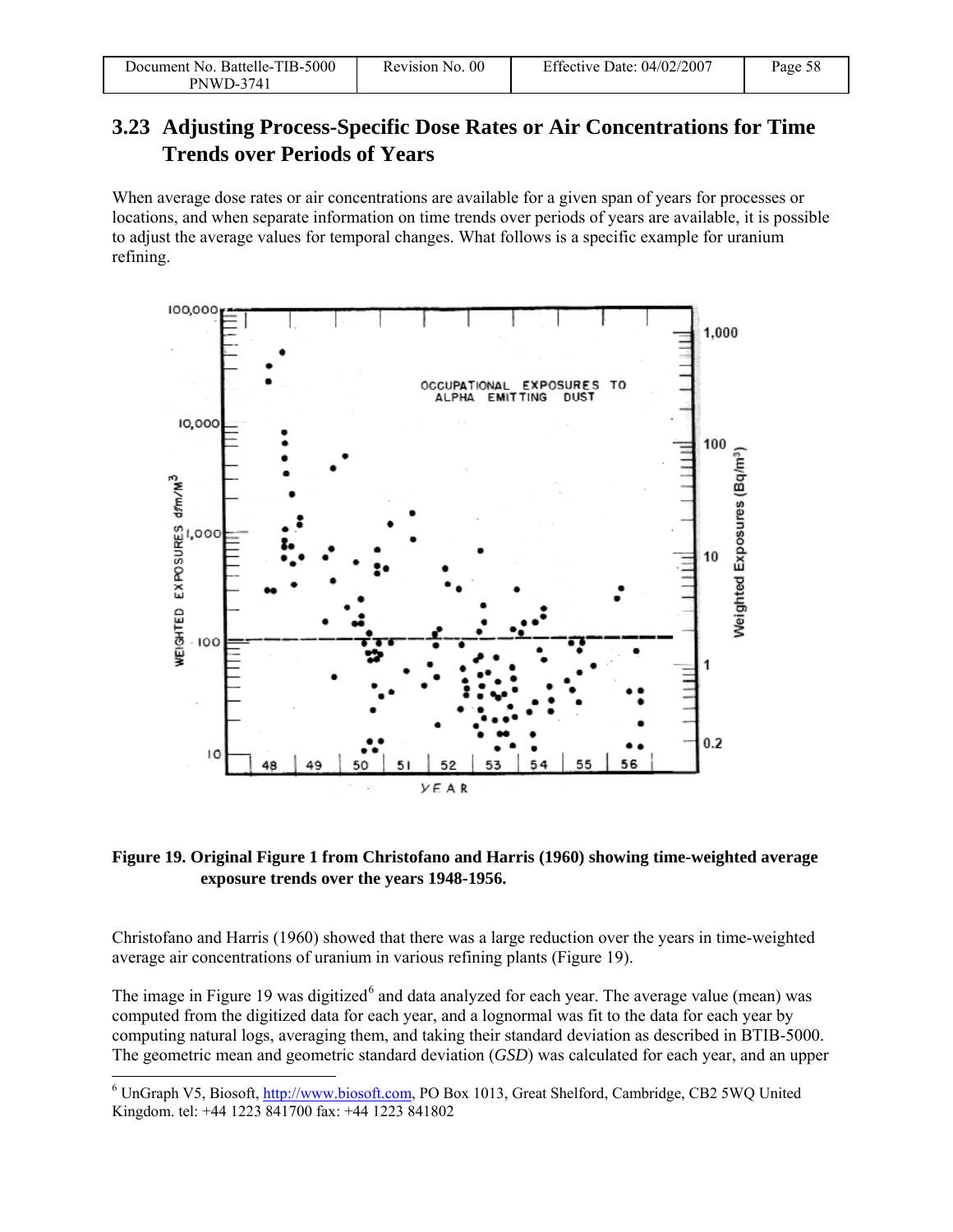| Document No. Battelle-TIB-5000 | Revision No. 00 | Effective Date: $04/02/2007$ | Page 59 |
|--------------------------------|-----------------|------------------------------|---------|
| PNWD-3741                      |                 |                              |         |

95<sup>th</sup> percentile. These results are shown in Table 3.12 and Figure 20. Vertical bars are "times or divided by" one *GSD*.

| <b>Table 3.12.</b> Results of digitizing data from Figure 19. All concentrations (columns 3-7 and 9) are in |  |  |  |
|-------------------------------------------------------------------------------------------------------------|--|--|--|
| $dpm/m^3$                                                                                                   |  |  |  |

|       | No.    |      |                 |           | Geometric    | Geometric  |            |        |
|-------|--------|------|-----------------|-----------|--------------|------------|------------|--------|
|       | Data   |      | <b>Standard</b> | Geometric | Mean         | Mean       |            | Upper  |
| Year  | Points | Mean | Deviation       | Mean      | $\times GSD$ | $\div GSD$ | <b>GSD</b> | 95%ile |
| 1948  | 17     | 7398 | 12417           | 2061      | 10792        | 393        | 5.24       | 31391  |
| 1949  | 9      | 964  | 1119            | 540       | 1902         | 153        | 3.52       | 4286   |
| 1950  | 25     | 349  | 951             | 101       | 434          | 24         | 4.29       | 1112   |
| 1951  | 8      | 521  | 569             | 219       | 1062         | 45         | 4.85       | 2940   |
| 1952  | 15     | 124  | 133             | 79        | 207          | 30         | 2.62       | 385    |
| 1953  | 31     | 71   | 121             | 40        | 102          | 16         | 2.53       | 186    |
| 1954  | 15     | 94   | 85              | 60        | 170          | 21         | 2.84       | 334    |
| 1955  | 8      | 63   | 27              | 57        | 91           | 36         | 1.58       | 122    |
| 1956  | 9      | 85   | 109             | 43        | 144          | 13         | 3.35       | 315    |
| Total | 137    |      |                 |           |              |            |            |        |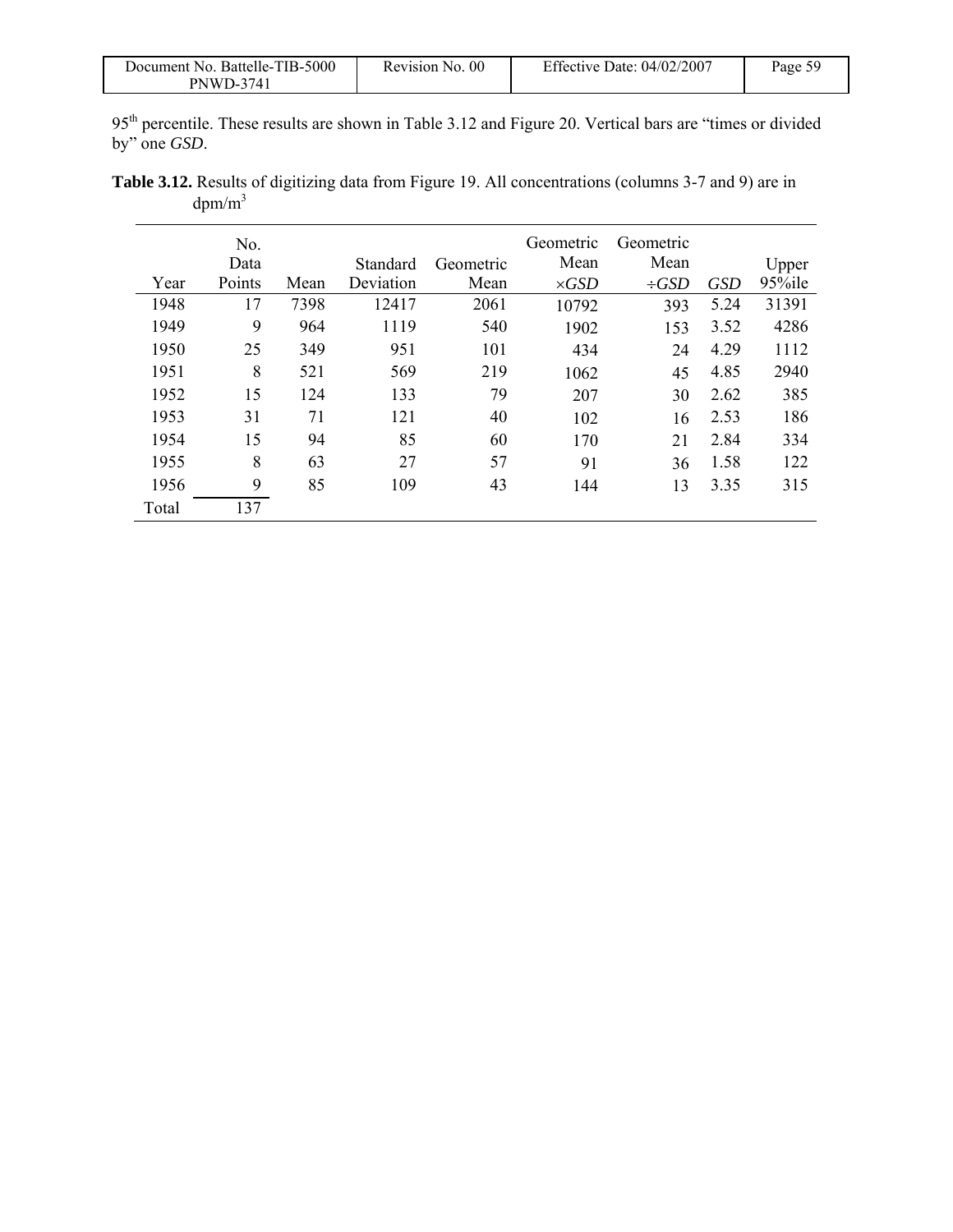| Document No. Battelle-TIB-5000 | Revision No. 00 | Effective Date: $04/02/2007$ | Page 60 |
|--------------------------------|-----------------|------------------------------|---------|
| <b>PNWD-3741</b>               |                 |                              |         |



#### **Figure 20. Analysis of time-weighted average air concentrations from Christofano and Harris (1960; Fig. 1). Variability bars are the geometric mean times or divided by one** *GSD***.**

Clearly, the mean concentration drops rapidly from 1948 through 1950, from 7,400 dpm/m<sup>3</sup> to 350  $dpm/m<sup>3</sup>$  (a factor of over 20), as engineered workplace controls were installed at the dustiest locations. Alpha-emitting dust concentrations for the years 1953-1957 are roughly 100 times lower than they were in 1948.

The first difficulty in interpreting Figure 19 is that it combines data from different processes, and we do not know which processes these are, that is, which are the dustiest or cleanest in a given year.

The second difficulty in interpreting the data in Figure 19 and the analysis in Figure 20 is that data for the various processes may have been measured one or more times, and we do not know which times these were. So, while we know that workplace air became dramatically cleaner on the average, it is necessary to develop a defensible method to apply this knowledge to the tabulated values for the various operations that have been derived from the 1960 Christofano and Harris paper.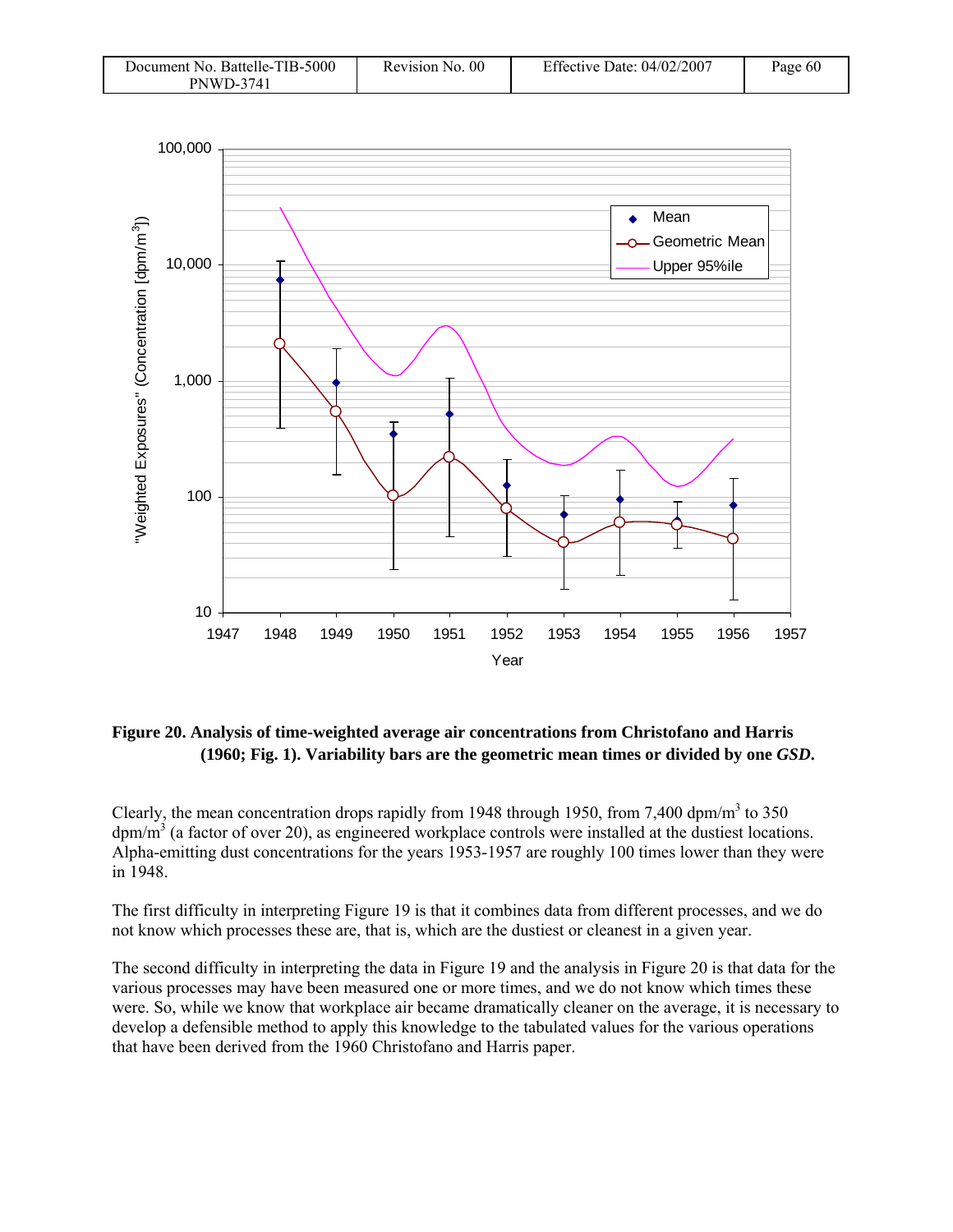| Document No. Battelle-TIB-5000 | Revision No. 00 | Effective Date: 04/02/2007 | Page 61 |
|--------------------------------|-----------------|----------------------------|---------|
| <b>PNWD-3741</b>               |                 |                            |         |

One approach to using these data would be to ignore process-specific information and use the upper 95<sup>th</sup> percentile value in a given year for all process workers, and the median value for non-process workers. This assumption may be favorable to the claimant, but it ignores information that can be used.

A preferred approach to using these data is to analyze all of the averages and create a year-specific scaling or correction factor for the tabulated values for the various operations that have been derived from the 1960 Christofano and Harris paper. The time-dependent correction factors that result from this method are shown in Figure 21. The average of these factors is 1.00, so that a worker who was present for all 9 years would have a predicted intake that is unchanged by the application of this method. In this sense, the time correction method is *unbiased*. A worker who was present only for 1948 would have a nearly 7-fold higher intake, while workers who were present after 1953 would have dramatically lower intakes. The 1948 value would be used for all years prior to 1948, and the 1956 value would be used for all years after 1956. These factors are presented in Table 3.13.

The annual intake is thus computed using

$$
I_{\text{annual}} = (1.2 \text{m}^3/\text{h}) \times (\text{actual or default hours per year})
$$
  
×(process - specific concentration) × (year - specific correction factor),

which is a modification of Eq. 21 from Section 3.10.



**Figure 21. Use of year-specific correction factors to adjust air concentrations for processes over time.**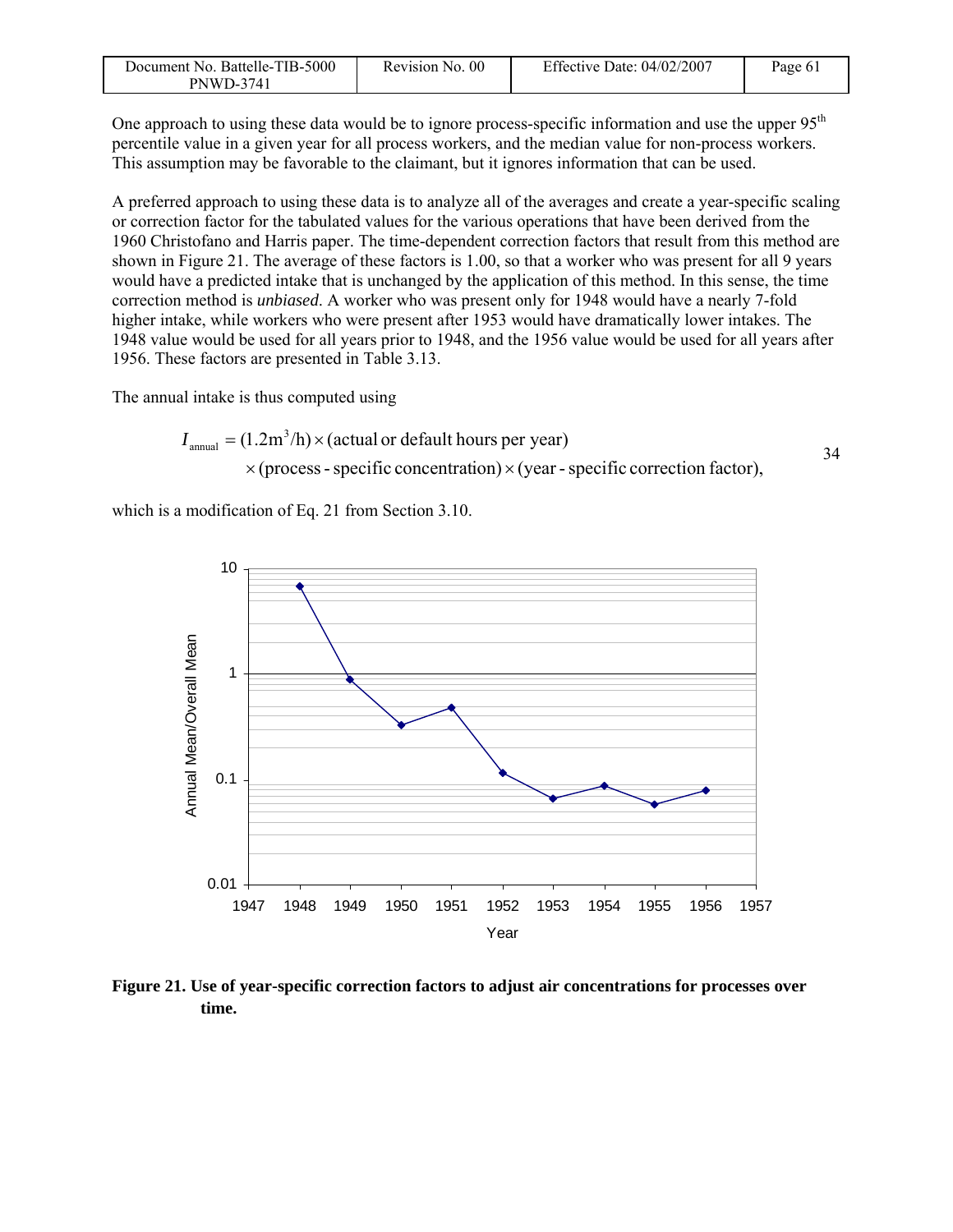| Document No. Battelle-TIB-5000 | Revision No. 00 | Effective Date: 04/02/2007 | Page $6\angle$ |
|--------------------------------|-----------------|----------------------------|----------------|
| <b>PNWD-3741</b>               |                 |                            |                |

| Table 3.13. Year-specific correction factors for tabulated process-specific air concentrations, derived |  |  |
|---------------------------------------------------------------------------------------------------------|--|--|
| from analysis of Christofano and Harris (1960) Fig. 1.                                                  |  |  |

|                | Year-      |
|----------------|------------|
|                | Specific   |
|                | Correction |
| Year           | Factor     |
| 1948 or before | 6.89       |
| 1949           | 0.897      |
| 1950           | 0.325      |
| 1951           | 0.485      |
| 1952           | 0.116      |
| 1953           | 0.0656     |
| 1954           | 0.0875     |
| 1955           | 0.0582     |
| 1956 or after  | 0.0792     |
| Average        | 1          |

The tabulated process-specific data reported by Christofano and Harris (1960) include measurements made over the duration of the survey. They state, "In substantially every case, the first survey conducted at any plant disclosed the highest exposures and the most recent measurements were lowest. In reporting occupational dust exposures, we have presented the range of exposures and also the numerical average of all such evaluations made during the 10 years from 1948 through 1957" (Christofano and Harris 1960, p.  $77$ <sup>7</sup>. The inclusion of measurements made at different times as ventilation and engineered controls improved means that some of the broader lognormal distributions include non-random variability due to temporal improvements in workplace controls, as well as a component of random variability due to other factors such as process differences between plants and air sample representativeness. Using the yearspecific correction factors to average air concentrations improves the precision of the estimates of air concentrations.

1

<sup>&</sup>lt;sup>7</sup> There are no data from 1957 in Figure 19, so this analysis goes only through 1956.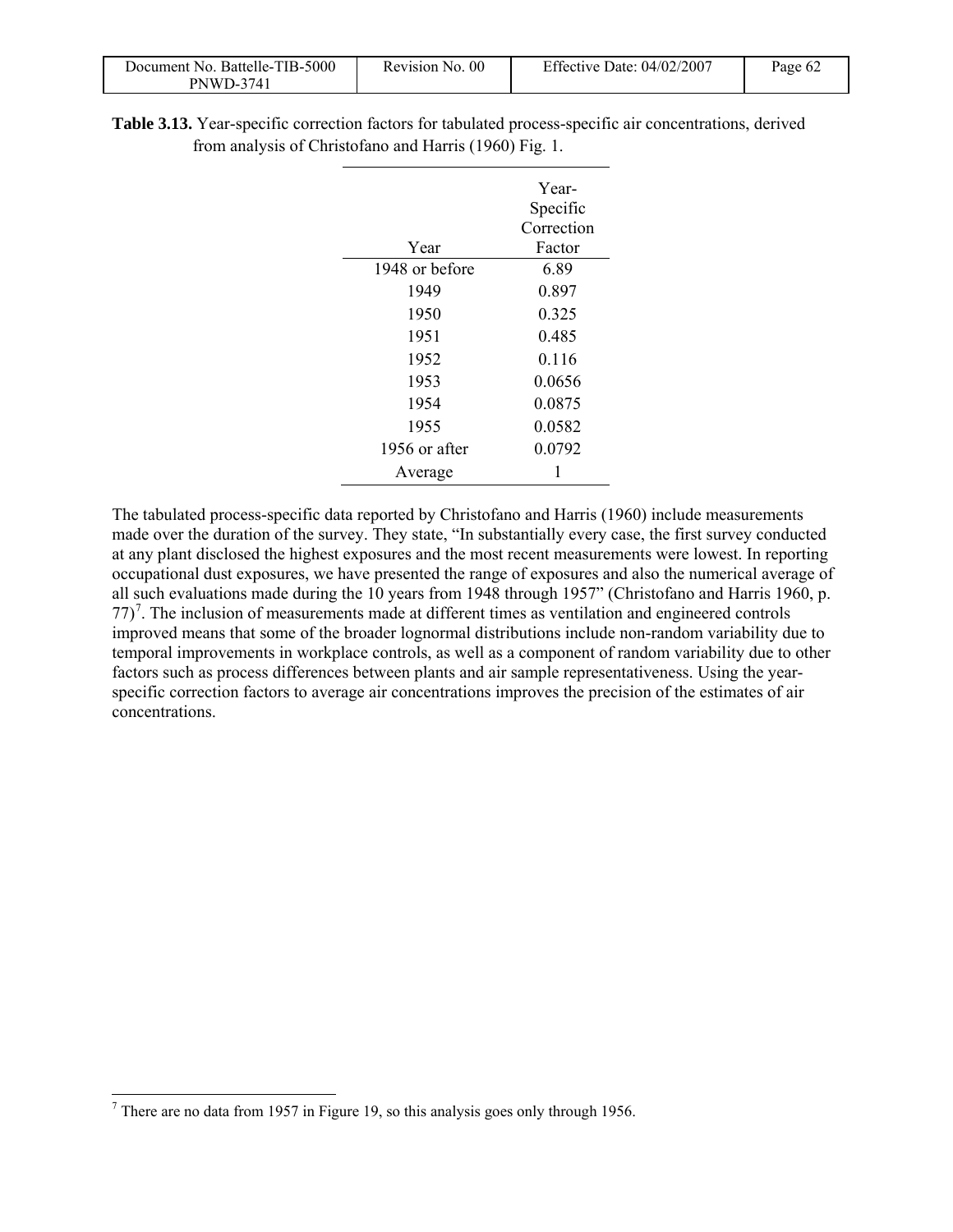### **4.0 Glossary**

*Note: Many of these definitions are borrowed from the DOE Standard on Internal Dosimetry (U.S. Department of Energy (DOE) 1999).* 

**activity median thermodynamic diameter (***AMTD***)**: "Fifty percent of the activity (thermodynamically classified) in the aerosol is associated with particles of *thermodynamic diameter*  $(d_{th})$  greater than the *AMTD*. A lognormal distribution of particle sizes is usually assumed" (ICRP 1994a).

**assigned protection factor (***APF***)**: The expected workplace level of respiratory protection that would be provided by a properly functioning respirator or a class of respirators to properly fitted and trained users (ANSI Z88.2-1992).

**bias**: The deviation of a single measured value of a random variable from a corresponding expected value, or a fixed mean deviation from the expected value that remains constant over replicated measurements within the statistical precision of the measurement (synonymous with deterministic error, fixed error, and systematic error) (HPS N13.30-1996).

**bioassay**: Another word for radiobioassay.

**biokinetic model**: A series of often empirically determined mathematical relationships formulated to describe the intake, deposition in respiratory tract (if applicable), uptakes by the transfer compartment from intake compartment(s), uptakes by tissues or organs from the transfer compartment, translocation, retention, and elimination of a radionuclide from the body.

**censored data**: Data that have been recorded as "less than" values rather than the observed numerical values (whether positive, zero, or negative).

**Class SR-0 gases:** Insoluble and nonreactive gases and vapors (ICRP Publication 68, p. x, 1994a).

**Class SR-1 gases:** Soluble or reactive gases and vapors (ICRP Publication 68, p. x, 1994a).

**Class SR-1 gases:** Highly soluble or reactive gases and vapors (ICRP Publication 68, p. x 1994a).

**compartment**: The smallest element in a biokinetic model for which a mathematical representation of a retained quantity is given. Compartments may be organs (e.g., lung, liver), tissues (e.g., bone marrow), or systemic (e.g., the transfer compartment).

**critical level**: Same as *decision level*.

**decision level**: The amount of a count  $(L<sub>C</sub>)$  or a count rate  $(L<sub>C</sub>)$  or the final instrument measurement of a quantity of analyte ( $D<sub>C</sub>$  or  $DC$ ) at or above which a decision is made that the analyte is definitely present (HPS N13.30-1996).

**deposition fraction**: The fraction of the amount of a material inhaled that is deposited in a particular region of the respiratory tract. For an aerosol, this fraction is a function of the aerodynamic or thermodynamic diameter.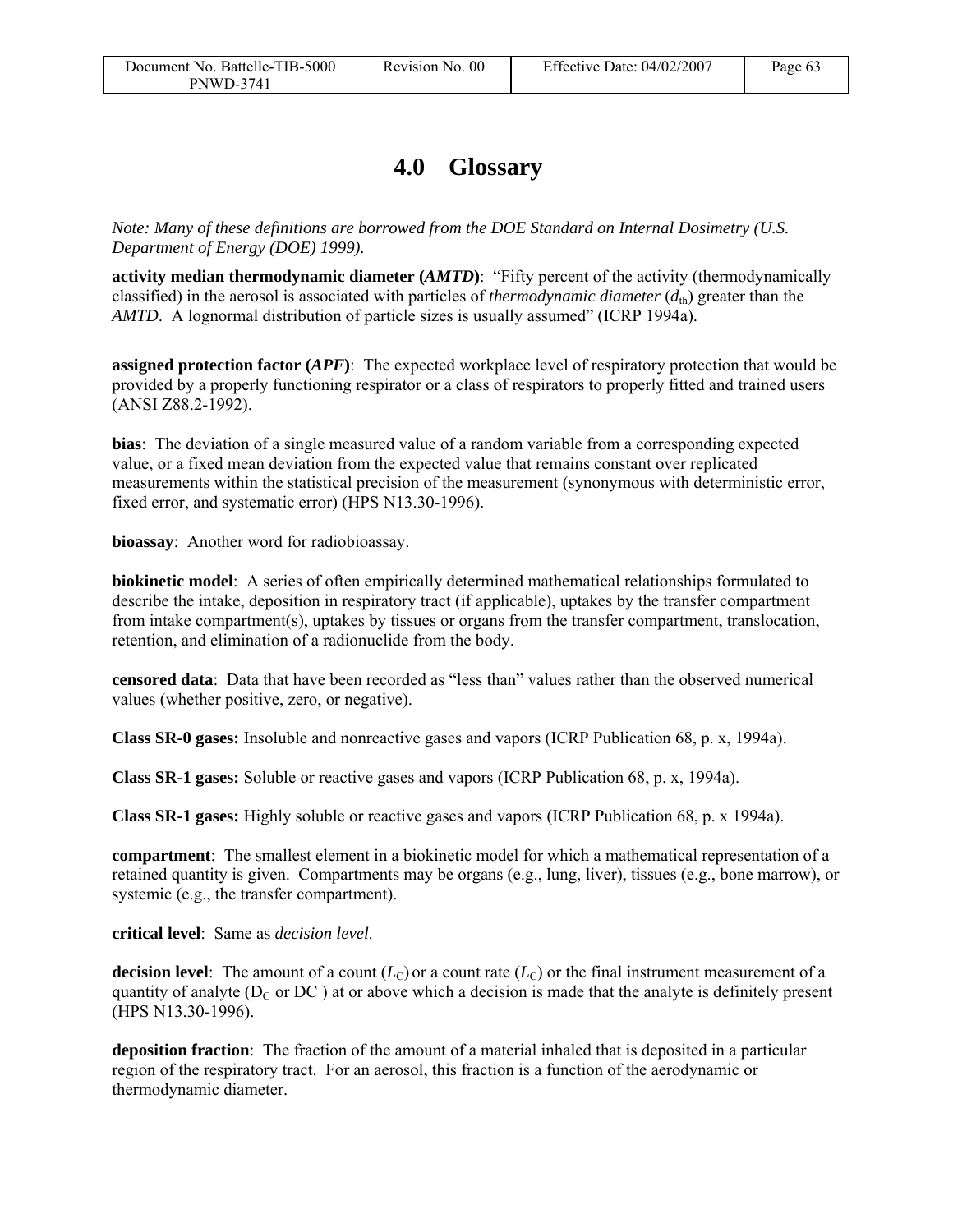| Document No. Battelle-TIB-5000 | Revision No. 00 | Effective Date: $04/02/2007$ | Page 64 |
|--------------------------------|-----------------|------------------------------|---------|
| <b>PNWD-3741</b>               |                 |                              |         |

**detection level**  $(L<sub>D</sub>)$ : This concept has been replaced by minimum detectable amount (*MDA*).

**diagnostic measurements**: Measurements performed to estimate the amount of radionuclide deposited in a person when an intake is known or is suspected to have occurred (HPS N13.30-1996).

**direct radiobioassay**: The measurements of radioactive material in the human body utilizing instrumentation that detects radiation emitted from the radioactive material in the body (synonymous with in vivo measurement.) (HPS N13.30-1996).

**equilibrium factor**  $(F)$ **:** The equilibrium factor  $F$  with respect to potential alpha energy is the ratio of the *equilibrium equivalent concentration* (*EEC*) to the actual activity concentration of radon in air.

**equilibrium equivalent concentration (***EEC***)**: The *EEC* of a non-equilibrium mixture of short-lived radon progeny is that activity concentration of radon in radioactive equilibrium with its short-lived progeny that has the same potential alpha energy concentration as the non-equilibrium mixture to which the *EEC* refers.

**exposure**: (1) The general condition of being subjected to radiation, such as by exposure to radiation from external sources or to radiation sources inside the body. In this document, exposure does not refer to the radiological physics concept of charge liberated per unit mass of air.

 (2) The product of exposure time to a radioactive aerosol and the average concentration during exposure, divided by the value of the *DAC* for the radioactive material in question (expressed in *DAC*-h).

 (3) Exposure (of an individual to radon progeny) is the time integral of the potential alpha energy concentration in air over a given period (expressed in WLM) (adapted from ICRP Publication 65, p.4).

**gastrointestinal (GI) tract model**: A mathematical representation of the behavior of radionuclides in the contents of the human gastrointestinal tract.

**indirect radiobioassay**: Measurements to determine the presence of or to estimate the amount of radioactive material in the excreta or in other biological materials removed from the body (synonymous with *in vitro measurement*) (HPS N13.30-1996).

**intake compartment**: One of four compartments from which systemic uptake can occur: the respiratory tract; the GI tract; a wound; or intact skin.

**intake route**: A pathway by which radioactive material enters the body. The main intake routes are inhalation, ingestion, absorption through the skin, and entry through injection or a cut or wound in the skin.

**in vitro measurement**: Synonymous with *indirect bioassay*.

**in vivo measurement**: Synonymous with *direct bioassay*.

**lower limit of detection (***LLD***)**: Synonymous with *minimum detectable amount* (*MDA*).

**minimum detectable amount (***MDA***)**: The smallest amount (activity or mass) of an analyte in a sample that will be detected with a probability ß of non-detection (*Type II error*) while accepting a probability of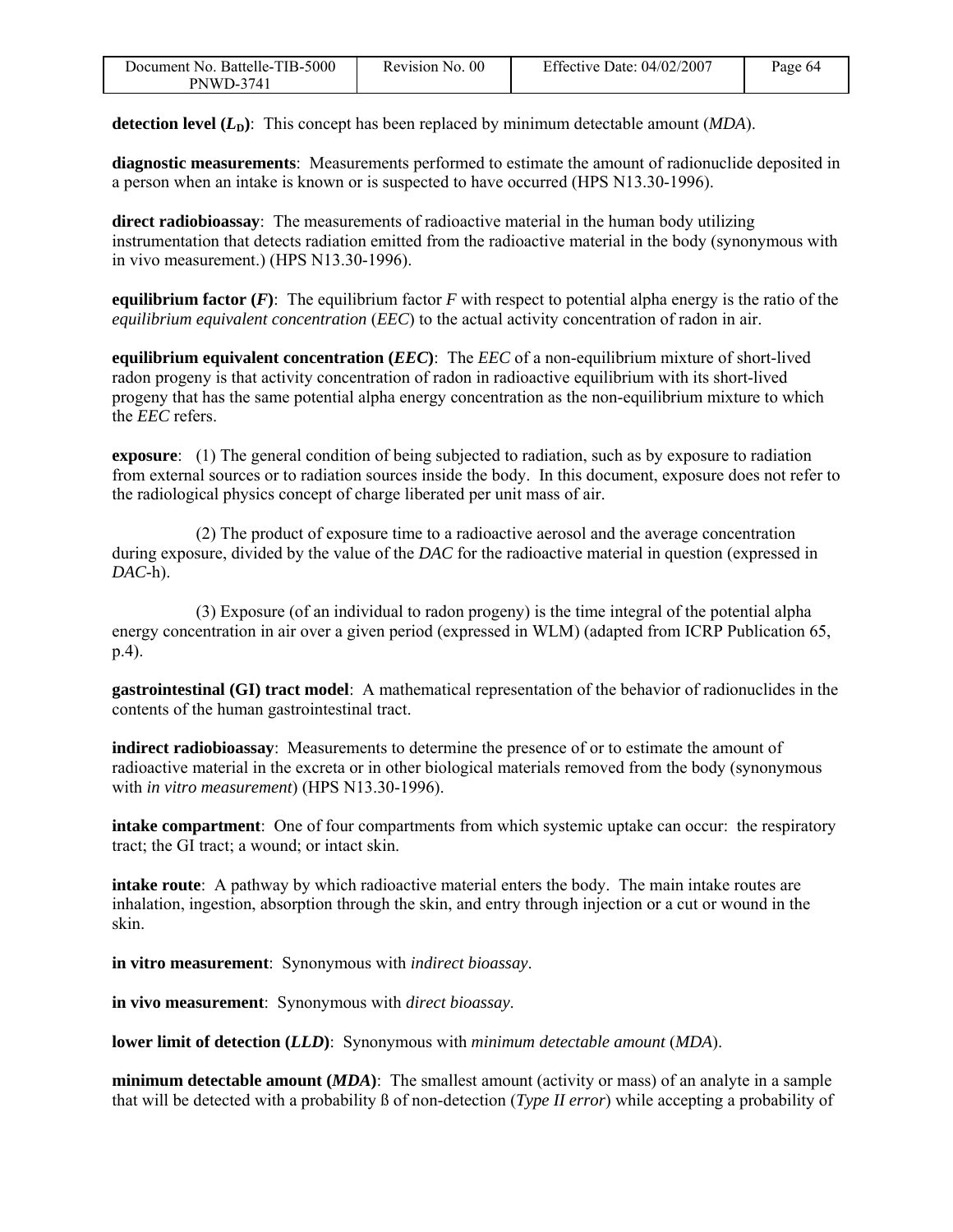| Document No. Battelle-TIB-5000 | Revision No. 00 | Effective Date: $04/02/2007$ | Page 65 |
|--------------------------------|-----------------|------------------------------|---------|
| PNWD-3741                      |                 |                              |         |

erroneously deciding that a positive (non-zero) quantity of analyte is present in an appropriate blank sample (*Type I error*).

**minimum detectable concentration (***MDC***)**: The *minimum detectable amount* (*MDA*) expressed in units of concentration (HPS N13.30-1996).

**potential alpha energy concentration (***PAEC***)**: The kinetic energy potentially released in a unit volume of air by alpha particles emitted by the short-lived radioactive progeny of  $^{222}$ Rn (i.e.,  $^{218}$ Po and  $^{214}$ Po) or  $^{220}$ Rn (i.e.,  $^{216}$ Po,  $^{212}$ Bi, and  $^{212}$ Po). *PAEC* is expressed in working levels (WL).

**potential alpha energy exposure (***PAEE***)**: The average potential alpha energy concentration (*PAEC*) to which a worker is exposed, multiplied by the time of exposure in working months of 170 hours: that is,  $PAEE = PAEC \times$  time. *PAEE* is expressed in working level months (WLM).

**quality assurance**: All those planned and systematic actions necessary to provide adequate confidence that an analysis, measurement, or surveillance program will perform satisfactorily in service (HPS N13.30-1996).

**quality control**: Those actions that control the attributes of the analytical process, standards, reagents, measurement equipment, components, system, or facility according to predetermined quality requirements (HPS N13.30-1996).

**radiobioassay**: Measurement of amount or concentration of radioactive material in the body or in biological material excreted or removed from the body and analyzed for purposes of estimating the quantity of radioactive material in the body (HPS N13.30-1996).

**radon**: Unless otherwise specified, the isotope <sup>222</sup>Rn.

**respiratory tract model**: A mathematical representation of the behavior of particles and gases in the human respiratory tract.

**retained quantity**: The amount of material which, after being taken into the body by inhalation, ingestion, entry through an open wound, or absorption through the skin, exists in the whole body, a compartment, an organ, or a tissue at a specified time.

**screening measurements**: Measurements made to detect radioactive material under routine conditions, but not used to quantify the amount of a given radionuclide (HPS N13.30-1996).

**thermodynamic particle diameter**  $(d_{th})$ : Diameter (in  $\mu$ m) of a spherical particle that has the same diffusion coefficient in air as the particle of interest (ICRP 1994a).

**thoron**: The isotope  $^{220}$ Rn, also symbolized by Tn. Thoron is a "trivial name" like tritium.

**translocation**: Movement within the body of a radioactive material after uptake, such as from bone to kidney.

**working level (WL)**: is any combination of the short-lived radioactive progeny in one liter of air, without regard to the degree of equilibrium, that will result in the ultimate emission of 130,000 MeV of alpha energy (1 WL =  $2.083$  E-5  $\text{J/m}^3$ ).

Note: WL is the unit of *potential alpha energy concentration* (*PAEC*).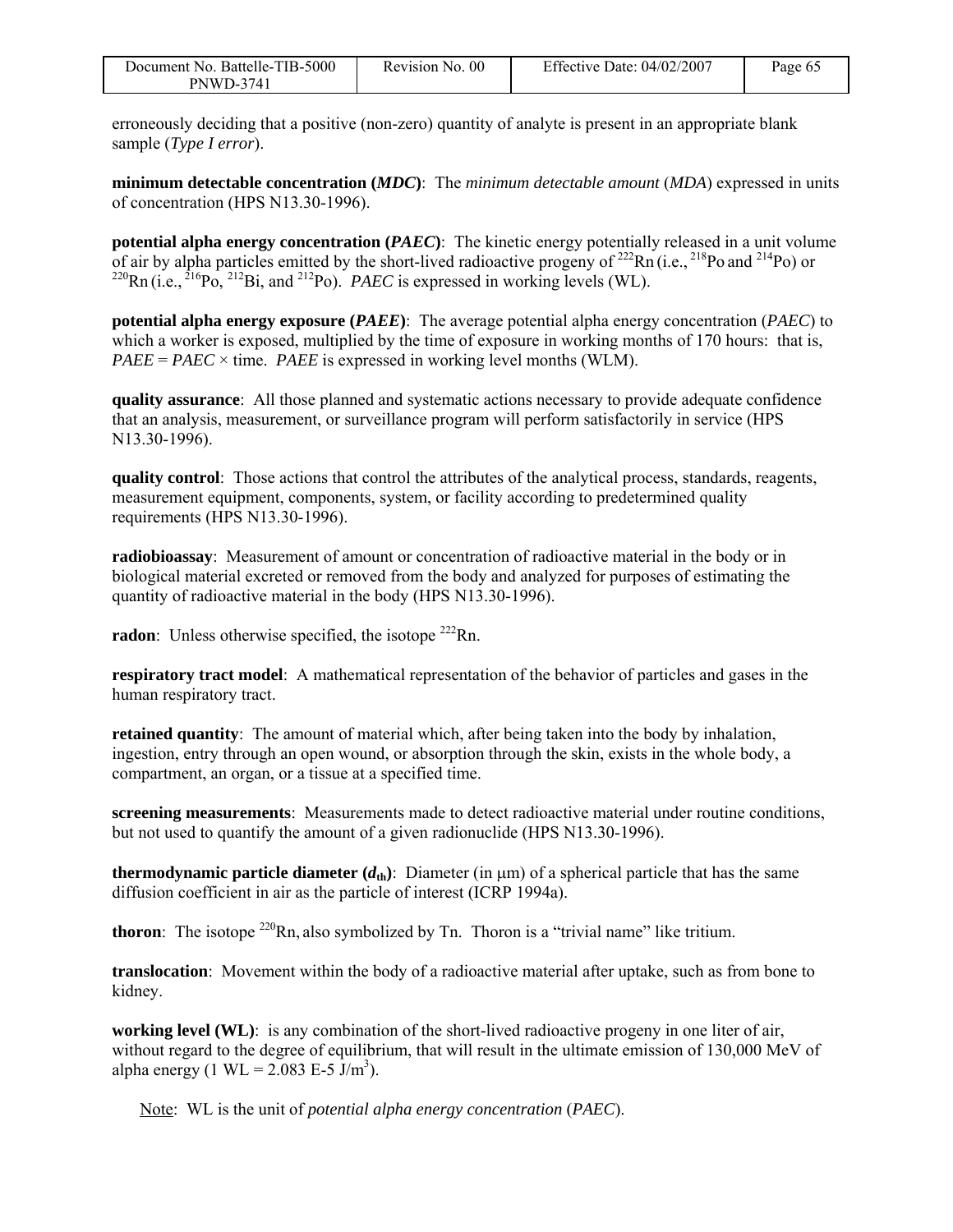| Document No. Battelle-TIB-5000 | Revision No. 00 | Effective Date: $04/02/2007$ | Page 66 |
|--------------------------------|-----------------|------------------------------|---------|
| <b>PNWD-3741</b>               |                 |                              |         |

**working level month (WLM)**: The unit of *potential alpha energy exposure* (*PAEE*), defined as exposure for 1 working month (of 170 hours) to an airborne concentration of 1 WL. (1 WLM = 1 WL  $\times$  170 hours  $= 0.00354$  J.h/m<sup>3</sup>).

**wound compartment**: The compartment in a biokinetic model whose retained quantity is the amount of radioactive material in a wound that has not moved to the transfer compartment.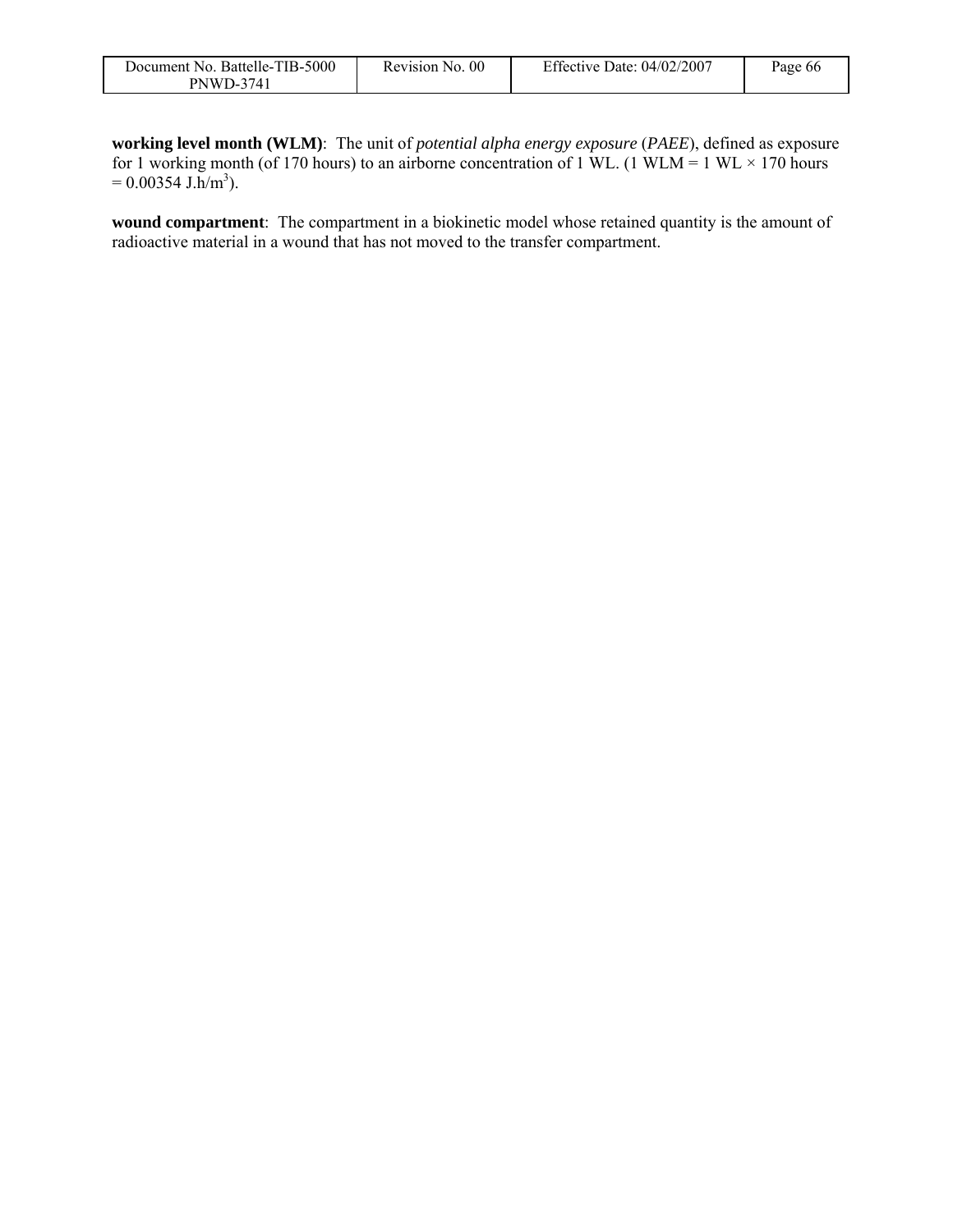# **5.0 References**

Aitchison J and JAC Brown. 1981. *The Lognormal Distribution.* Cambridge University Press, Cambridge.

Bailey JC, AF Becher, and HF Henry. 1956. "The Intake of Radioactive Materials as Related to Clothing Contamination." In: *Proceedings of the Health Physics Society First Annual Meeting* p. 188. University of Michigan, Ann Arbor, Michigan.

Bailey JC and RC Rohr. 1953a. *Air-Borne Contamination Resulting from Transferable Contamination on Surfaces*. K-1088, Union Carbide Nuclear Company, Oak Ridge Gaseous Diffusion Plant, Oak Ridge, Tennessee.

Bailey JC and RC Rohr. 1953b. *The Inhalation of Radioactive Materials as Related to Hand Contamination*. K-1071, Union Carbide Nuclear Corporation, Oak Ridge Gaseous Diffusion Plant, Oak Ridge, Tennessee.

Bihl DE, EM Brackett, and RE Toohey. 2006. *Basis for GSD = 3 for internal dose used by NIOSH*. Email of July 21, 2006 to Hickey EE, Traub RJ, copied to MacLellan JA, Strom DJ, Pacific Northwest National Laboratory, Richland, Washington.

Boecker B, R Hall, K Inn, J Lawrence, P Ziemer, G Eisele, B Wachholz, and W Burr, Jr. 1991. "Current status of bioassay procedures to detect and quantify previous exposures to radioactive materials. Bioassay Procedures Working Group." Health Physics 60 Suppl 1:45-100.

Brighton Webs Ltd. Triangular distribution. http://www.brighton-webs.co.uk/distributions/triangular.asp . 5-15-2006. Brighton Webs Ltd.

Brouwer DH, R Kroese, and JJ Van Hemmen. 1999. "Transfer of contaminants from surface to hands: experimental assessment of linearity of the exposure process, adherence to the skin, and area exposed during fixed pressure and repeated contact with surfaces contaminated with a powder." Appl.Occup.Environ.Hyg. 14(4):231-239.

Caldwell RD. 1972. "Evaluation of Radiation Exposure." In: *Health Physics Operational Monitoring*, Vol. 1, eds. CA Willis and JS Handloser, pp. 563-612. Gordon and Breach, New York.

Caldwell RD, T Potter, and E Schnell. 1969. *Radiological Emergency Experience in an Industrial Plutonium Plant*. Date estimated from latest reference, Nuclear Materials and Equipment Corporation, Apollo, Pennsylvania.

Caldwell RD, TE Potter, and E Schnell. 1967. "Bioassay Correlation with Breathing Zone Sampling." Chapter UCRL-18140. Available at http://bidug.pnl.gov/rdc.htm. In: *Proceedings of the 13th Meeting on Bioassay and Analytical Chemistry at U.C. Berkeley* U.C. Berkeley, Berkeley, California.

Chase GR. 1989. "Correlation Between Airborne U Exposure and U Urinalysis Results at Bear Creek Uranium." Health Physics 56(2):195-199.

Chomentowski M, AM Kellerer, and DA Pierce. 2000. "Radiation dose dependences in the atomic bomb survivor cancer mortality data: a model-free visualization." Radiation Research 153(3):289-294.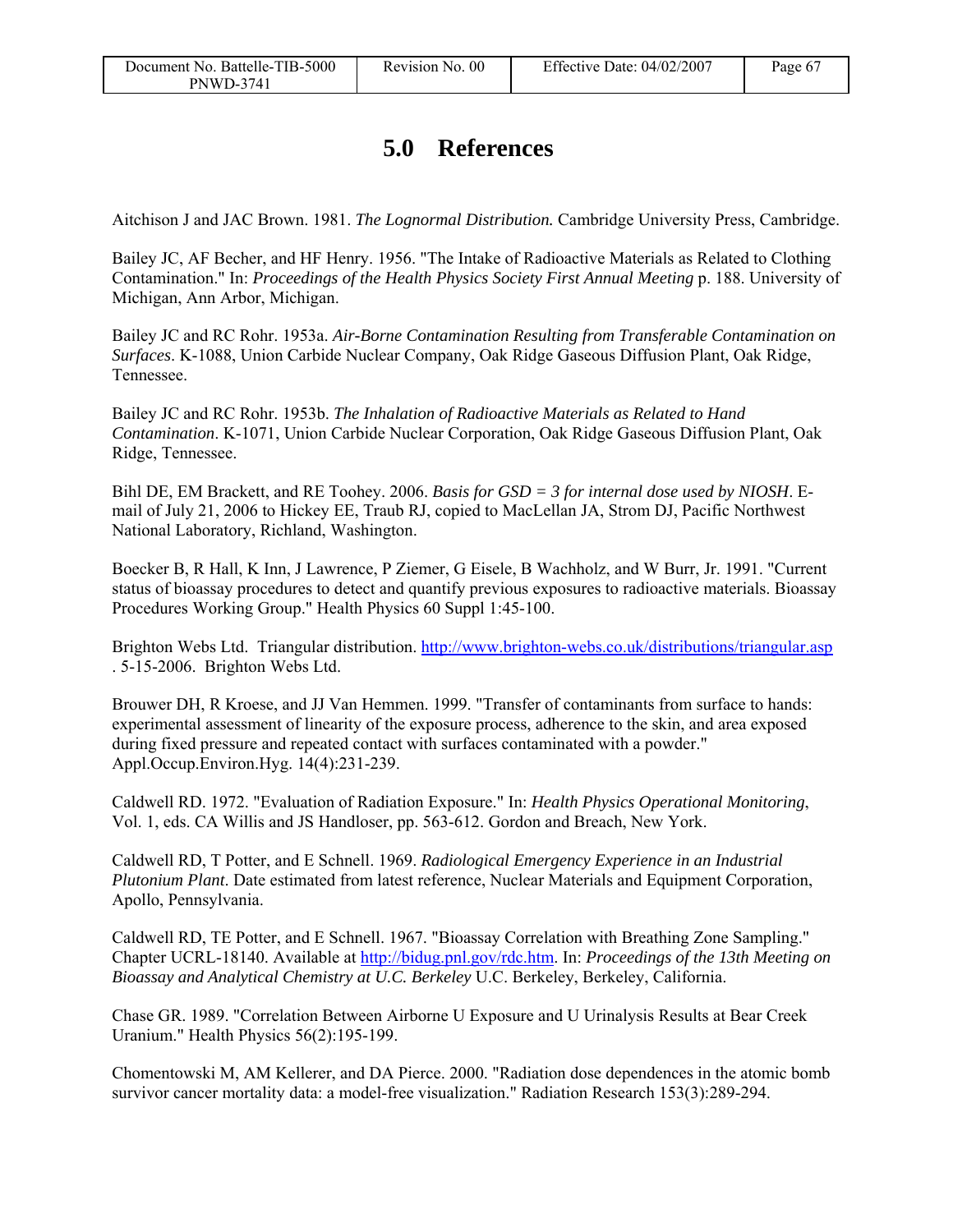| Document No. Battelle-TIB-5000 | Revision No. 00 | Effective Date: $04/02/2007$ | Page 68 |
|--------------------------------|-----------------|------------------------------|---------|
| PNWD-3741                      |                 |                              |         |

Christofano E and WB Harris. 1960. "The industrial hygiene of uranium refining." Arch.Environ.Health 1(5):438-460.

Cohen BS, NH Harley, and M Lippmann. 1984. "Bias in air sampling techniques used to measure inhalation exposure." Am.Ind.Hyg.Assoc.J. 45(3):187-192.

Daer GR, RA Gard, and M Rodriguez. 2006. *Characterization of Occupational Exposure to Radium and Radon Progeny During Recovery of Uranium from Phosphate Materials*. ORAUT-OTIB-0043 Rev. 00, Oak Ridge Associated Universities, Oak Ridge, Tennessee.

Eisenbud M and JA Quigley. 1956. "Industrial hygiene of uranium processing." AMA.Arch.Ind.Health 14(1):12-22.

Evans RD. 1943. "Protection of Radium Dial Workers and Radiologists from Injury by Radium." J.Indust.Hyg.&Toxicol. 25:253-269.

Finney DJ. 1971. *Probit Analysis.* Cambridge University Press, New York, New York.

Gehrmann GH. 1944. *Letter to Major H.E. Friedell*. REF ID 8259 file {A7279F66-4AF7-40A6-A5DB-63A3DE4F5088}.pdf.

Gonzales M, HJ Ettinger, RG Stafford, and CE Breckinridge. 1974. *Relationship Between Air Sampling Data from Glove Box Work Areas and Inhalation Risk to the Worker*. LA-5520-MS, Los Alamos Scientific Laboratory, Los Alamos, New Mexico.

Harley JH, E Jetter, and M Eisenbud. 1951. "A method of obtaining reproducible breath radon samples." A M.A Arch.Ind.Hyg.Occup.Med. 4(1):1-9.

Harley N and P Chittaporn. 2006. *Radon and Thoron Equilibrium Factors: Calculation and Experimental Values*. http://birenheide.com/hps/2006program/singlesession.php3?sessid=MPM-B, Health Physics Society, McLean, Virginia.

International Commission on Radiological Protection (ICRP). 1981. "Limits for Inhalation of Radon Daughters by Workers. ICRP Publication No. 32." Annals of the ICRP 6(1).

International Commission on Radiological Protection (ICRP). 1993. "Protection Against Radon-222 at Home and at Work. ICRP Publication No. 65." Annals of the ICRP 23(2).

International Commission on Radiological Protection (ICRP). 1994. "Human Respiratory Tract Model for Radiological Protection. ICRP Publication No. 66." Annals of the ICRP 24(1-3).

International Commission on Radiological Protection (ICRP). 2003. "Guide for the Practical Application of the ICRP Human Respiratory Tract Model. Supporting Guidance 3." Annals of the ICRP 32(1-2).

International Organization for Standardization (ISO). 1995. *Guide to the Expression of Uncertainty in Measurement. Corrected and Reprinted, 1995*. International Organization for Standardization, Geneva.

James AC. 1994. "Dosimetry of Inhaled Radon and Thoron Progeny." Chapter 9 in *Internal Radiation Dosimetry*, ed. OG Raabe, pp. 161-180. Medical Physics Publishing, Madison, Wisconsin.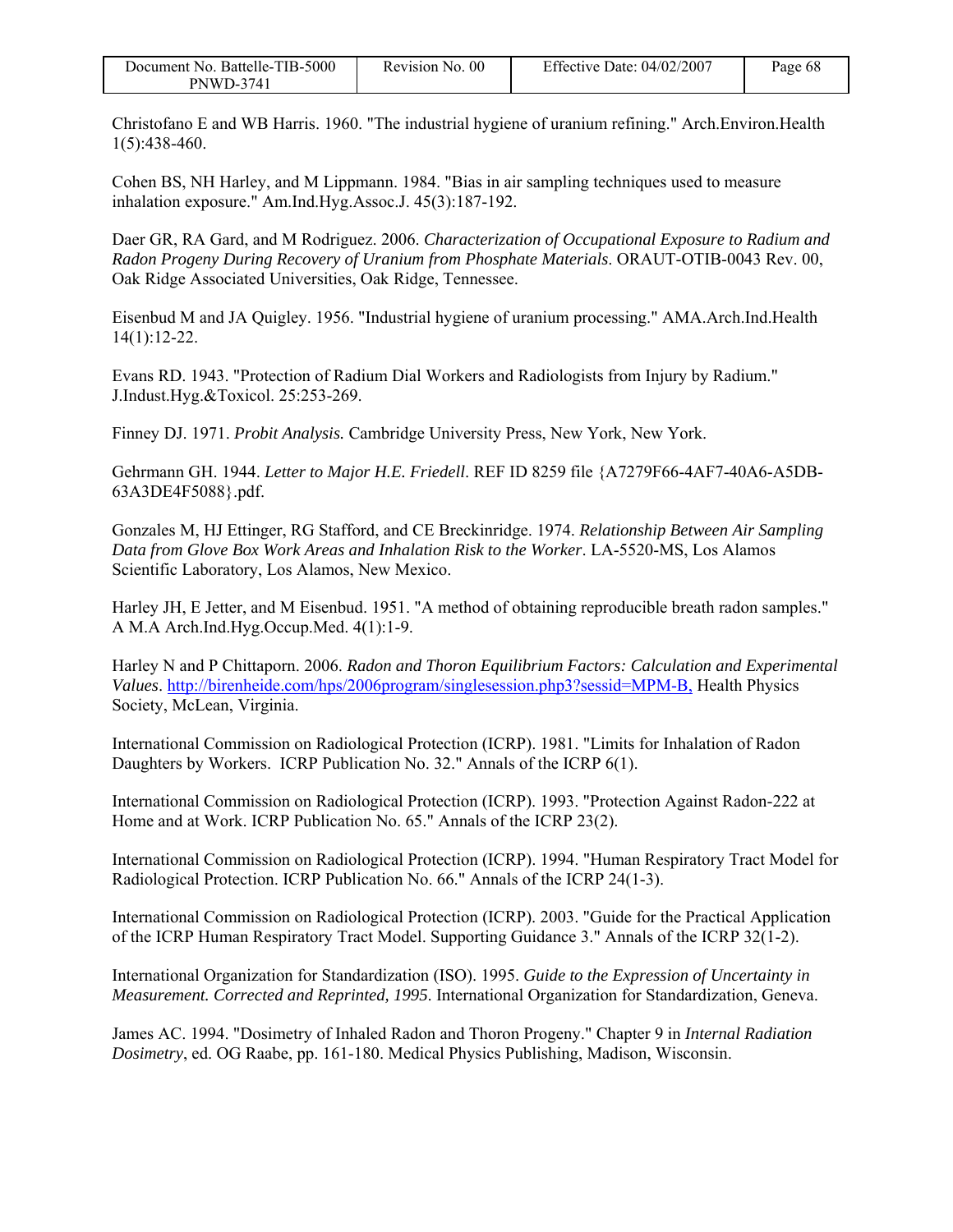| Document No. Battelle-TIB-5000 | Revision No. 00 | Effective Date: $04/02/2007$ | Page 69 |
|--------------------------------|-----------------|------------------------------|---------|
| <b>PNWD-3741</b>               |                 |                              |         |

James AC, JC Strong, KD Cliff, and E Stranden. 1988. "The Significance of Equilibrium and Attachment in Radon Daughter Dosimetry." Radiation Protection Dosimetry 24(1):451-455.

Kathren RL and VE Shockley. 2005. *Dose Reconstruction from Occupationally Related Diagnostic X-ray Procedures*. ORAUT-OTIB-0006 Rev. 03, Oak Ridge Associated Universities, Oak Ridge, Tennessee.

Kumazawa S and T Numakunai. 1981. "A New Theoretical Analysis of Occupational Dose Distributions Indicating The Effect of Dose Limits." Health Physics 41(3):465-475.

Kumazawa S and T Numakunai. 1991. "Why Do We Need Dose Distribution Models?" Radiation Protection Dosimetry 36:269-273.

Lippmann M and WB Harris. 1962. "Size-selective samplers for estimating "respirable" dust concentrations." Health Physics 8:155-163.

Merwin SE. 2005. *Use of Coworker Dosimetry Data For External Dose Assignment*. ORAUT-OTIB-0020 Rev. 01, Oak Ridge Associated Universities, Oak Ridge, Tennessee.

National Council on Radiation Protection and Measurements (NCRP). 1990. *Measurement of Radon and Radon Daughters in Air*. Report No. 97, NCRP Publications, Bethesda, Maryland.

National Council on Radiation Protection and Measurements (NCRP). 1998. *Evaluating the Reliability of Biokinetic and Dosimetric Models and Parameters Used to Assess Individual Doses for Risk Assessment Purposes*. NCRP Commentary No. 15, NCRP Publications, Bethesda, Maryland.

National Research Council. 1991. *Comparative Dosimetry of Radon in Mines and Homes*. National Academy Press, Washington, DC.

Neton JW. 2004. *Estimation of Ingestion Intakes*. OCAS-TIB-009, NIOSH Office of Compensation Analysis and Support, Cincinnati, Ohio.

Nuclear Energy Agency (NEA). 1986. *Assessment and Recording of Radiation Doses to Workers*. Nuclear Energy Agency, Organization for Economic Co-Operation and Development (OECD), Paris, France.

Office of Compensation Analysis and Support (OCAS). 2002a. *External Dose Reconstruction Implementation Guideline*. OCAS-IG-001, National Institute for Occupational Safety and Health (NIOSH), Cincinnati, Ohio.

Office of Compensation Analysis and Support (OCAS). 2002b. *Internal Dose Reconstruction Implementation Guideline*. OCAS-IG-002 Rev. 0, National Institute for Occupational Safety and Health (NIOSH), Cincinnati, Ohio.

Ott WR. 1995. *Environmental Statistics and Data Analysis*. CRC Press LLC, Boca Raton, Florida.

Schultz NB and AF Becher. 1963. "Correlation of Uranium Alpha Surface Contamination, Airborne Concentrations, and Uranium Excretion Rates." Health Physics 9:901-909.

Stabin MG. 2005. *Estimation of Radium-226 Activity in the Body from Breath Radon-222 Measurements*. ORAUT-OTIB-0025 Rev. 00, Oak Ridge Associated Universities, Oak Ridge, Tennessee.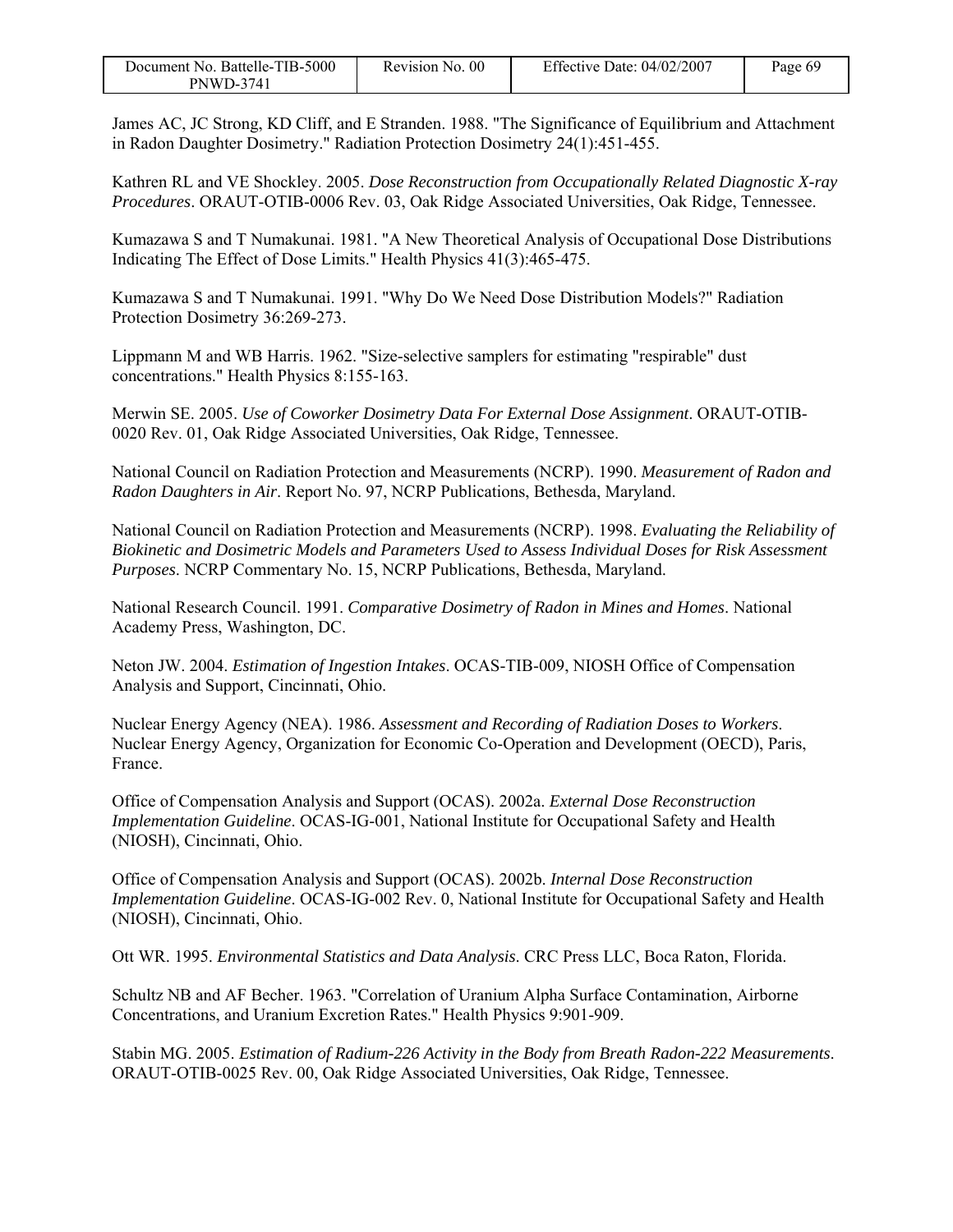| Document No. Battelle-TIB-5000 | Revision No. 00 | Effective Date: $04/02/2007$ | Page 70 |
|--------------------------------|-----------------|------------------------------|---------|
| PNWD-3741                      |                 |                              |         |

Strom DJ. 1986. "Estimating Individual and Collective Doses to Groups with 'Less than Detectable' Doses: A Method for Use in Epidemiologic Studies." Health Physics 51(4):437-445.

Strom DJ. A Strategy for Assessing Occupational Radiation Monitoring Data from Many Facilities for Use in Epidemiologic Studies. Dissertation submitted in partial fulfillment of the requirements for the Doctor of Philosophy to the Department of Environmental Sciences and Engineering, School of Public Health. 1-568. 1984. University of North Carolina at Chapel Hill.

Strom DJ, DJ Crawford-Brown, and WG Tankersley. 1984. "Preparation of 30 Years Personnel Monitoring Data from a Uranium Fabrication Plant for Use in Epidemiologic Studies." Health Physics 47(1):123.

Strom DJ and PS Stansbury. 2000. "Determining Parameters of Lognormal Distributions from Minimal Information. PNNL-SA-32215." American Industrial Hygiene Association Journal 61(Nov-Dec):877-880.

Strom DJ, CR Watson, and PS Stansbury. 2002. "Predicting Consequences of Radiological Contamination. PNNL-SA-35292." Health Physics In Press.

Taylor BN and CE Kuyatt. 1994. *Guidelines for Evaluating and Expressing the Uncertainty of NIST Measurement Results*. NIST Technical Note 1297 http://physics.nist.gov/cuu/pdf/tn1297.pdf, National Institute of Standards and Technology, Physics Laboratory, Gaithersburg, MD 20899.

U.S. Congress. 2000. *Energy Employees Occupational Illness Compensation Program Act of 2000, as Amended. Pub. L. 106-398, Title XXXVI*. 42 U.S.C. § 7384 *et seq*., U.S. Government, Washington, DC.

U.S. Department of Energy (DOE). 1999. *DOE Standard. Internal Dosimetry*. DOE-STD-1121-98, Reaffirmed May 2003. http://tis.eh.doe.gov/techstds/standard/std1121/std-1121-98-reaffirmation.pdf Dr. Strom served as a writer, the editor, and the project manager for this standard, and as Executive Director of the DOE Internal Dosimetry Expert Group, U.S. Department of Energy, Washington, DC.

U.S. Department of Health and Human Services. 2001. "Methods for Radiation Dose Reconstruction Under the Energy Employees Occupational Illness Compensation Program Act of 2000; Interim Final Rule with Request for Comments." Federal Register 66(194):50978-50991.

United Nations Scientific Committee on the Effects of Atomic Radiation (UNSCEAR). 1988. *Sources, Effects and Risks of Ionizing Radiation. UNSCEAR 1988 Report to the General Assembly, with Annexes*. United Nations Publications, Vienna, New York.

United Nations Scientific Committee on the Effects of Atomic Radiation (UNSCEAR). 1993. *Sources and Effects of Ionizing Radiation. United Nations Scientific Committee on the Effects of Atomic Radiation UNSCEAR 1993 Report to the General Assembly, with Scientific Annexes*. United Nations, Vienna.

Weisstein EW. Triangular Distribution. http://mathworld.wolfram.com/TriangularDistribution.html . 5- 15-2006. From *MathWorld*--A Wolfram Web Resource. 5-15-2006.

West CM, JP Watkins, WG Tankersley, and DD Payne. 1995. "Lung Dose Estimates from Air Sampling and Bioassay Data -- A Comparison." Health Physics 69(4):481-486.

Wikipedia. Triangular Distribution. http://en.wikipedia.org/wiki/Triangular\_distribution . 5-15-2006. Wikipedia, the free encyclopedia.